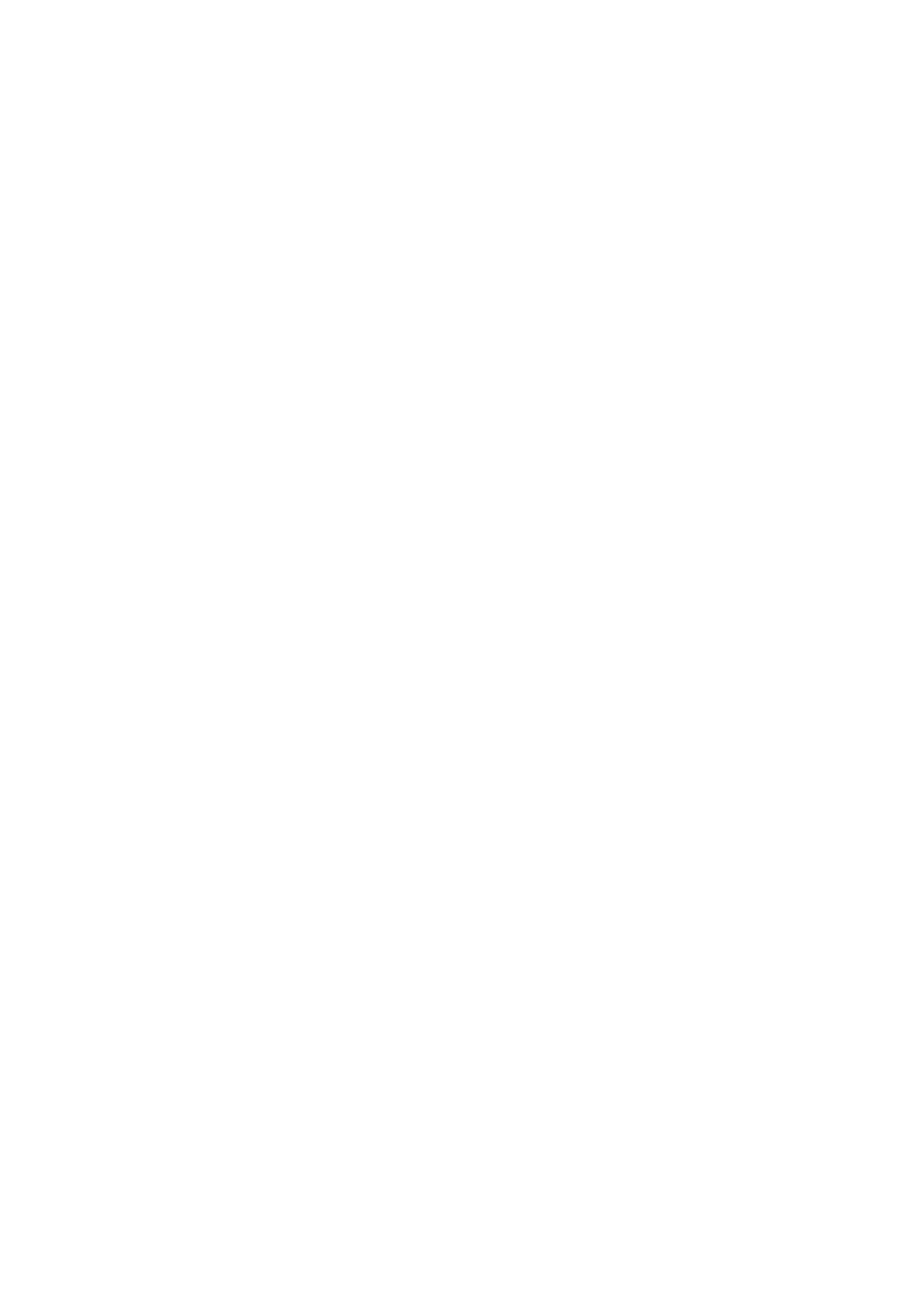## **Planted forests in emerging economies**

### Best practices for sustainable and responsible investments

Lucio Brotto Department of Land, Environment, Agriculture and Forestry – University of Padova

Davide Pettenella Department of Land, Environment, Agriculture and Forestry – University of Padova

Paolo Cerutti Center for International Forestry Research (CIFOR)

Romain Pirard Center for International Forestry Research (CIFOR)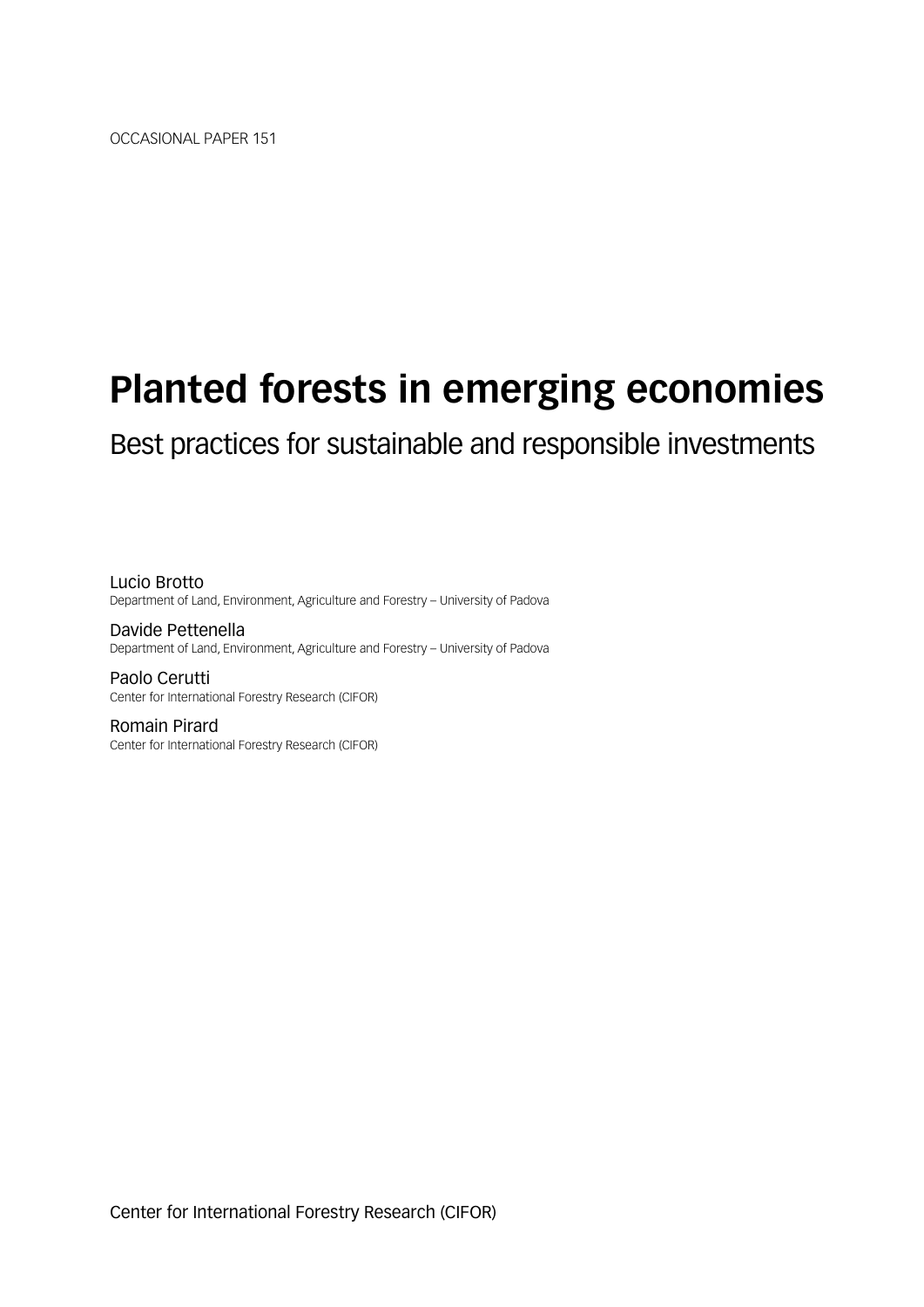Occasional Paper 151

© 2016 Center for International Forestry Research



Content in this publication is licensed under a Creative Commons Attribution 4.0 International (CC BY 4.0), http://creativecommons.org/licenses/by/4.0/

ISBN 978-602-387-035-6 DOI: 10.17528/cifor/006136

Brotto L, Pettenella D, Cerutti P and Pirard R. 2016. *Planted forests in emerging economies: Best practices for sustainable and responsible investments.* Occasional Paper 151. Bogor, Indonesia: CIFOR.

Photo by Tri Saputro/CIFOR White teak trees or *Gmelina arborea* in Lambakara village, Southeast Sulawesi, Indonesia

CIFOR Jl. CIFOR, Situ Gede Bogor Barat 16115 Indonesia

T +62 (251) 8622-622 F +62 (251) 8622-100 E cifor@cgiar.org

#### **cifor.org**

We would like to thank all funding partners who supported this research through their contributions to the CGIAR Fund. For a full list of the 'CGIAR Fund' funding partners please see: http://www.cgiar.org/who-we-are/cgiar-fund/fund-donors-2/

Any views expressed in this publication are those of the authors. They do not necessarily represent the views of CIFOR, the editors, the authors' institutions, the financial sponsors or the reviewers.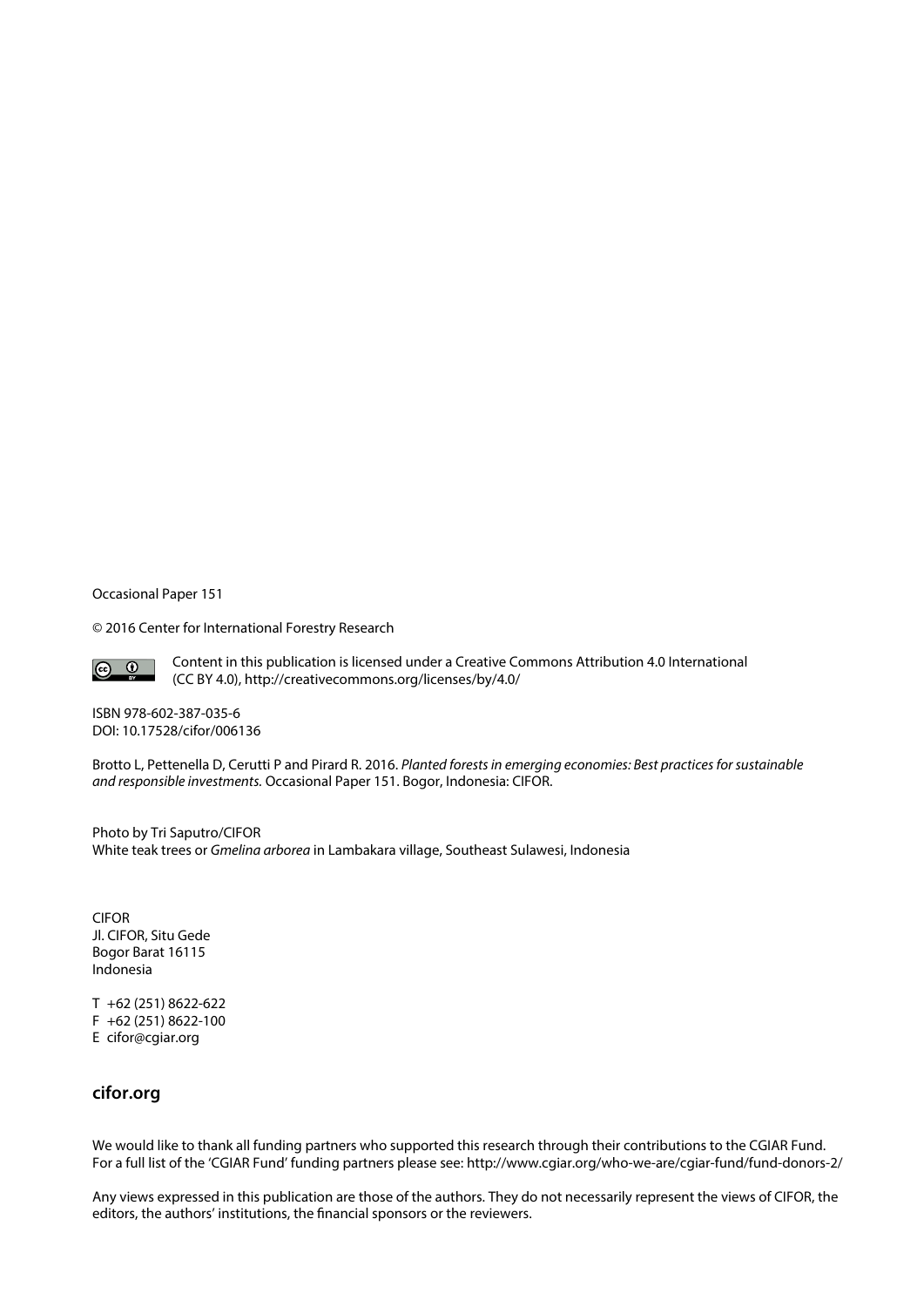## **Contents**

|   | List of abbreviations                                                                                                                                                                                                                                                                                |                                                                                                                                                                                                                                                                                   | $\mathbf{v}$                                                           |
|---|------------------------------------------------------------------------------------------------------------------------------------------------------------------------------------------------------------------------------------------------------------------------------------------------------|-----------------------------------------------------------------------------------------------------------------------------------------------------------------------------------------------------------------------------------------------------------------------------------|------------------------------------------------------------------------|
|   | Glossary                                                                                                                                                                                                                                                                                             |                                                                                                                                                                                                                                                                                   | vi                                                                     |
|   | Acknowledgements                                                                                                                                                                                                                                                                                     |                                                                                                                                                                                                                                                                                   | vii                                                                    |
|   | <b>Executive summary</b>                                                                                                                                                                                                                                                                             |                                                                                                                                                                                                                                                                                   | viii                                                                   |
| 1 | Introduction                                                                                                                                                                                                                                                                                         |                                                                                                                                                                                                                                                                                   | $\mathbf{1}$                                                           |
| 2 | Objectives of the study                                                                                                                                                                                                                                                                              |                                                                                                                                                                                                                                                                                   | 3                                                                      |
| 3 | Research background<br>Planted forest trends: An update<br>3.1<br>3.2 Investments in planted forests<br>3.3 Corporate social responsibility<br>3.4 Sustainable and responsible investments (SRIs)<br>3.5 Strategies for selecting and investing in SRIs<br>3.6<br>SRIs in productive planted forests |                                                                                                                                                                                                                                                                                   | 4<br>$\overline{4}$<br>$\overline{4}$<br>5<br>5<br>$\sqrt{6}$<br>$8\,$ |
| 4 | 9<br>9<br>10                                                                                                                                                                                                                                                                                         |                                                                                                                                                                                                                                                                                   |                                                                        |
| 5 | <b>Results</b><br>5.1 Planted forests investment process<br>5.2<br>SRI tools for the planted forests sector<br>5.3<br>SRI tools quality assessment                                                                                                                                                   |                                                                                                                                                                                                                                                                                   | 11<br>11<br>12<br>16                                                   |
| 6 | Conclusions<br>6.2 Which SRI tools are commonly used?<br>6.3 What are the issues covered by SRI tools?<br>6.4<br>social and governance (ESG) issues?<br>6.5<br>Recommendations                                                                                                                       | 6.1 What are key characteristics of investments in planted forests?<br>Which SRI tools do best in incorporating environmental,                                                                                                                                                    | 22<br>22<br>22<br>23<br>23<br>24                                       |
| 7 | References                                                                                                                                                                                                                                                                                           |                                                                                                                                                                                                                                                                                   | 25                                                                     |
|   | <b>Annexes</b>                                                                                                                                                                                                                                                                                       |                                                                                                                                                                                                                                                                                   | 30                                                                     |
|   | $\mathbf 1$<br>$\overline{2}$<br>$\mathfrak{Z}$<br>$\overline{4}$<br>5<br>SRI tools descriptive variables<br>6<br>SRI tools database<br>$\overline{7}$<br>8<br>SRI tools description<br>9<br>ESG reference document                                                                                  | Historical overview of investments in planted forests<br>Historical overview of sustainable and responsible investments<br>Strategies of sustainable and responsible investments<br>Stakeholders operating in the forest SRI sector<br>Sections, subsections and number of issues | 30<br>31<br>32<br>33<br>35<br>39<br>40<br>46<br>51                     |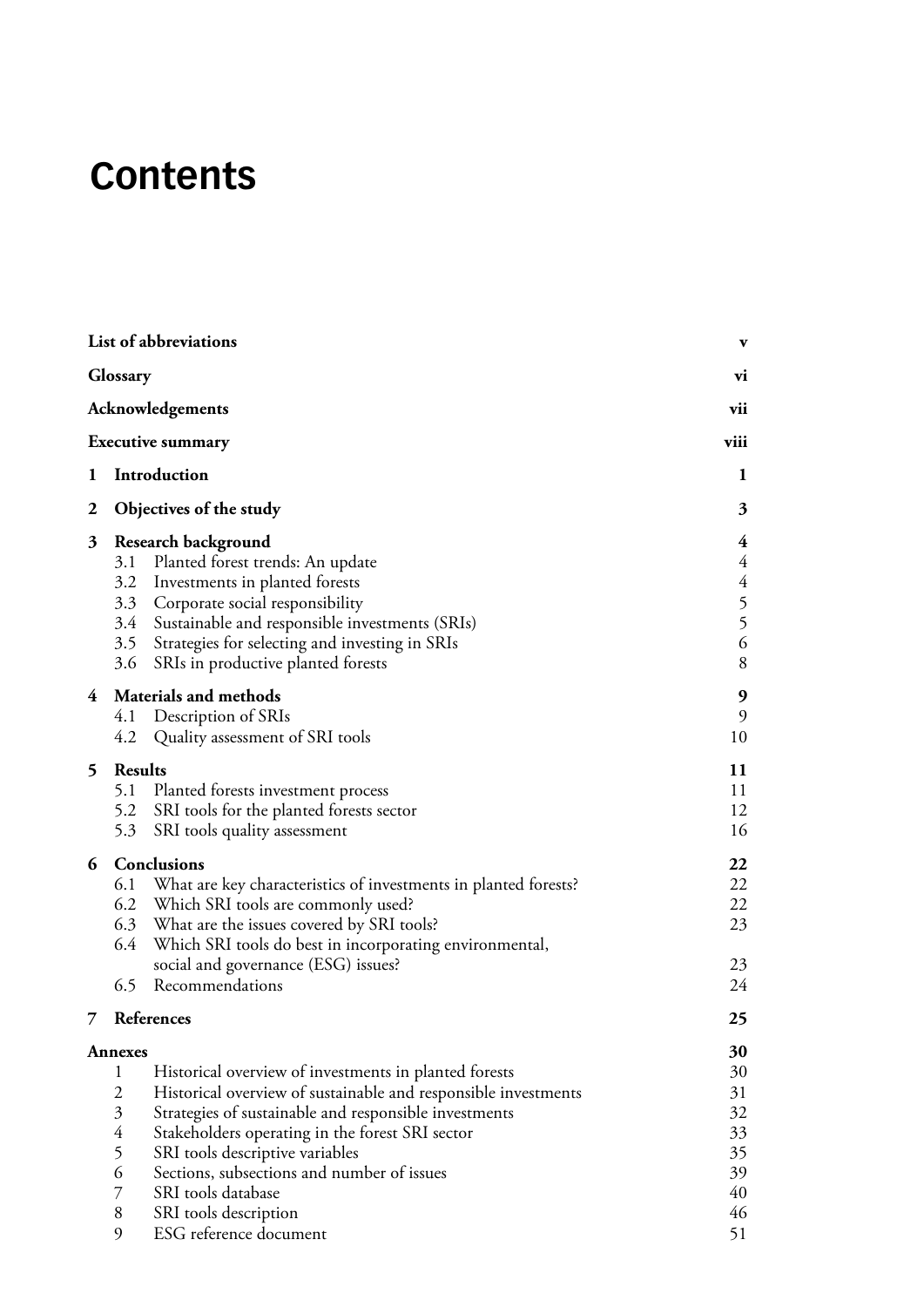## **List of figures, tables and boxes**

| lgure |  |
|-------|--|
|-------|--|

| -1             | Scope of the research.                                                          | $\mathfrak{Z}$ |
|----------------|---------------------------------------------------------------------------------|----------------|
| 2              | Actors in sustainable and responsible investments in planted forests.           | 11             |
| $\mathfrak{Z}$ | Specificity of SRI tools by type of instrument. The number of codes of conduct  |                |
|                | is underestimated and only represents a sample.                                 | 12             |
| 4              | Governance structure of SRI tools by type of instrument.                        | 13             |
| 5              | Users of SRI tools by type of instrument.                                       | 14             |
| 6              | Number of SRI tools and level of control used by stakeholders.                  | 15             |
| 7              | Performance by type of SRI tools based on frequency of issues. In green,        |                |
|                | the occurrence of the issues is weighted with the level of control.             | 19             |
| 8              | Performance of SRI tools based on frequency of issues. In green, the occurrence |                |
|                | of the issue in SRI tools is weighted by the corresponding level of control.    | 21             |
| <b>Tables</b>  |                                                                                 |                |
| $\perp$        | Comparison of classification systems for SRI strategies.                        |                |
| 2              | Value and growth of SRI strategies in Europe, 2011–2013.                        |                |
| 3              | Role of planted forest investments in SRI strategies.                           | 8              |
| 4              | Example of a hierarchical framework consisting of a section, subsections,       |                |
|                | issues and verifiers for the assessment of SRI tools and their ESG criteria.    | 10             |
| 5 <sup>5</sup> | Top three issues for each section.                                              | 17             |
| 6              | Top-ranking issues for each section including the level of control.             | 18             |
| $\mathcal{I}$  | Low-ranking issues for each section including the level of control.             | 18             |
|                |                                                                                 |                |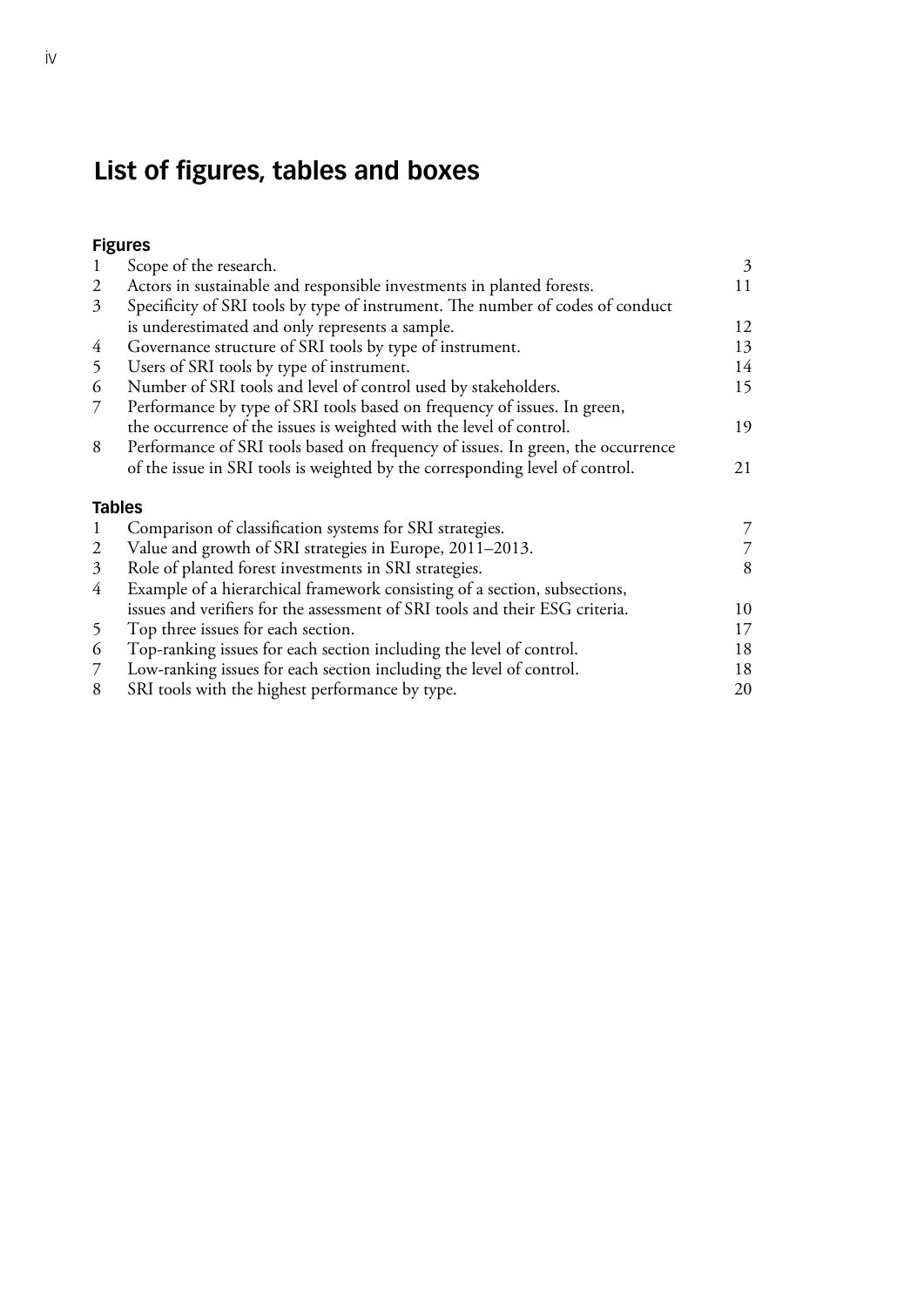## <span id="page-6-0"></span>**List of abbreviations**

| <b>AUM</b>      | Assets Under Management                                                                                                                                                                            |  |  |
|-----------------|----------------------------------------------------------------------------------------------------------------------------------------------------------------------------------------------------|--|--|
| <b>CDM</b>      | Clean Development Mechanism                                                                                                                                                                        |  |  |
| <b>CSR</b>      | Corporate Social Responsibility                                                                                                                                                                    |  |  |
| <b>DAC</b>      | <b>OECD Development Assistance Committee</b>                                                                                                                                                       |  |  |
| <b>EFAMA</b>    | European Fund and Asset Management Association                                                                                                                                                     |  |  |
| EIB             | European Investment Bank                                                                                                                                                                           |  |  |
| <b>ESG</b>      | Environmental, Social and Governance                                                                                                                                                               |  |  |
| <b>ESRA</b>     | The Assessment of Environmental and Social Risk in Loan and Investment Fund Applications                                                                                                           |  |  |
| <b>FDI</b>      | Foreign Direct Investment                                                                                                                                                                          |  |  |
| FGHY            | Fast Growing and High Yielding                                                                                                                                                                     |  |  |
| <b>FLEGT</b>    | Forest Law Enforcement Governance and Trade                                                                                                                                                        |  |  |
| <b>FSC</b>      | Forest Stewardship Council                                                                                                                                                                         |  |  |
| <b>GSIA</b>     | Global Sustainable Investment Alliance (www.gsi-alliance.org)                                                                                                                                      |  |  |
| ILO             | International Labour Organization                                                                                                                                                                  |  |  |
| IO <sub>s</sub> | International Organizations                                                                                                                                                                        |  |  |
| <b>IRR</b>      | Internal Rate of Return                                                                                                                                                                            |  |  |
| <b>ISEAL</b>    | International Social and Environmental Accreditation and Labelling                                                                                                                                 |  |  |
| JI              | Joint Implementation                                                                                                                                                                               |  |  |
| <b>NGO</b>      | Nongovernmental Organization                                                                                                                                                                       |  |  |
| <b>ODA</b>      | Official Development Assistance                                                                                                                                                                    |  |  |
| <b>OECD</b>     | Organisation for Economic Co-operation and Development                                                                                                                                             |  |  |
| <b>PES</b>      | Payments for Environmental Services                                                                                                                                                                |  |  |
| PEFC            | Programme for Endorsement of Forest Certification Schemes                                                                                                                                          |  |  |
| <b>RBV</b>      | Resource-Based View                                                                                                                                                                                |  |  |
| REDD+           | Reducing emissions from deforestation and forest degradation and the role of conservation,<br>sustainable management of forests and enhancement of forest carbon stocks in<br>developing countries |  |  |
| <b>SIF</b>      | Sustainable Investment Forum                                                                                                                                                                       |  |  |
| SRI             | Sustainable and Responsible Investment                                                                                                                                                             |  |  |
| SSIs            | Sections, Subsections and Issues                                                                                                                                                                   |  |  |
| <b>TIMOs</b>    | Timber Investment Management Organizations                                                                                                                                                         |  |  |
| T-REITs         | Timberland Real Estate Investment Trusts                                                                                                                                                           |  |  |
| <b>UN</b>       | <b>United Nations</b>                                                                                                                                                                              |  |  |
| <b>UNFF</b>     | United Nations Forum on Forests                                                                                                                                                                    |  |  |
| <b>US</b>       | United States of America                                                                                                                                                                           |  |  |
| <b>USD</b>      | United States Dollar                                                                                                                                                                               |  |  |
| <b>VSS</b>      | Voluntary Sustainability Standards                                                                                                                                                                 |  |  |
| <b>WRI</b>      | World Resources Institute                                                                                                                                                                          |  |  |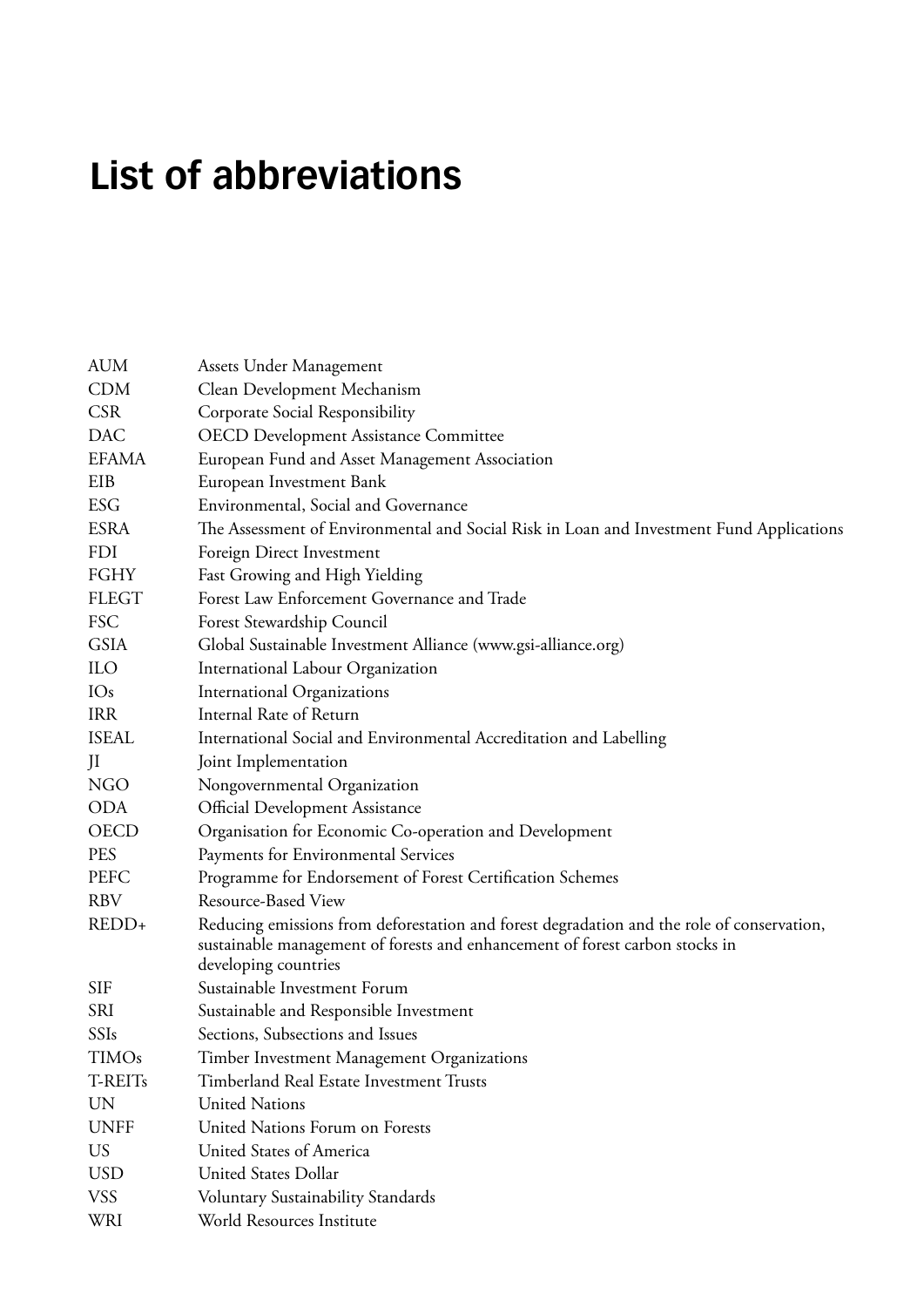## <span id="page-7-0"></span>**Glossary**

| <b>Terminology</b>                                 | <b>Definition</b>                                                                                                                                                                                                                                                                                                                                                                                                                     | Source                           |
|----------------------------------------------------|---------------------------------------------------------------------------------------------------------------------------------------------------------------------------------------------------------------------------------------------------------------------------------------------------------------------------------------------------------------------------------------------------------------------------------------|----------------------------------|
| Corporate social<br>responsibility<br>(CSR)        | CSR includes a wide range of voluntary and regulatory instruments, including<br>sustainable and responsible investments. CSR binds companies that voluntarily<br>integrate environmental and social concerns in their business operations and in their<br>interactions with their stakeholders. CSR is expanding out of the corporate sector to<br>include organizations of all types and taking the name of Social Responsibility.   | European<br>Commission<br>(2011) |
| Emerging<br>market                                 | Any area that is taking steps toward developing a market-oriented forest sector<br>economy, and has the potential to provide a viable and significant market for forest<br>commodities or forest products.                                                                                                                                                                                                                            | Investopedia<br>(2016)           |
| Environmental,<br>social and<br>governance (ESG)   | Nonfinancial issues/risks/factors/indicators included in the investment process to<br>screen investments.                                                                                                                                                                                                                                                                                                                             | Investopedia<br>(2016)           |
| Institutional<br>investors                         | These are investors such as pension funds, insurance companies and banks that<br>generally have substantial assets and experience in investments, and pool and<br>invest capital on behalf of corporations or private individuals. They also include<br>mutual funds, holding companies, brokerages and other funds. Foundations,<br>endowments and family offices are also very often grouped under and treated in<br>this category. | Davis and<br>Steil (2004)        |
| Investment<br>company                              | Investment companies are firms that invest the funds of investors (e.g. institutional<br>investors such as pension funds) in securities appropriate for their stated investment<br>objectives in return for a management fee. This category also includes investment<br>managers, asset managers, asset management companies, timber investment<br>management organizations (TIMOs) and real estate investment trusts (REITs).        | Investopedia<br>(2016)           |
| <b>Planted forests</b>                             | Planted forests are areas of trees established through planting and/or deliberate<br>seeding of native or introduced species. Establishment is either through afforestation<br>on land that had previously not been classified as forest, or by reforestation of land<br>classified as forest, for instance after a fire or storm or following clear-felling.                                                                         | FAO (2010)                       |
| Private equity                                     | Private equity derives from investors and funds that invest directly in private<br>companies or conduct buyouts of public companies that results in a delisting of<br>public equity.                                                                                                                                                                                                                                                  | Investopedia<br>(2016)           |
| Retail investors                                   | Retail investors deal in securities only occasionally, and often deal in only small<br>quantities. They include individual investors, private investors, odd-lotters and<br>small investors.                                                                                                                                                                                                                                          | Investopedia<br>(2016)           |
| SRI<br>infrastructure                              | This refers to the set of organizations specifically dedicated to advocacy of SRI and<br>provision of SRI services (e.g. standard setters, certification bodies, SRI forums, etc.)                                                                                                                                                                                                                                                    | own<br>elaboration               |
| SRI tools                                          | SRI tools are a set of common tools (standards, guidelines, codes, etc.) to assure the<br>integration of ESG issues in the investment process. Examples are forest certification<br>schemes, codes of conduct and investment rating systems.                                                                                                                                                                                          | own<br>elaboration               |
| Sustainable<br>and responsible<br>investment (SRI) | SRI is a generic term covering any type of investment process that combines<br>investors' financial objectives with their concerns about environmental, social and<br>governance (ESG) issues. SRI is one of the voluntary approaches to promoting CSR.                                                                                                                                                                               | <b>EUROSIF</b><br>(2012a)        |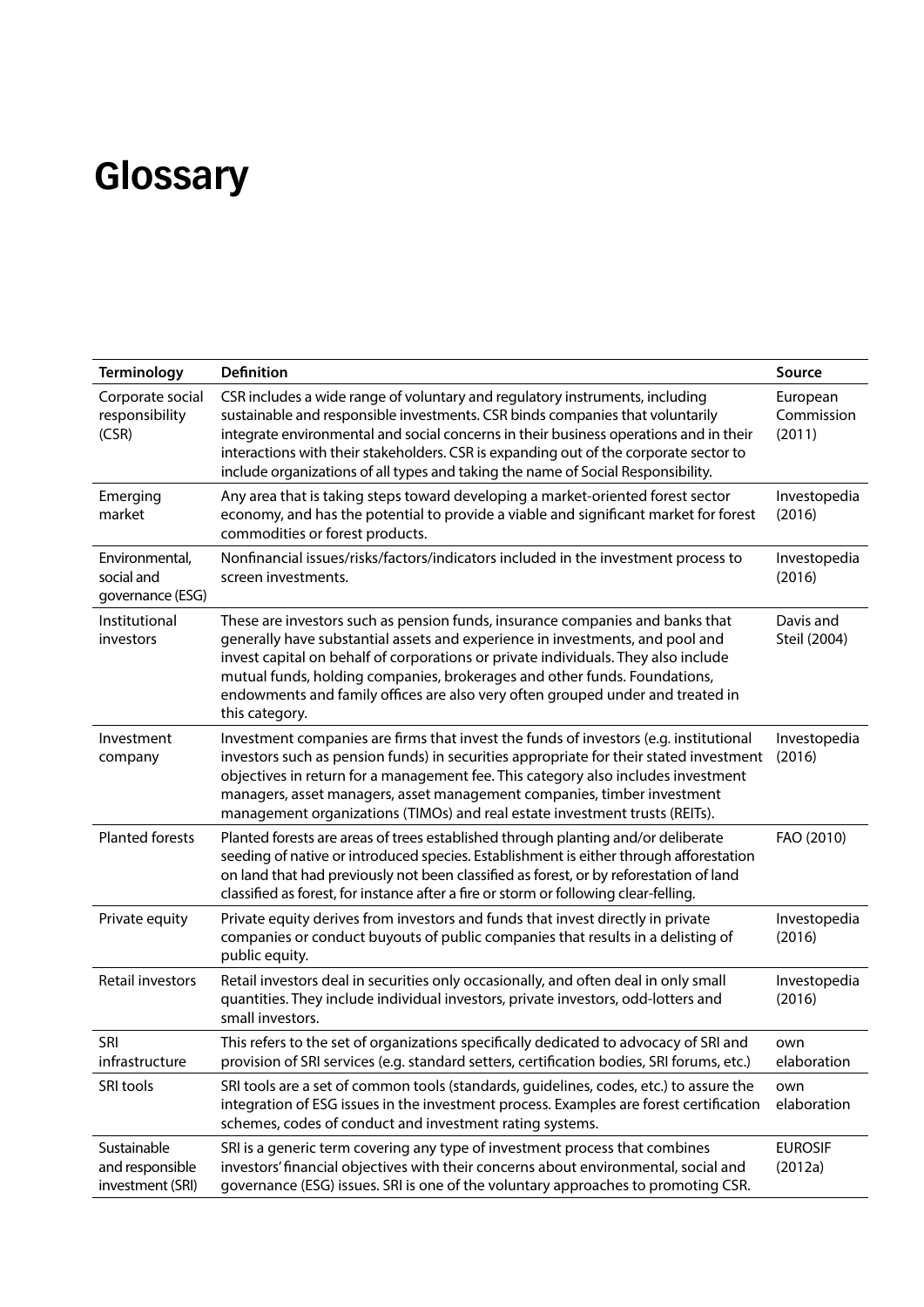## <span id="page-8-0"></span>**Acknowledgements**

This research was conducted with the financial support of the UKAID-funded KnowFOR (Forestry Knowledge) program and the CGIAR research program on Forests, Trees and Agroforestry (FTA). The authors would like to acknowledge Benjamin Singer, Sepul Barua and Steven Lawry for the valuable comments made to a previous version of this document.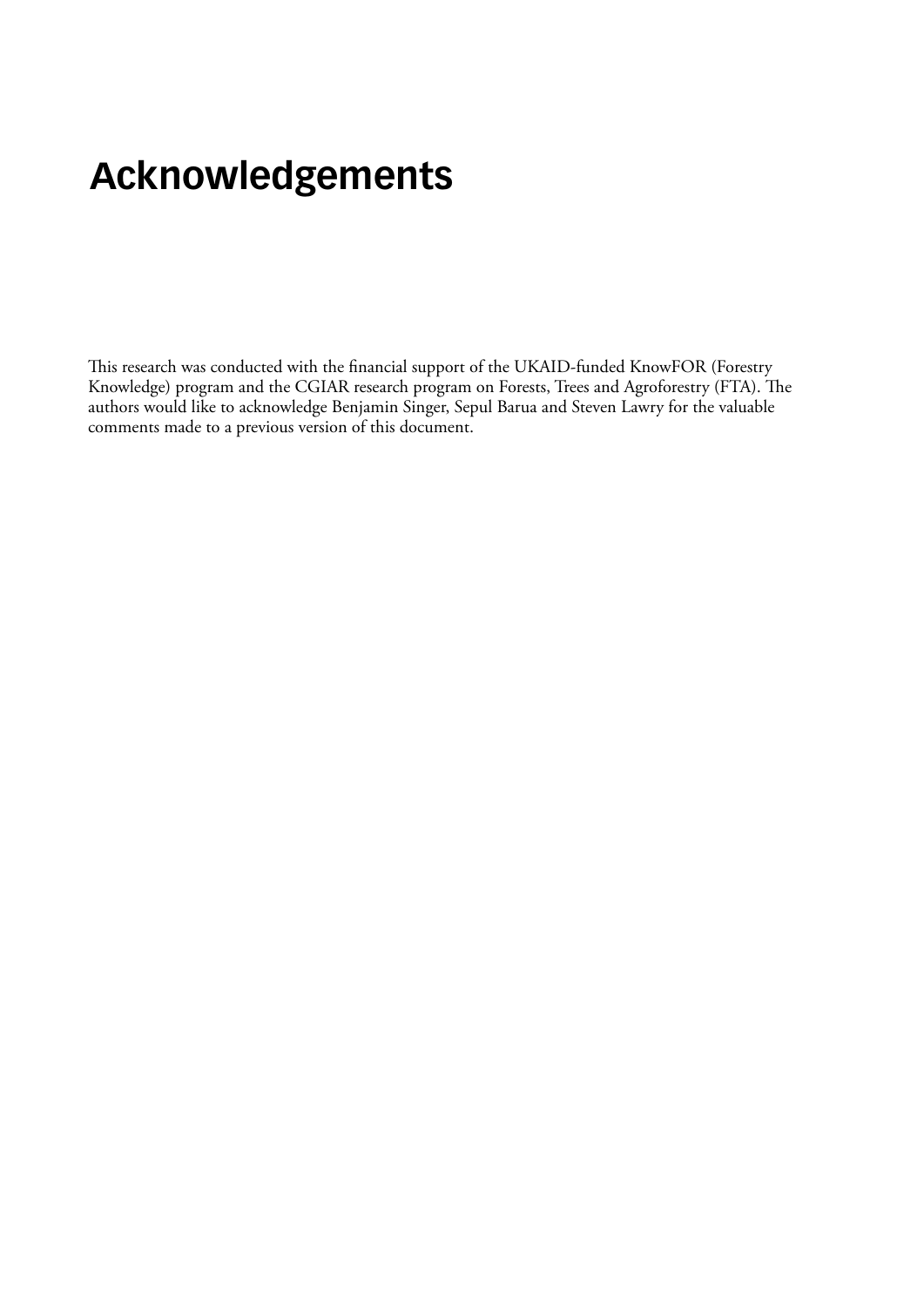## <span id="page-9-0"></span>**Executive summary**

Investments in industrial-scale planted forests have grown exponentially in recent years, and current assets under management total USD 70–80 billion, up from about USD 1 billion in 1980. Once almost exclusively focused on timber production, investments are now rapidly broadening their scope to embrace products and services that include ecosystem services, bioenergy and certified forest products. Planted forests are included into investment portfolios for various reasons, ranging from diversification and risk mitigation strategies – which are reinforced when investments also rely on indicators of sustainable forest management – to attractive rates of return.

Concurrently, the rapid growth of investments in plantations, notably in the tropics, has fostered controversies that are becoming more prominent and critical and that need to be faced by investors. In particular, such rapid growth may incur negative social and environmental impacts of planted forests, such as soil erosion and degradation, water cycle disruption, pests and diseases, and conversion of natural forests. These can result in biodiversity loss or the abuse of local and indigenous communities' rights within productive planted forests, notably plantations with monocultures of exotic species under intensive management practices. These are major reasons why investment companies and fund managers are increasingly interested in using sustainable and responsible investment (SRI) tools (e.g. standards, guidelines, and codes of conduct) that help them ascertain whether planted forests assets are 'safe' or 'risk-free' as far as environmental, social and governance (ESG) issues are concerned. Indeed, more than 30% of the professionally managed assets are today assessed as being managed in a 'sustainable and responsible' manner.

However, a classification system for SRI tools in the field of planted forests still lacks consensus, which in turn implies a knowledge gap in terms of the SRI tools' capacity to incorporate and foster positive impacts on ESG issues. The present study therefore has two objectives: first, to identify, describe and analyze the tools that have been designed in order to promote SRIs in planted forests; and second, to suggest a framework for the evaluation of SRI tools vis-à-vis their capacity to address ESG issues in relation to investments in planted forests, with a longer-term aim of improving the SRI tools of the future.

An analysis of 121 investments in emerging economies enabled us to identify 339 organizations (i.e. stakeholders involved in the SRI process) and 50 SRI tools. The description and subsequent classification of SRI tools was based on several variables, including:

- type of tool, based on nine categories: investment index, code of conduct, reporting standard, investment guideline, legality benchmark, investment standard, investment rating, bank investment policy, management standard
- specificity of the tools, from those with a broad scope to those focusing on forests (including planted forests) and on planted forests only
- governance, depending on the involvement of businesses, governments, NGOs or academic institutions
- users and where the tools interfere in the investment process, including processing industries, plantation companies, investors, investment companies and asset managers
- level of control induced by the SRI tools to ensure that ESG requirements are met, from control of some initial steps (e.g. getting a signature to a declaration of intents, or agreeing to participate in networks and forums aiming at the better inclusion of ESG issues into business models), to effective compliance with the more stringent certification schemes.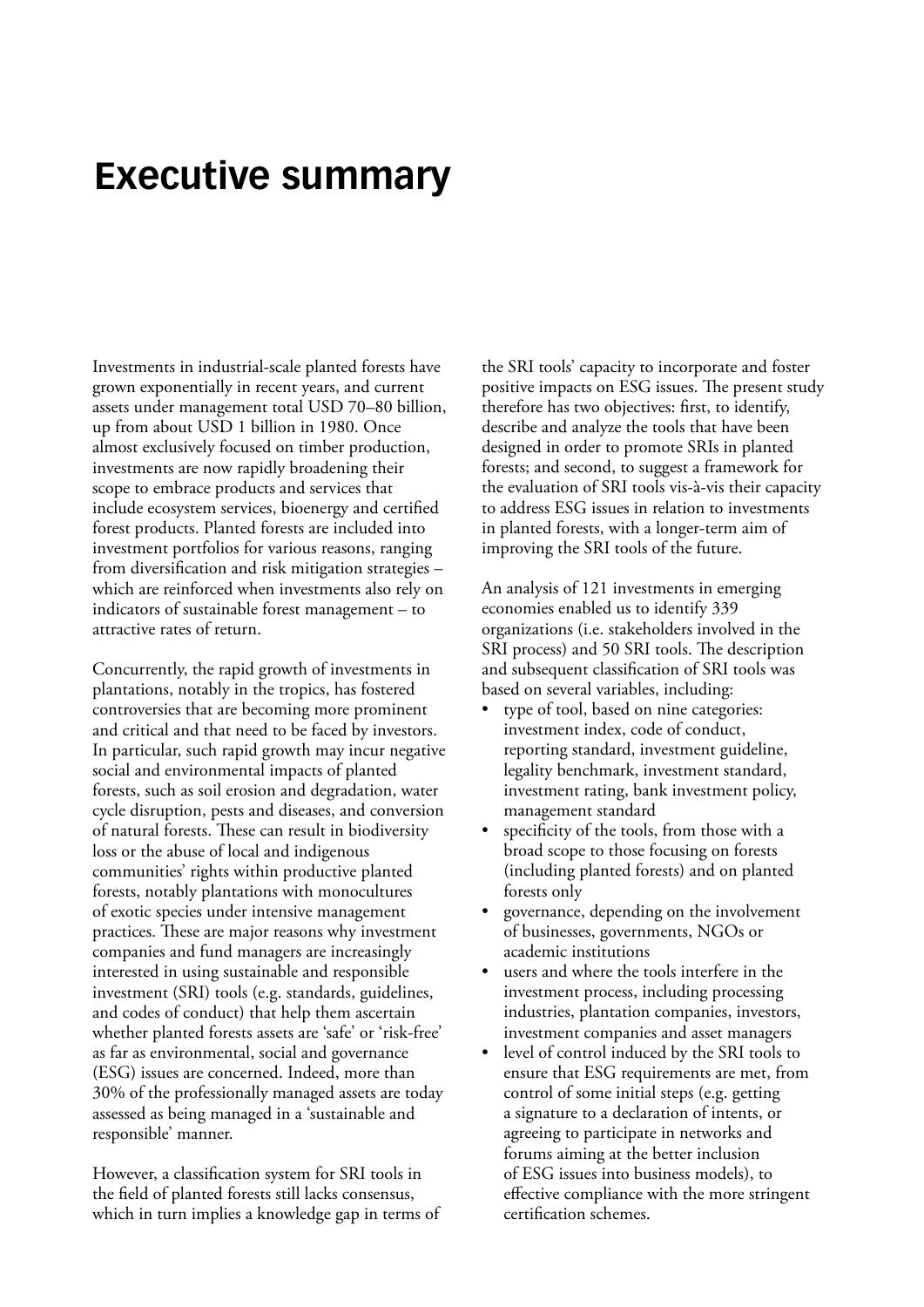Results indicate that the most common SRI tools used to date are management standards (e.g. the Forest Stewardship Council's standards, called the FSC Forest Certification Scheme), bank investment policies (e.g. ABN AMRO Forest and Plantation Policy) and investment rating systems (e.g. RepRisk). SRI tools usually have a broad sectoral scope. Only a few tools are specific to planted forests. Business-oriented organizations produce and manage about 60% of the SRI tools assessed, followed by NGOs (16%), which in recent years have played a more relevant role in the development of management standards.

The classification of the 50 SRI tools based on the abovementioned set of variables allowed us to define an ESG Reference Document for quality assessment of the SRI tools. Results indicate that the most important issues highlighted in the available SRI tools used to assess the tools' ESG performance are: legality of operations, environmental impact assessment requirements, third-party certification, consideration of tenure rights, impacts on forest degradation, stakeholders' communication and presence of policies related to climate change.

Conversely, issues such as poverty alleviation, minimum percentage of protected areas and prevention of encroachment were found not to be properly addressed or monitored in current SRI tools. This is an important finding because such topics carry significant risks for investments if not properly monitored or controlled for.

The SRI tools with the highest overall performance among the 50 SRI tools analyzed were found to be those of the Forest Stewardship Council (FSC) and Gold Standard: they monitor more issues and ensure greater quality of control (e.g. third-party independent certification) than do other entities. RepRisk, Certified B Corporation, ABN AMRO Forest and Plantation Policy, WWF Responsible Investment Guide, FairForest and the FTSE4Good Index Series were also found to have high performance.

Overall, findings indicate that very few SRI tools are designed in ways that take adequate account of the specific social and environmental sustainability issues relevant to planted forests. In fact, SRI tools focus mainly on issues appropriate to assessing the management of natural forest rather than that of planted forests (e.g. they assess aspects related to illegal logging and high conservation value forests, which are only partially relevant for plantations).

This is an important shortcoming of the current SRI tools and we recommend the development of SRI tools developed specifically for productive plantations. For practitioners, policy makers and local populations, it is indeed important that planted forests are evaluated either through specific SRI tools, or at least with appropriate consideration given to the specific situation of planted forests within existing, broader, SRI tools. In particular, it is critical that key aspects such as the improvement of livelihoods, and the prevention and management of encroachment and conflicts are properly addressed, and indeed thoroughly monitored, in improved future SRI tools.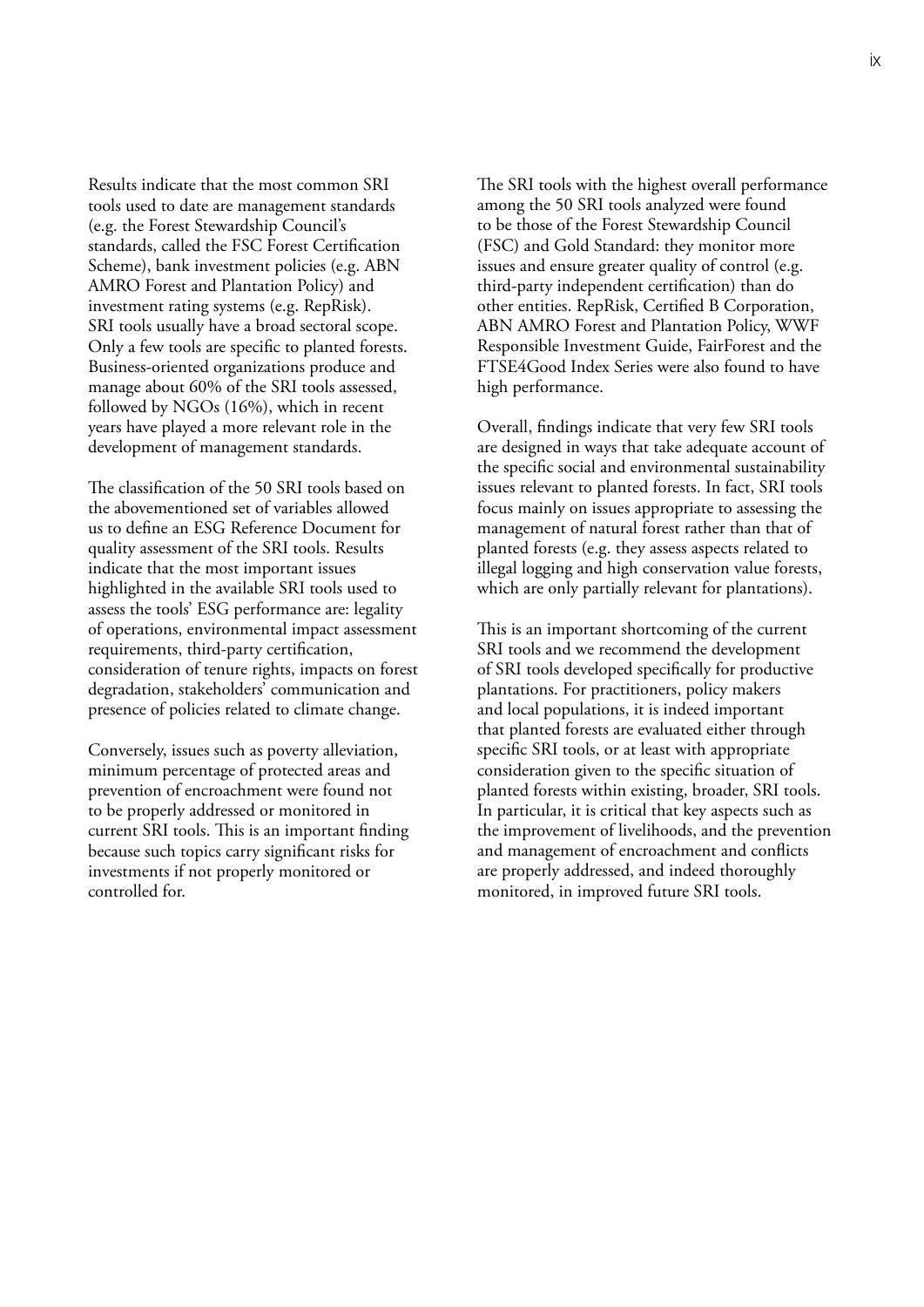# <span id="page-11-0"></span>**1 Introduction**

The area of land covered with planted forests is growing worldwide. According to FAO (2010), since 1990, planted forests have been increasing mostly in tropical and subtropical countries in Asia and South America by 4.3 million ha/year. Planted forests correspond to 7% of the global forest area and cover an area of 264 million ha.

Today, 30% of all industrial roundwood production is sourced from these planted forests (Jürgensen et al. 2014). Planted forests are expected to overtake natural forests in production to reach 75–100% of industrial timber production by 2050 (Sohngen et al. 1999; Evans and Turnbull 2004; Carle and Holmgren 2008). Warman (2013) convincingly describes how the peak of production from natural forests occurred in 1989 worldwide.

The expansion of planted forests is traditionally linked to the demand for wood fibers and biomass for energy, but nowadays planted forests are also counted on for climate change mitigation and adaptation, e.g. the Clean Development Mechanism (CDM) and Reducing Emissions from Deforestation and Forest Degradation (REDD+) schemes (Scheyvens and Lopez-Casero 2009; Hamilton et al. 2010; Stanton et al. 2010). In the context of declining relative timber production from natural forests and expanding planted forest estates, the estate managers might be credited for their capacity to support forest conservation (Pirard et al. 2016).

Planted forests are increasingly seen as a source of forest products and services able to also deliver environmental, social and economic benefits (Boyle et al. 1999; Bull et al. 2006; Carle and Holmgren 2008; UNEP 2009). However, the negative social and environmental impacts of planted forests (e.g. water cycle disruption, soil erosion and degradation, biodiversity loss, pests and diseases, conversion of natural forests and abuse of local

and indigenous communities) generate serious concerns (Morrison and Bass 1992; Cossalter and Pye-Smith 2003; Bowyer et al. 2005; Van Bodegom et al. 2008; Lawson et al. 2014).

The concerns about the negative impacts of planted forests are all the more critical because:

- retail investors look to increase their market share and are less likely to care about social and environmental impacts than are institutional investors (Simula 2008)
- planted forests are mostly expanding in countries (often tropical and subtropical) characterized by fragile social situations and relatively poor law enforcement compared with conventional areas of investment such as the USA (Voegtlin et al. 2011; Zhanget al. 2014)
- productive planted forests will be prioritized over protective ones and will entail higher social and environmental risks.

Considerable resources are required for the establishment of planted forests; here, upfront investments are critical for their development and largely determine the quality of their design and functioning. The investment aspects therefore play a decisive role and deserve scrutiny. Currently, USD 70–80 billion is invested in timberlands<sup>1</sup> all over the world, with over 70% in the USA alone (Nicklin and Cornwell 2012).

Increasingly, investment companies and funds willing to invest in timberland, and particularly in productive planted forests, adopt so-called sustainable and responsible investment (SRI) strategies (EUROSIF 2010; UNECE/FAO 2014). For example, investors may want to invest only in timber plantations where the

<sup>1</sup> Timberlands include both natural and planted forests.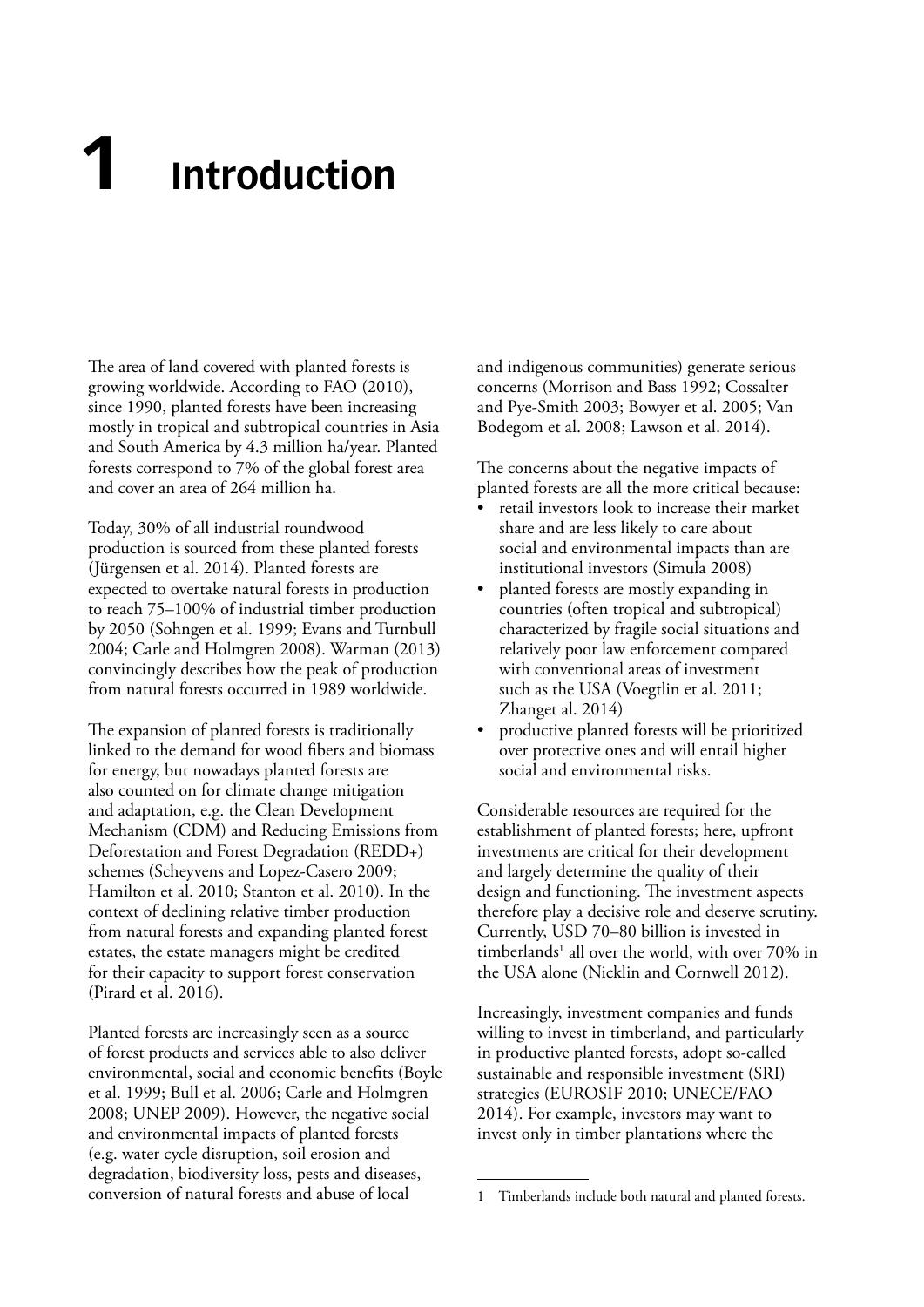managing company adopts and implements measures targeted at reducing conflicts with the local populations. To implement such a screening strategy, investment companies and fund managers would need to rely on standards, guidelines, codes of conduct or other directive (hereinafter called SRI tools). There are many SRI tools, which may vary in their format and their objectives.

Increasingly, however, they aim to ensure that a particular set of environmental, social and governance (ESG) risks are properly addressed in the investment process. In technical jargon, investment companies and fund managers adopt SRI strategies that make use of SRI tools to guarantee that their investments do not cause negative ESG impacts.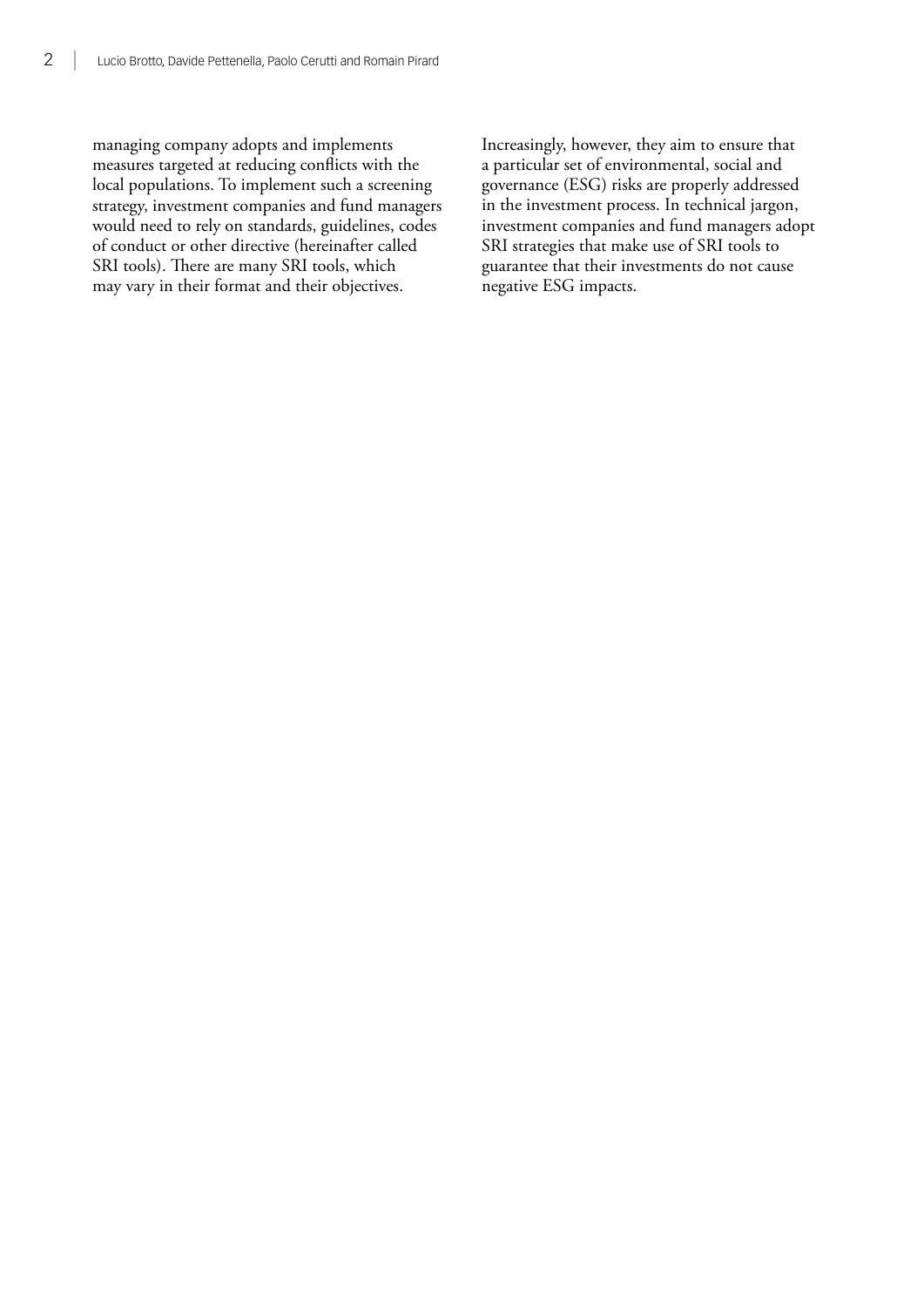# <span id="page-13-0"></span>**2 Objectives of the study**

The concept of sustainable and responsible investment (SRI) is evolving, with new financial service providers developing methods and approaches to include ESG issues in their businessas-usual scenarios. Indeed, the market for sustainable investments increased from USD 13.3 trillion in 2012 to USD 21.4 trillion in 2014, and it represents today more than 30% of professionally managed assets globally (GSIA 2014). Retail and institutional organizations are showing a significant interest in 'socially responsible,' 'green,' 'sustainable' or 'ethical' investments, seen as being due to the media and social pressure. In some cases, a socially and environmentally responsible behavior is adopted as a result of new commitments by the shareholders and top managers, typically on a voluntary basis, to reduce risks and to promote more effective marketing strategies.

To prove that investments are 'ethical,' 'green' or other, the adoption of various standards, guidelines or other directives (SRI tools) has been growing constantly in recent decades (EUROSIF 2014). Yet, such an increase in self-defined 'sustainable' investments or in the use of various SRI tools is not matched by any agreed classification system for SRI tools. As a result, it is very difficult for investment companies, funds, and indeed shareholders to really understand how their money is promoting positive environmental and social impacts.

For people making investment decisions and managing assets, it is a challenge to understand the differences between the range of available financial products. At a national level, markets may require differing strategies depending on local investors' preferences, with associated differing approaches and products to guide the investments (Sievänen et al. 2012).

Thus, taking stock of the increasing interest in investments in planted forest, especially in tropical countries, this study has the following two objectives:

- to describe existing sustainable and responsible investment tools adopted in planted forests in emerging markets and to identify their key characteristics; this is supported by a survey of the most used SRI tools
- to evaluate the performance of SRI tools based on the number of environmental, social and governance (ESG) issues considered, namely the nonfinancial issues and risk indicators included in the investment process.

Our scope and objectives can also be represented as shown in Figure 1.



**Figure 1. Scope of the research.**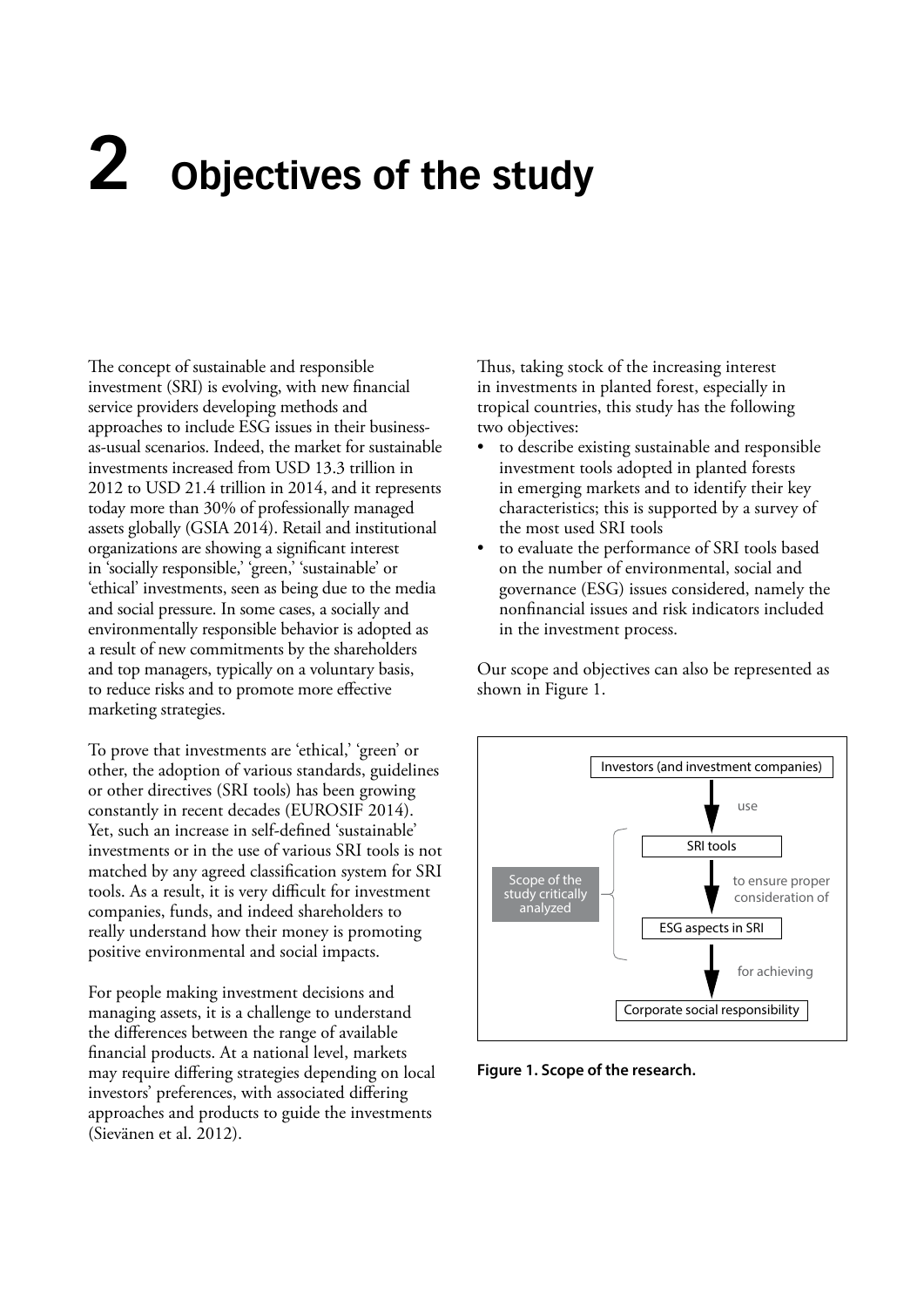# <span id="page-14-0"></span>**3 Research background**

#### **3.1 Planted forest trends: An update**

The focus of this study is on productive planted forests, where investments are massive. Productive planted forests produce either or both nontimber forest products (rubber) and wood (e.g. timber). Fast growing and high yielding (FGHY) plantations cover an area of 54.3 million ha worldwide, excluding rubber and nonindustrial fuelwood plantations (Indufor 2012). The USA, China and Brazil are the countries with the largest areas of planted forests, each having over 5 million ha of FGHY plantations (Indufor 2012). Productive planted forests are intensively managed in order to generate high financial returns, and thus are usually based on mono-specific and exotic species (e.g. *Pinus* spp. and *Eucalyptus* spp.). Yet, they are also associated with greater negative environmental impacts compared with protective planted forests.

In many developing and emerging countries, the expansion of production and export of wood products in recent years has been made possible by the raw material supplied from plantations (FAO 2014).

#### **3.2 Investments in planted forests**

Timberland investments started in the USA in the early 1980s, in relation to the significant growth of planted forests ownership by institutional investors (Rinehart 2010). The ownership of planted forests shifted from strategic investors (forest industry, energy and mining companies as well as soft commodity traders and local landowners) to institutional investors. This phenomenon generated an upsurge of timberland real estate investment trusts (T-REITs) and timberland investment management organizations (TIMOs). In the 1990s, the number of TIMOs and the amount

of their assets under management in the USA increased dramatically from around USD 1 billion to USD 10–12 billion (Zinkhan et al. 1992). In the early 2000s, TIMOs expanded into emerging markets (e.g. Brazil), where forest assets exhibit higher risk–return profiles. In South America and Asia, the area of planted forests has been increasing due to conducive biophysical conditions, low production costs, proximity to emerging markets and acceptable risk levels. Rising land prices in emerging markets can be considered an indicator of this growth.

As of today, 50–70% of timberland investments are still located in the USA (Asen et al. 2012). More than 1000 organizations (e.g. planted forests owners, investors and managers) are involved in the investment process (Indufor 2012). Admittedly, planted forests usually represent no more than 2–3% of the total investment portfolio of institutional investors (Staub-Bisang 2011), but this sector plays an important role in balancing overall risks by many investment funds.

Nowadays, roughly USD 70–80 billion is invested in planted forests, up from less than USD 1 billion in 1980 (FAO 2012; and Annex 1). Institutional investors have played a prominent role in the expansion of tropical planted forests in the past, but completion is growing with more retail investors entering the market (Laaksonen-Craig 2004). The major reason for investing in planted forests is wood production, but the supply of some ecosystem services (e.g. carbon credits) has also been gaining prominence in recent years. Numerous studies have shown the multiple benefits of introducing planted forests into investment portfolios. Relevant benefits (HTRG 2003; Lausti 2004; Scholtens and Spierdijk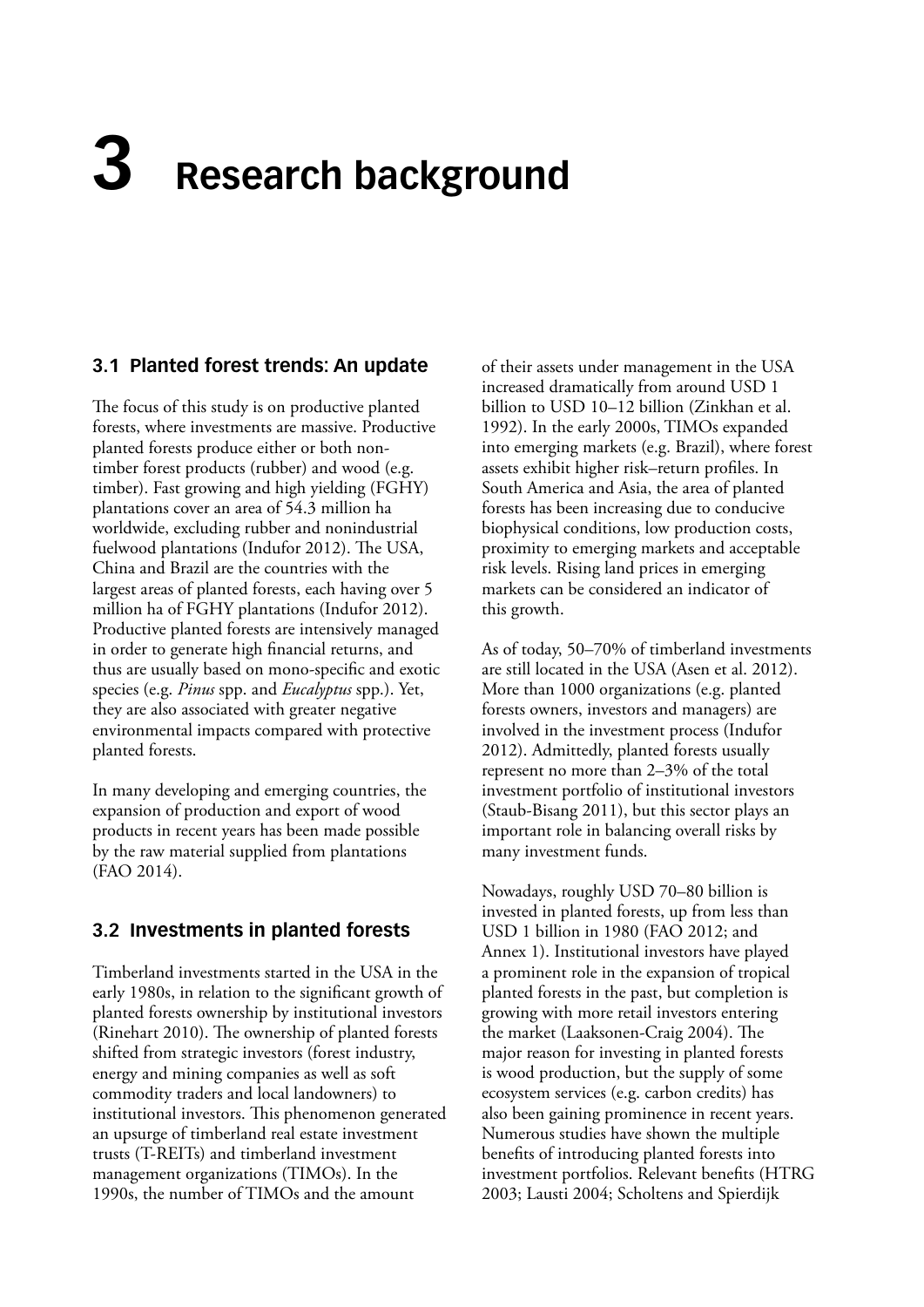<span id="page-15-0"></span>2008; Lutz 2009; Toppinen and Zhang 2010; Fu 2012) include:

- low correlation with other asset classes the rate of return on planted forests investments is not correlated with returns on other financial assets (such as equity, fixed income and commercial real estate), and thus decreases the overall risks in an investment portfolio
- competitive risk-adjusted rates of return historically, plantation investments have provided appealing average returns in relation to their volatility, especially in emerging countries
- inflation hedging planted forests are an inflation hedge, being the rate of returns in real terms from forests positively correlated with inflation<sup>2</sup>
- green and social credentials investment risks can increasingly be reduced, while brand and reputational values can be increased through certification and other SRI tools that can provide evidence that the forests are managed sustainably.

#### **3.3 Corporate social responsibility**

The concept of corporate social responsibility (CSR) was first defined in scientific studies in the 1980s (Carroll 1999). Notwithstanding the name and the initial focus on social aspects, CSR is nowadays increasingly aligned with the topic of sustainability, encompassing governance, environmental and financial aspects (Vidal and Kozak 2008).

In the forest sector, CSR instruments appeared in the early 1990s (Cashore 2002) driven by i) the failure of policy instruments (command and control instruments) in promoting the sustainable management of natural resources; ii) an increased role of civil society in decision making, shifting from 'government' to 'governance'; iii) the internationalization of companies, and the shifting of operations to less developed countries with poor law enforcement and fragile social situations (Heal 2008; Voegtlin et al. 2011; Zhang et al. 2014); iv) growing difficulties of governments in regulating and monitoring transnational corporations and the financial market; and v) the 'rolling back the frontiers of the state' with a transfer of environmental and social decisions from the state to the corporate sphere (Heal 2008).

According to the existing literature (Jenkins and Smith 1999; Kurucz et al. 2008; Vidal and Kozak 2008; KPMG 2011a), the major reasons for companies to engage with CSR are to i) increase transparency and minimize reputational risks; ii) reduce costs connected to lawsuits, boycott campaigns, etc.; iii) gain market competitiveness (e.g. avoid loss of market share, enter new markets and obtain a price premium); iv) improve reputation and legitimacy; and v) integrate stakeholders' interests with the purpose of creating win–win synergistic value activities.

#### **3.4 Sustainable and responsible investments (SRIs)**

Sustainable and responsible investments (SRIs) have their roots in the concept of ethical finance that was initially developed in religious spheres (Kinder and Domini 1998; Louche et al. 2012). In the 1930s, religious groups in the USA started to exclude investments in alcohol and tobacco and instead supported pro-poor investments (Annex 2). In recent decades, SRIs have undergone dramatic growth further fueled by the 2007–2008 financial crisis (Becchetti and Fucito 1999; Turcotte and M'Zali 2004; KPMG 2011; Richardson 2013; Benn et al. 2014; EUROSIF 2014; Scholtens 2014).

It is reported that SRIs represent USD 13.6 trillion (GSIA 2012), an estimated 21.8% of all assets under management (AUM). Europe is by far the largest current SRI market and, with the USA and Canada, accounts for 96% of the AUM (KPMG 2013). Institutional investors lead the demand for SRI, representing 94% of the European market (EUROSIF 2014). Both institutional and retail investors are increasingly entering the SRI sector, generating more than 10% annual growth rate (Allianz 2010; VIGEO 2012; EUROSIF 2014). In Europe in 2013, the most common SRI financial products were equities (50%) followed by bonds (40%) (EUROSIF 2014). The demand for SRIs is mostly driven by consumers, and then captured by institutional investors motivated by the reputational risks (Allianz 2010; EUROSIF 2014). At the same time, a growing number of wealthy individuals (or high net worth individuals), who are traditionally very cautious, are also entering the SRI market (EUROSIF 2012b).

<sup>2</sup> Wood-based products can be used in a wide variety of sectors (paper, energy, construction, etc.); thus, investments in planted forests can potentially hedge against inflation.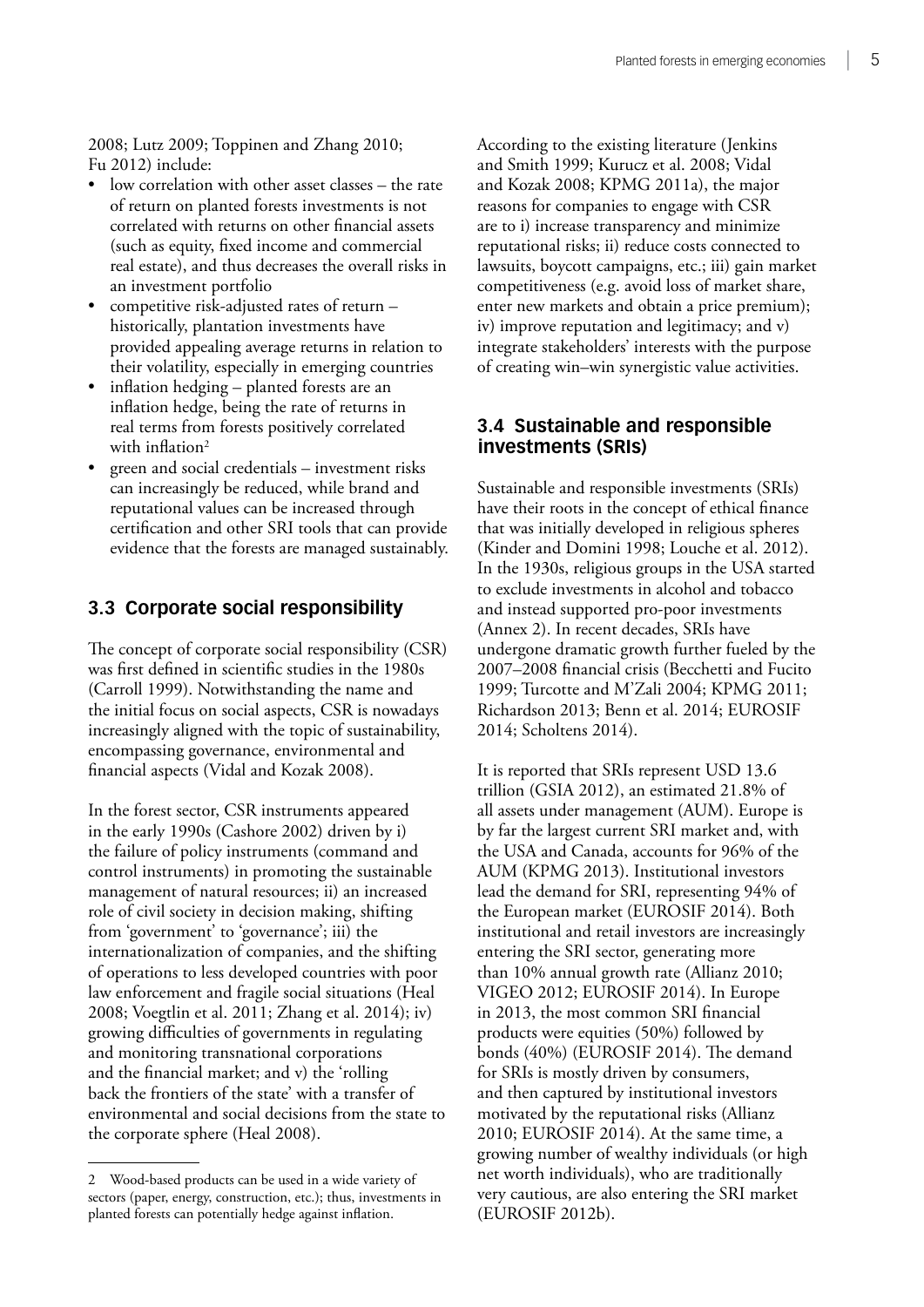<span id="page-16-0"></span>From traditional exclusion screening strategies (e.g. no pornography and no weapons), the introduction of ratings and metrics has diversified SRI strategies, moving toward a broader approach aimed at changing the business behavior of companies (Dillenburg et al. 2003).

Despite the large theoretical support behind the assumption 'the more responsible, the more profitable,' and some empirical studies revealing a positive correlation between responsibility and financial performances (Feldman et al. 1997; Loucks et al. 2004; UNEP and Mercer 2007; Bouslah et al. 2010), most studies agree that there is no statistical difference between the financial performances of conventional and responsible investment funds (Hamilton et al. 1993; Hoepner and McMillan 2009; Leite and Cortez 2014; Scholtens 2014).

Yet several studies (Figge 2001; Hoepner and McMillan 2009; Cortez et al. 2012; Leite and Cortez 2014; Scholtens 2014) report that the lack of positive correlation between responsibility and profitability is impaired by methodological arguments such as the following:

- SRI is not a straightforward concept and its applications are heterogeneous. Different SRI strategies can be applied and they might have different impacts on returns.
- A clear definition of SRI is missing, with the upper and lower limits being confused with philanthropic investments and conventional ones, respectively.
- The current internationalization process of investment funds could allow SRIs to achieve better portfolio diversification in the medium term. Nowadays, while it is in fact easier to find conventional investments rather than SRIs in emerging economies, this trend is likely to change in the future.
- The financial performance of SRI funds can benefit in the medium term from the inclusion of climate change risks.

With a growing number of tools (e.g. standards, guidelines, codes of conduct) serving the demand for SRIs, a clear classification system is thus needed in order to better investigate potential synergies between responsibility and profitability.

#### **3.5 Strategies for selecting and investing in SRIs**

Many different initiatives and SRI forums around the globe promote the integration of environmental, social and governance (ESG) criteria into conventional finance, resulting in confusion about the definition of SRIs (Scholtens 2014). For the purpose of this study, SRIs are defined as "any type of investment process that combines investors' financial objectives with their concerns about Environmental, Social and Governance (ESG) issues" (EUROSIF 2012a, 8). The choice of EUROSIF's (2012a) definition is motivated by the fact that the European SRI market is the largest one and that EUROSIF provides constant up-to-date market trend analysis of SRI strategies.

In addition, different organizations adopt different strategies or criteria through which SRIs are defined and selected or excluded from the investment portfolios. At least five organizations are categorizing SRI strategies (Table 1): the European Fund and Asset Management Association (EFAMA), EUROSIF, the United Nations Principle for Responsible Investments (PRI) initiative, the Global Sustainable Investment Alliance (GSIA) and the Association of the Luxembourg Fund Industry (ALFI).

The five classification systems appear to be coherent and identify in total seven SRI strategies. GSIA and EUROSIF use almost identical categorizations. ALFI gives priority to the ESG component in the investment process. This method separates SRI into ESG cross-sectoral, ESG environment, ESG social, ESG governance and Ethics cross-sectoral. The PRI classification system lacks Impact Investing. EFAMA separates SRI strategies into two groups. The first is based on screening and includes Exclusion, Best-in-Class, Thematic approach and Norms-based approach. The second group is based on active ownership and includes Engagement and Voting.

For the purpose of this study, the classification system of EUROSIF is preferred as it best reflects the approaches of all classification systems, and is frequently used in Europe, the largest global market for SRIs. EUROSIF (2012a) defines seven strategies for SRIs (a detailed analysis of the seven strategies is provided in Annex 3):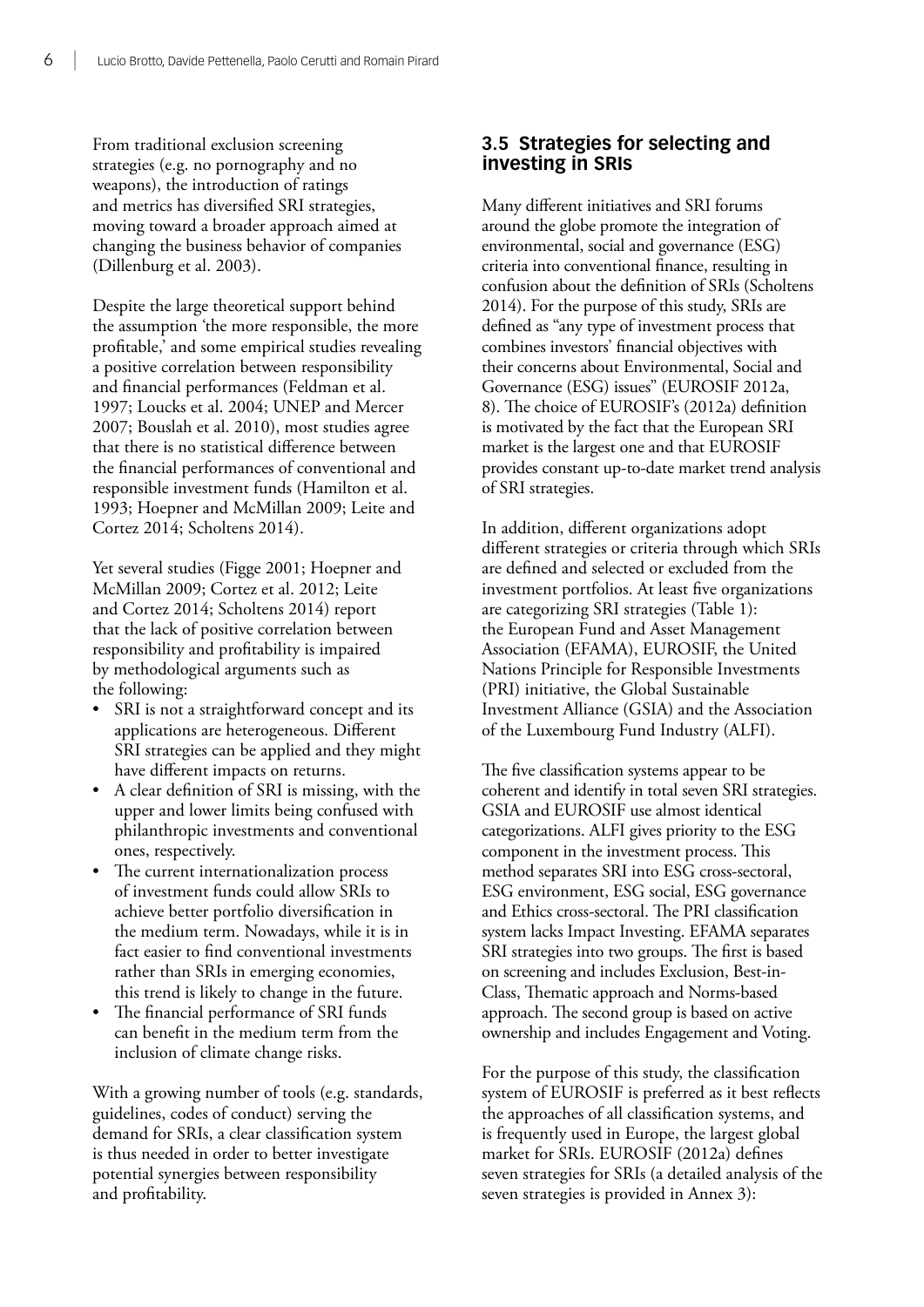| <b>EUROSIF</b>             | <b>GSIA</b>                                        | <b>PRI</b>                                         | <b>EFAMA</b>                                                                                                          | <b>ALFI</b>                            |                    |
|----------------------------|----------------------------------------------------|----------------------------------------------------|-----------------------------------------------------------------------------------------------------------------------|----------------------------------------|--------------------|
| Exclusion                  | <b>ESG Negative screening</b>                      | <b>ESG Negative/Exclusionary</b><br>screening      | Screening:<br>and Ethics<br><b>Negative</b><br>screening or<br>Exclusion<br>and Ethics<br>Norms-<br>based<br>approach |                                        | Negative screening |
| Norms-based<br>screening   | Norms-based screening                              | Norms-based screening                              |                                                                                                                       | Negative screening                     |                    |
| Best-in-Class<br>selection | <b>ESG Positive screening</b><br>and Best-in-Class | <b>ESG Positive screening and</b><br>Best-in-Class |                                                                                                                       | Positive screening                     |                    |
| Sustainability<br>themed   | Sustainability themed                              | <b>ESG-themed investments</b>                      | Best-in-Class<br><b>Thematic</b><br>investments                                                                       | <b>ESG</b> social and<br>environmental |                    |
| <b>ESG Integration</b>     | <b>ESG Integration</b>                             | Integration of ESG issues                          |                                                                                                                       | <b>ESG</b> cross-sectoral              |                    |
| Engagement and<br>Voting   | Corporate engagement<br>and shareholder action     | Engagement (three types)                           | Engagement<br>(Voting)                                                                                                | ESG governance                         |                    |
| Impact Investing           | Impact/Community<br>investing                      |                                                    |                                                                                                                       | Social impact,<br>microfinance funds   |                    |

<span id="page-17-0"></span>**Table 1. Comparison of classification systems for SRI strategies.**

Source: adapted from EUROSIF (2012a, 2014) and KPMG (2013).

- Exclusion is an approach that excludes specific investments or classes of investment (e.g. companies, sectors or entire countries) from the investment portfolio. Exclusion is among the oldest and most common strategies and is based on negative screening.
- ESG Integration is the explicit inclusion by asset managers of ESG risks and opportunities into traditional financial analysis and investment decisions based on a systematic process and appropriate research sources.
- Norms-based screening is the screening of investments according to their compliance with international standards and norms.
- Engagement and Voting is based on engagement activities and active ownership through voting of shares and engagement with companies on ESG matters. This is a long-term process, seeking to influence behavior or increase disclosure.
- Best-in-Class is an approach where leading or best-performing investments (within a category or class) are selected or weighted based on ESG criteria.
- • Sustainability themed is an investment in themes or assets linked to the implementation of sustainable measures. Thematic funds focus on specific or multiple issues related to environmental and social sustainability, as well as the implementation of measures that foster good governance.
- Impact Investing relates to investments made in companies, organizations and funds with the intention of generating social and environmental

**Table 2. Value and growth of SRI strategies in Europe, 2011–2013.**

|                          | Value ( $\notin$ Million) |           |                   |
|--------------------------|---------------------------|-----------|-------------------|
| <b>SRI Strategies</b>    | 2011                      | 2013      | CAGR <sup>a</sup> |
| <b>Exclusions</b>        | 3,584,498                 | 6,853,954 | $+38.3%$          |
| <b>ESG</b> Integration   | 3,164,066                 | 5,232,120 | $+28.6%$          |
| Norms-based<br>screening | 2,132,394                 | 3,633,794 | $+30.5%$          |
| Engagement<br>and Voting | 1,762,687                 | 3,275,930 | $+36.3%$          |
| Best-in-Class            | 283,081                   | 353,555   | $+11.8%$          |
| Sustainability<br>themed | 48,046                    | 58,961    | $+10.8%$          |
| Impact<br>Investing      | 8,750                     | 20,269    | $+52.2%$          |

a compound annual growth rate

Source: (EUROSIF 2014).

impacts alongside a financial return. Impact investing can be made in both emerging and developed markets, and targets a range of returns from below-market to the market rate, depending on the circumstances.

Often, several strategies are used in conjunction, so it is not easy to divide current investments into clear-cut classes. Yet, with that caveat in mind, it is clear that all the strategies have fast growing rates (Table 2).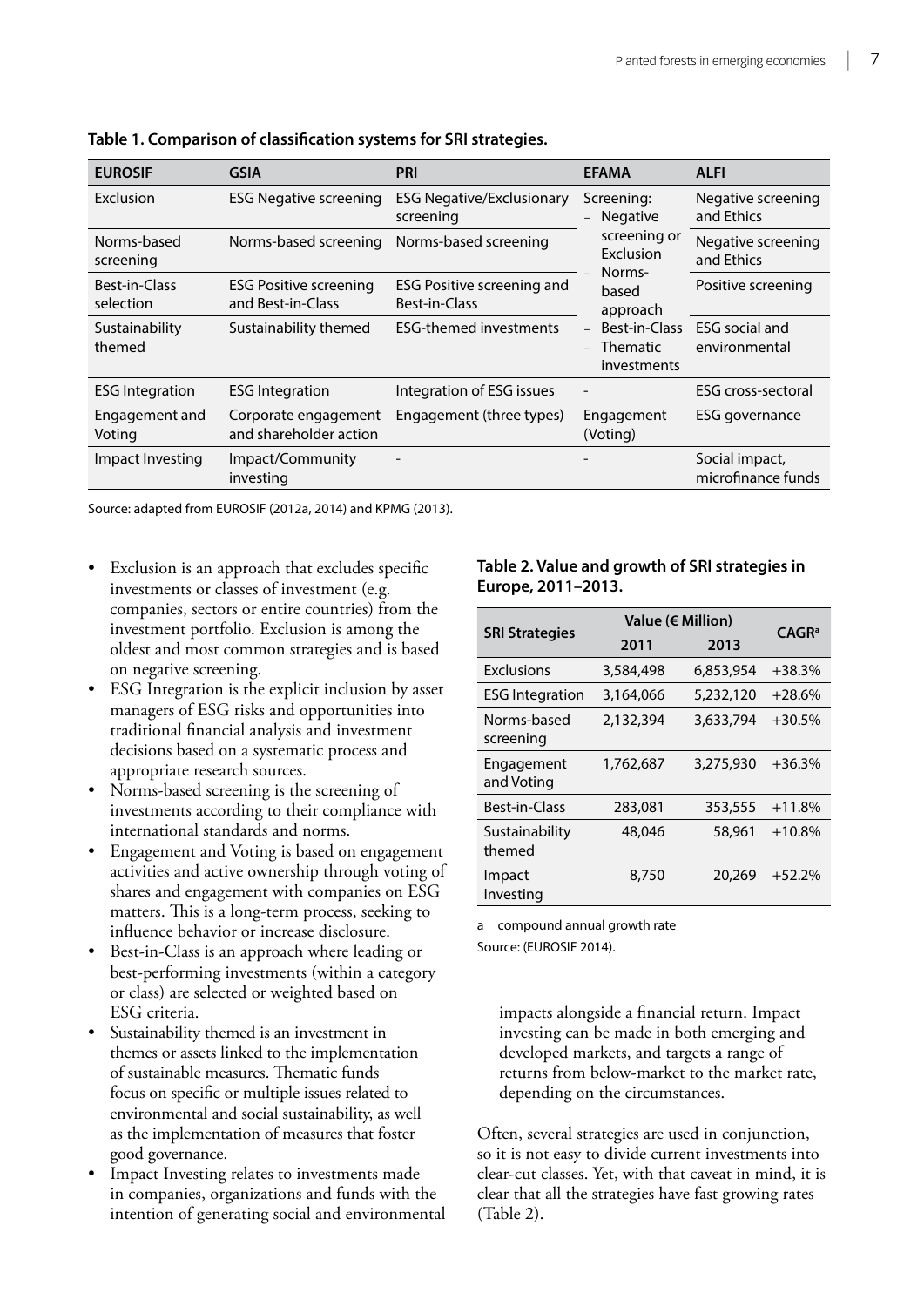#### <span id="page-18-0"></span>**3.6 SRIs in productive planted forests**

Although both the number of SRI tools and investments in productive planted forests are increasing (EUROSIF 2010), few studies have investigated their interactions. The most widely adopted strategy in planted forest-related investments is the 'Sustainability themed' one (EFAMA 2014; EUROSIF 2014), i.e. a strategy that looks for investments with a focus on specific or multiple issues related to environmental and social sustainability, as well as the implementation of measures that foster good governance in the forest sector. As many as 31 forest-related funds were registered in 2012, accounting for

EUR 3.1 billion of AUM (KPMG 2013). Forest investment funds may also apply other strategies, such as Impact Investing, ESG Integration and Best-in-Class (Table 3).

Current initiatives such as the International Social and Environmental Accreditation and Labelling (ISEAL) Alliance for the definition of relevant indicators, the Committee on Sustainability Assessment for impacts measurement, and the International Centre for Trade and Sustainable Development's database with the Standards Map project, could collectively increase the knowledge on impact measurement methodologies and indicators (ITC 2011).

| <b>Strategy</b>          | How does it work?                                                                                                                                           | Applicability to planted forests <sup>a</sup>                                                                                                                                                                                  | <b>Example</b>                                                                                                                                                                                           |
|--------------------------|-------------------------------------------------------------------------------------------------------------------------------------------------------------|--------------------------------------------------------------------------------------------------------------------------------------------------------------------------------------------------------------------------------|----------------------------------------------------------------------------------------------------------------------------------------------------------------------------------------------------------|
| Sustainability<br>themed | Transitioning to more<br>sustainable consumption<br>and production                                                                                          | HIGH: forestry-dedicated funds.<br>Also climate funds                                                                                                                                                                          | From noncertified to certified<br>forests                                                                                                                                                                |
| ESG<br>Integration       | Integrating financial<br>analysis with ESG risks and<br>opportunities                                                                                       | MEDIUM: use of due diligence<br>approach. Requires field visit                                                                                                                                                                 | Use of Forest Footprint<br>Disclosure for the inclusion of<br>risks. Use of FSC certification<br>as a framework for risk<br>management                                                                   |
| Impact<br>investing      | Generating measurable<br>social and environmental<br>impacts (e.g. improved<br>forest management in<br>developing countries,<br>REDD+, CDM and JI projects) | MEDIUM: favored by the<br>advanced level of sustainability<br>measurement in the forest<br>sector (e.g. forest management<br>certification). Also connected to<br>climate change                                               | Generally small projects<br>as microfinance schemes.<br>Initiatives such as the Impact<br>Reporting and Investment<br>Standards (IRIS) or Global<br><b>Impact Investing Rating</b><br>Systems (GIIRS)    |
| Best-in-Class            | Selecting top ESG<br>companies within a sector<br>for placement in portfolio                                                                                | MEDIUM: for large pulp and<br>paper companies listed on the<br>stock change                                                                                                                                                    | Using rating systems to check<br>best-performing pulp and<br>paper mill companies                                                                                                                        |
| Exclusion                | Removing companies or<br>sectors from portfolio                                                                                                             | LOW: usually applied at the<br>sector level, mostly refers to<br>controversial issues (weapons,<br>tobacco, gambling, nuclear<br>power, etc.). More likely to<br>be applied for natural forests<br>management and conservation | Removing the forestry<br>sector from the portfolio<br>due to the issue of primary<br>forests conversion. Can be<br>used for planted forests<br>using genetically modified<br>organisms or exotic species |
| Norms-based<br>screening | Using international norms<br>and standards for company<br>selections                                                                                        | <b>LOW:</b> international norms<br>mostly targeting natural forests.<br>Potential applicability with<br>FLEGT. Voluntary standards not<br>yet included                                                                         | Based on UN Global Compact,<br>any company involved in<br>corruption is excluded from<br>the portfolio                                                                                                   |
| Engagement<br>and Voting | Influencing other<br>shareholders on ESG<br>decisions                                                                                                       | LOW: engaging through forestry<br>funds boards                                                                                                                                                                                 | Increasing transparency on<br>funds remunerations                                                                                                                                                        |

**Table 3. Role of planted forest investments in SRI strategies.**

a The level of applicability expresses the ease of adapting the SRI strategy to investments in planted forests. High: already applied, Medium: possibility of application, Low: rarely applicable.

Source: EFAMA (2014); EUROSIF (2014).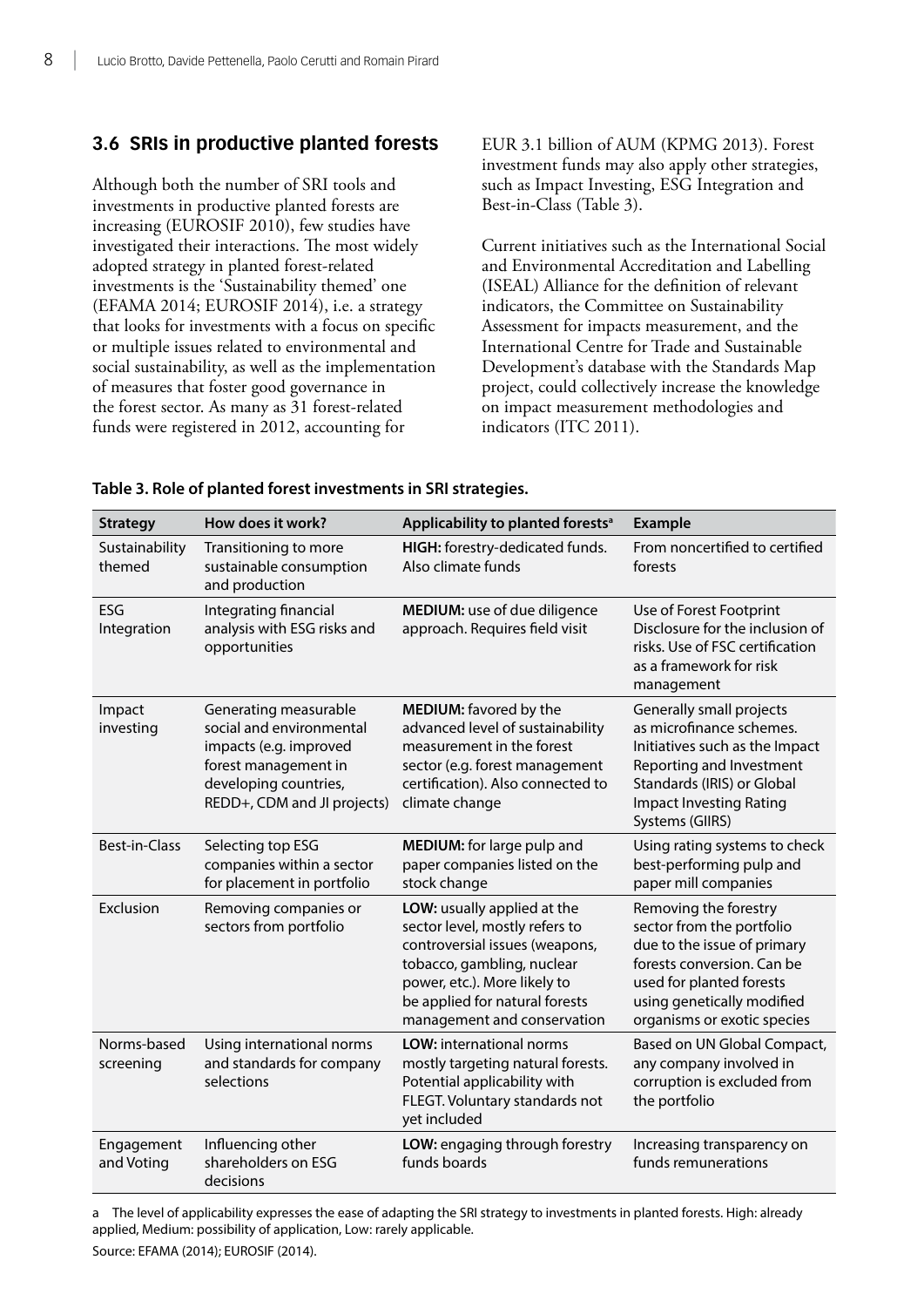## <span id="page-19-0"></span>**4 Materials and methods**

#### **4.1 Description of SRIs**

A total of 121 planted forests investments and 339 organizations<sup>3</sup> using SRI tools in emerging economies have been inventoried and analyzed. Investments and organizations have been identified through web searches, interviews with key stakeholders and participation at conferences. Following an investment process approach (i.e. an approach that considers the sequence of actions implemented to i) understand the risks, ii) choose the portfolio and iii) evaluate the performance based on investors' preferences), our survey set out to classify into three groups the organizations operating with planted forests investments (Annex 4):

- **Ordinary market players:** organizations operating with planted forests investments, either conventionally or with dedicated SRI strategies; these organizations can relate more (e.g. TIMOs and planted forests companies) or less (e.g. European Investment Bank) specifically to the forest sector
- **Players managing SRI infrastructure:** organizations specifically dedicated to advocacy of SRIs and provision of SRI-related services (e.g. standard setters, certification bodies, forums, etc.)
- • **Governments and civil society**: mostly networks, NGOs, associations and intergovernmental organizations having a stake in planted forests investments but not directly participating in the investment process or provision of SRI-related services.

Tools used by the three groups of players have been identified through an analysis of the literature, SRI infrastructure and investment directories, SRI stakeholders' websites, environmental and social

reports and finally with direct interviews by phone or at conferences. The SRI tools eligible for the survey had to meet two requirements:

- being applicable to planted forests (those tools applicable only to natural forests were excluded)
- being already applied in at least one on-going planted forest investment project (for example, the FAO's Voluntary Guidelines for the Responsible Management of Planted Forests was not considered in this review because it was not in use for the investments considered).

As stated above, there is no widely accepted classification system for SRI tools. Lammerts Van Bueren and Blom (1997) and subsequently Holvoet and Muys (2004) introduced some basic elements for a classification, later refined by Masiero and Secco (2013) and described them according to the following variables (please refer to Annex 5 for further methodological details on the classification of SRI tools):

- **Type**: what type of tool is it (e.g. a bank investment policy, or a code of conduct, etc.)?
- **Specificity**: is it a forest-specific or broader scope tool?
- **Governance:** which type of organization develops and manages the tool?
- **Investment process stage:** who uses the tool (e.g. an investor, a plantation company, etc.)?
- **Level of control:** how is the implementation of the instrument controlled?
- **First time to be made public:** when was the SRI tool first made public?
- **Geographical origin:** where was the tool first produced?
- **Geographical application:** where is the tool implemented/implementable?
- **Coordination** with other tools: to what extent is there coordination or crossreferencing with other tools?
- • **Market share**: what are the impacted area and/ or number of companies using it?

For the purpose of the study, an organization is an actor involved in the sustainable and responsible investment process.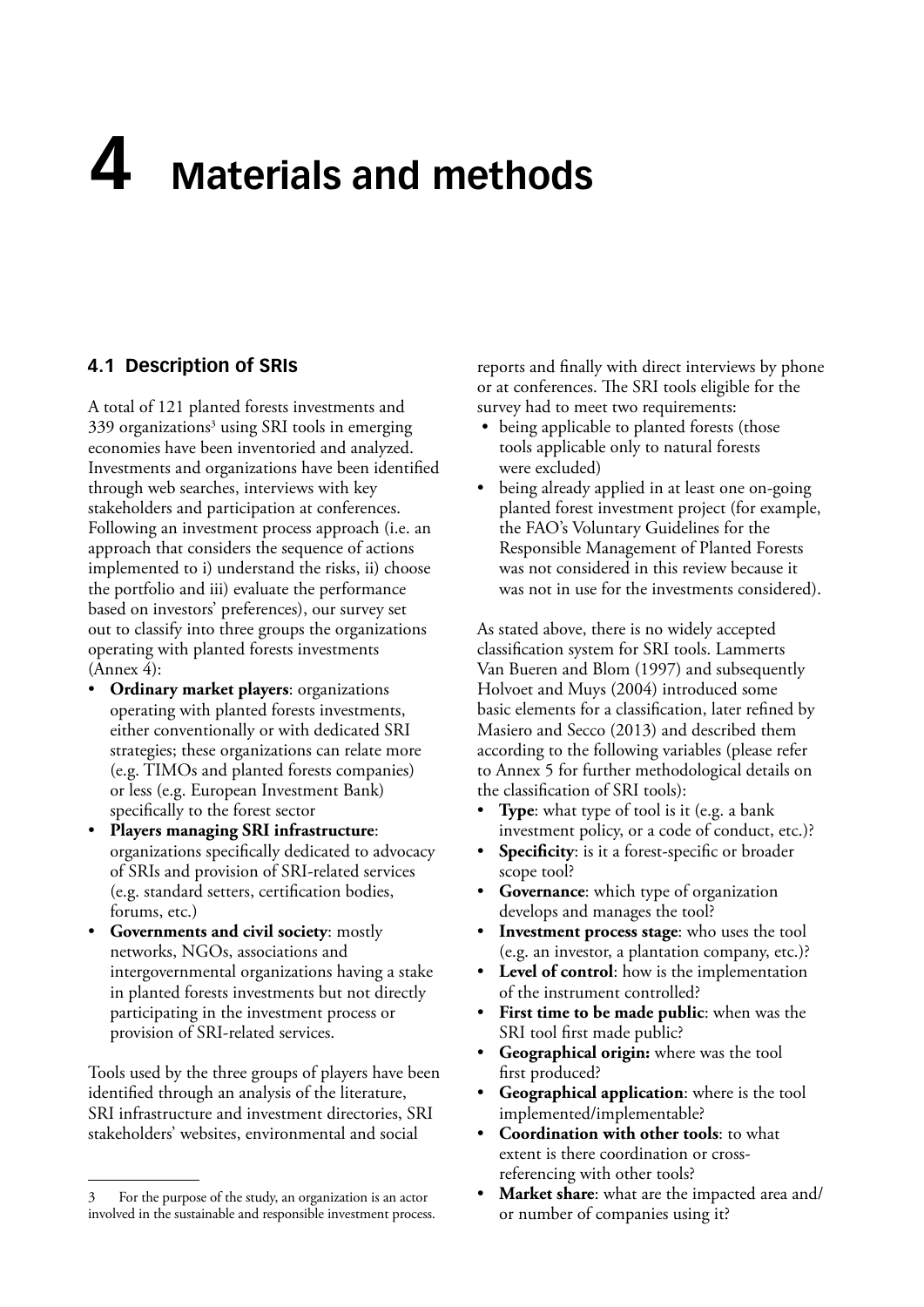#### <span id="page-20-0"></span>**4.2 Quality assessment of SRI tools**

After the identification and characterization of SRI tools using the abovementioned variables, a quality assessment of how they adopt or consider environmental, social and governance (ESG) criteria was performed. The quality assessment consists of the following steps:

1. **Preparation of an ESG Reference Document** starting from existent planted forests standards and quality assessment frameworks (Lammerts Van Bueren and Blom 1997; Holvoet and Muys 2004; Merger 2008; WWF 2008; Merger et al. 2011; Masiero and Secco 2013; Masiero et al. 2015). The ESG Reference Document refers to a hierarchical framework made of sections, subsections and issues (SSIs). An example is reported in Table 4. A final set of 7 sections, 22 subsections and 155 issues was produced (Annex 6). The first set of SSIs is the one formulated by Holvoet and Muys (2004) and further refined by Masiero and Secco (2013). New SSIs encountered during the analysis of SRIs have been included in the **ESG Reference Document**. An example is the section 'Climate change and ecosystem services,' which emerged during the analysis of forest carbon standards. Similar issues were grouped together. For example, the aspect of conservation and avoided conversion of

primary forests and wetlands is frequently found in SRI tools with different wording (e.g. humid forests, protection of wetlands, intact forest landscape, tropical forests, native forests, primary forests, etc.). For each issue, a list of verifiers for field evidence assessment has also been developed.

- 2. **Gap analysis** of each single SRI tool in comparison with the **ESG Reference Document** in terms of how many issues are considered by the single SRI tool. Gap analysis is a well-known technique for the analysis of forest management standards (Ferrucci 2004; Hickey and Innes 2005; Masiero and Secco 2013).
- 3. **Assignment of control factors** to account for the level of control of each SRI tool. Four levels of control and, more specifically, eight control strategies have been included.
- 4. **SRI classification system** that brings together a number of issues addressed by each single SRI tool, the control factors and categorization by type of instrument.

Furthermore, the SSIs with the highest frequency in SRI tools have been identified. In theory and for the purpose of this study, issues occurring in several different SRI tools are expected to be more important than those occurring only in a few SRI tools.

| <b>Section</b>                          | <b>Subsections</b> | <b>Issues</b>                                                                            | <b>Verifiers</b>                                                                                |
|-----------------------------------------|--------------------|------------------------------------------------------------------------------------------|-------------------------------------------------------------------------------------------------|
| Legal and<br>institutional<br>framework | Legislation        | Respect of locally and nationally applicable<br>laws and regulations                     | - Penalties and fees since<br>project starting date<br>- Complaints by stakeholders<br>and NGOs |
|                                         |                    | Compatibility with international or national<br>agreements signed by the hosting country | $\cdots$                                                                                        |
|                                         |                    | Conformity to labor legislation (e.g. ILO standards)                                     | $\cdots$                                                                                        |
|                                         | Illegal logging    | $\cdots$                                                                                 | $\cdots$                                                                                        |
|                                         | Property           | $\cdots$                                                                                 | $\cdots$                                                                                        |

**Table 4. Example of a hierarchical framework consisting of a section, subsections, issues and verifiers for the assessment of SRI tools and their ESG criteria.**

Source: own elaboration.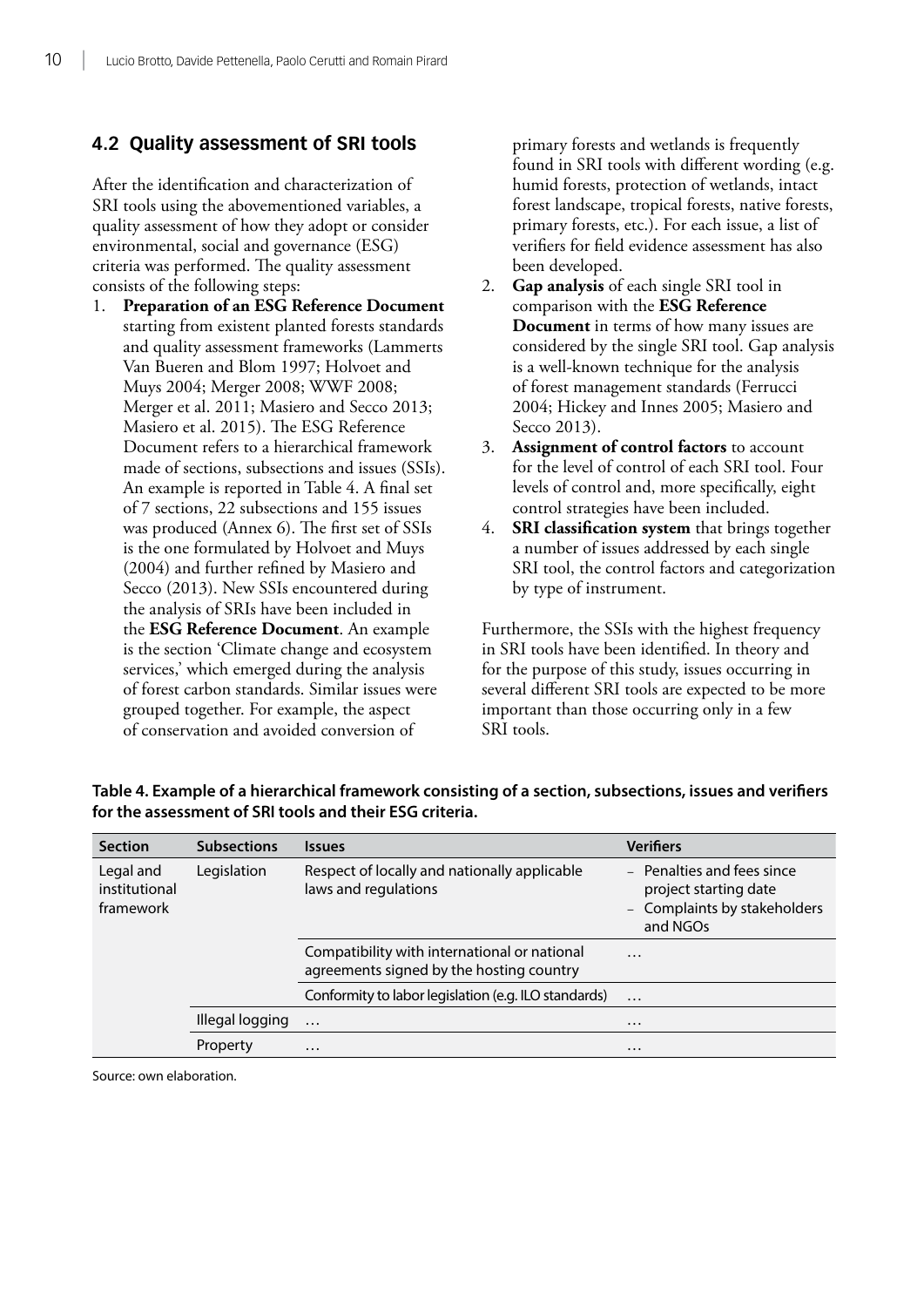## <span id="page-21-0"></span>**5 Results**

#### **5.1 Planted forests investment process**

In the planted forests investment process, the financial flow typically goes from institutional and retail investors to investment companies and involves financial pooling operators such as banks and funds (Figure 2).

Investment companies allocate investments to plantation companies, which are eventually integrated with processing industries. International organizations and research and consultancy

agencies collaborate with both investment companies and plantation and processing companies providing guidelines, research and other services. At the level of plantation companies, a specific advocacy role is carried out by plantation associations (i.e. associations of planted forests owners providing technical and advocacy services, such as the Uganda Timber Growers Association – UTGA). In some cases, plantation associations can also be fully integrated with investors, investment companies and processing industries (e.g. the case of The Brazilian Tree Industry – Ibá). NGOs usually focus more on advocacy and campaigning



**Figure 2. Actors in sustainable and responsible investments in planted forests.**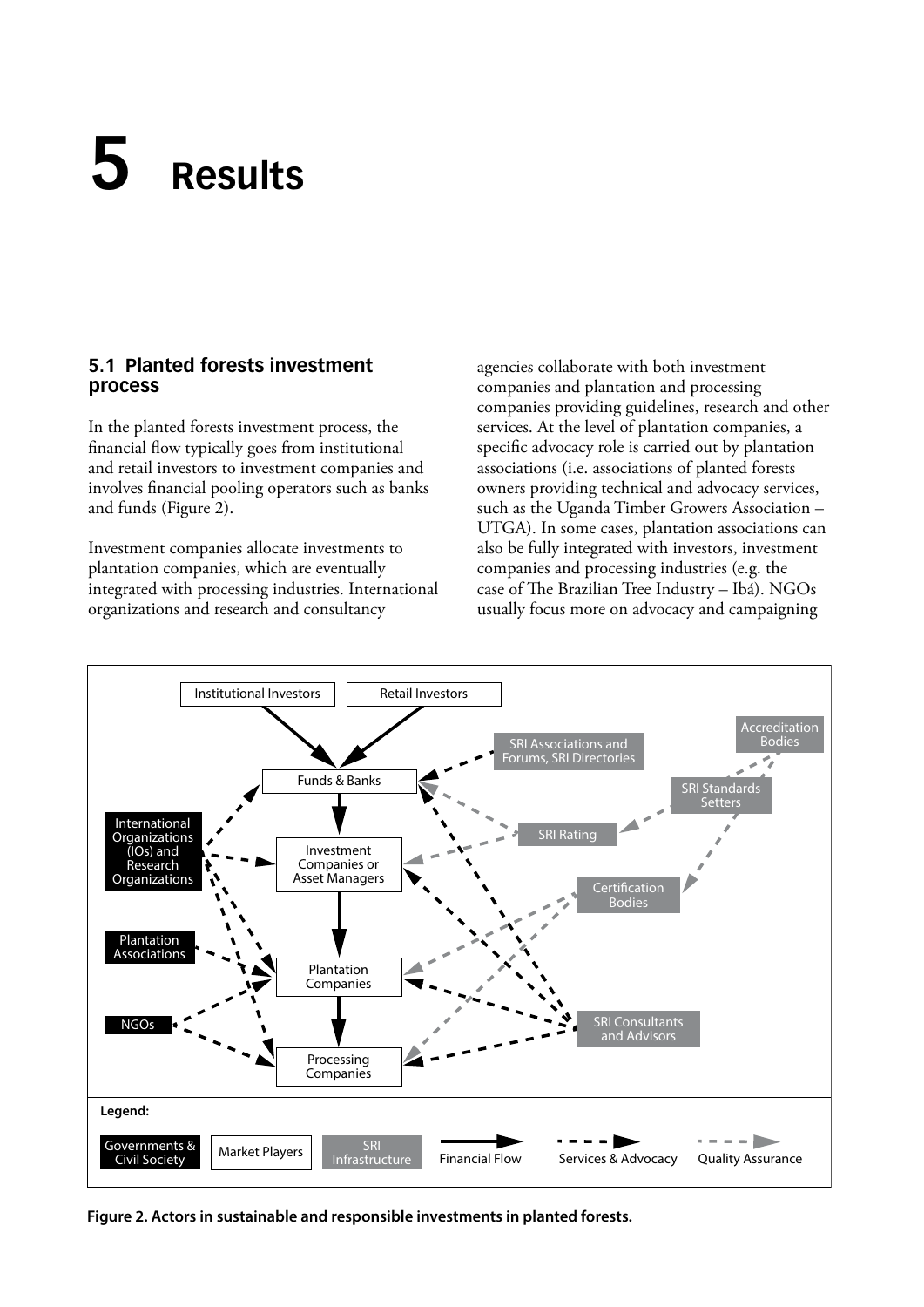<span id="page-22-0"></span>at the level of plantation and processing companies where they are located on the ground, rather than at the investment level.

Concerning SRI infrastructure, accreditation bodies accredit both SRI rating agencies and certification bodies. Certification bodies control the application of standards at the level of plantation companies and processing industries, while SRI rating agencies score the quality of banks, funds and investment companies. SRI standard setters are the developers of rating systems and standards to be controlled by SRI rating agencies and certification bodies. SRI advisors and consultants, together with SRI directories, forums and associations provide advocacy and consultancy services on SRIs.

#### **5.2 SRI tools for the planted forests sector**

#### **5.2.1 Type of instruments**

A total of 50 SRI tools have been identified (Annex 7 and Annex 8). The most frequent instruments

are management standards (11), followed by bank investment policies (9) and investment ratings (8). The less well-represented tools are codes of conduct and investment indexes. Nine country indicators have also been analyzed. These indicators are useful for comparing the suitability of countries to host planted forest investments.

#### **5.2.2 Specificity and governance**

Most instruments have a broad sectoral approach (29) or a forest sector focus (19) and include both planted and natural forests. Management standards are mostly specific for forest and planted forests (Figure 3).

Investment guidelines (e.g. WWF Responsible Investment Guide) and legality benchmarks (e.g. Lacey Act) are mostly forest specific; however, reporting and investment standards all have a broad sectoral approach. Investors and investment companies are the players using the majority of broad-scope SRI tools. This is not surprising since only 1–2% of an investment portfolio is made up of forest assets.



**Figure 3. Specificity of SRI tools by type of instrument. The number of codes of conduct is underestimated and only represents a sample.**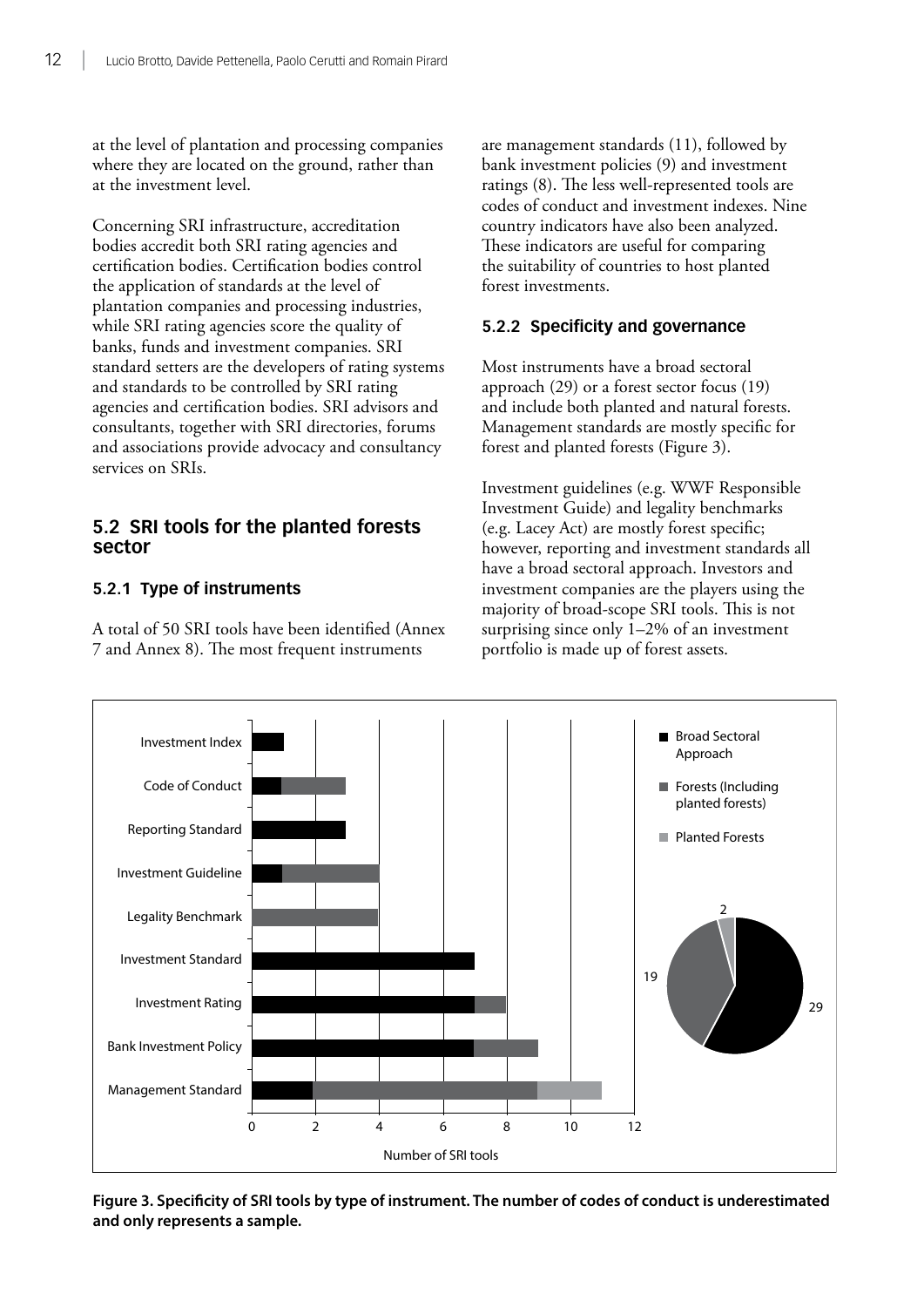

**Figure 4. Governance structure of SRI tools by type of instrument.**

Only two standards are specific to planted forests: Gold Standard and the Clean Development Mechanism<sup>4</sup> standard. One interpretation is the absence of a market for tools specific to planted forests investments. For example, FSC certification, one of the most widely used SRI tools for planted forests (even though it was initially created for natural forests), eventually removed criterion 10 for planted forests in 2015. The decision was made by the FSC in order to ensure the same quality of forest management across all types of forests.

Concerning governance (Figure 4), 60% of the instruments are produced and managed by business-oriented organizations, followed by government (22%), NGOs (16%) and academic (only 1 instrument). Although NGOs are actively developing management standards,

codes of conduct and investment guidelines, it is business organizations that predominantly develop and manage investment indexes, bank investment policies and investment rating agencies. Governments are active in developing and managing legality benchmarks and investment standards. Only one instrument, the Ecobanking Project, has a strong academic background.

The role of private, for-profit companies in developing and managing SRI tools is particularly evident for three types of SRI tools: bank investment policies, rating of investments and investment standards. While bank investment policies are obviously drafted by banks themselves as internal procedures to account for ESG impacts, investment standards and investment ratings are evaluation instruments aimed at comparing different investments. Importantly, the lack of NGOs and independent monitoring organizations in the development and evaluation process of SRI tools can generate credibility risks.

<sup>4</sup> CDM standards are applied to multiple sectors, but also have a specific methodological part dedicated to afforestation/reforestation projects; hence, these standards are categorized as planted forests specific.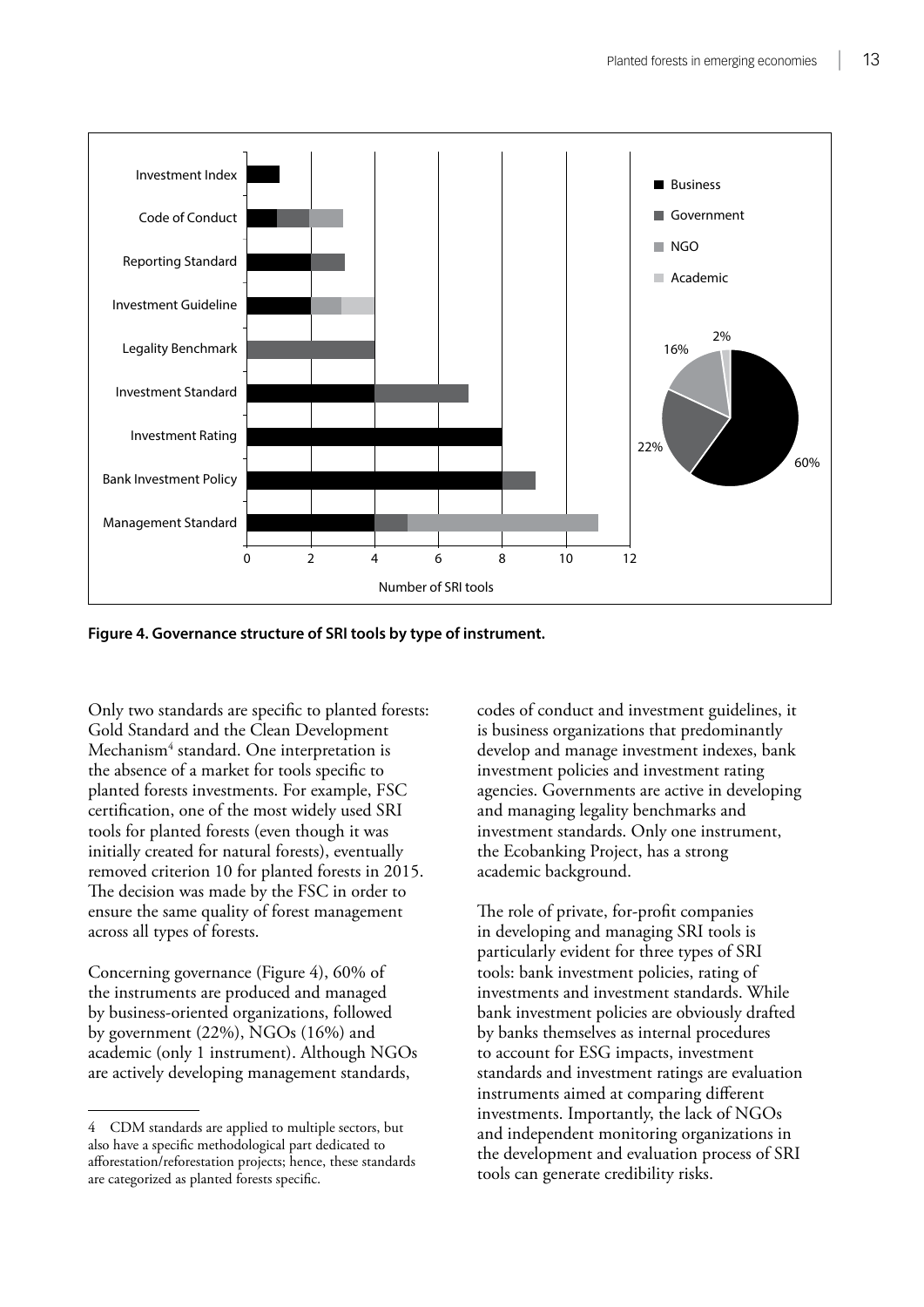#### **5.2.3 Investment process stage and level of control**

SRI tools can be classified also in relation to the groups of targeted users. In particular, four categories of users have been identified in the planted forests investment process: investors, investment companies, plantation companies and processing industries (Figure 5).

Investors use the highest number of SRI tools (31), followed by processing industries (24), plantation companies (22) and investment companies (13). Most of the instruments used by investors are bank investment policies, investment ratings and investment standards, while plantation managers concentrate their efforts on management standards. Processing industries use the more diversified types of instruments, while investment companies use a restricted set.

Only five instruments (i.e. the FTSE4Good Index Series, the Global Reporting Initiative, the Global Compact, the SA 8000 and the IFC Performance Standards) are applied across the four groups of users, from investors to processing industries. The majority of the instruments are either used at the beginning of the investment process (e.g. UN PRI and all the bank investment policies) or at the end of the investment process, either by plantation managers or processing companies (e.g. almost all the management standards).

Concerning coordination between instruments, almost 20% of the SRI tools are stand-alone, with no specific reference to or linkage with other SRI tools. About 50% have at least one connection with other SRI tools, e.g. a bank investment policy that mandates the bank to use only FSC-certified paper or to invest only in FSC-certified forests. The more coordinated SRI tools are the 'WBCSD Sustainable Procurement of Wood and Paper-based Products Guide and Resource Kit' and the 'WWF Responsible Investment Guide,' which are connected respectively to seven and six other SRI tools.

This study also distinguishes among SRI instruments based on the level of control for the verification of ESG impacts: from the lowest



**Figure 5. Users of SRI tools by type of instruments.**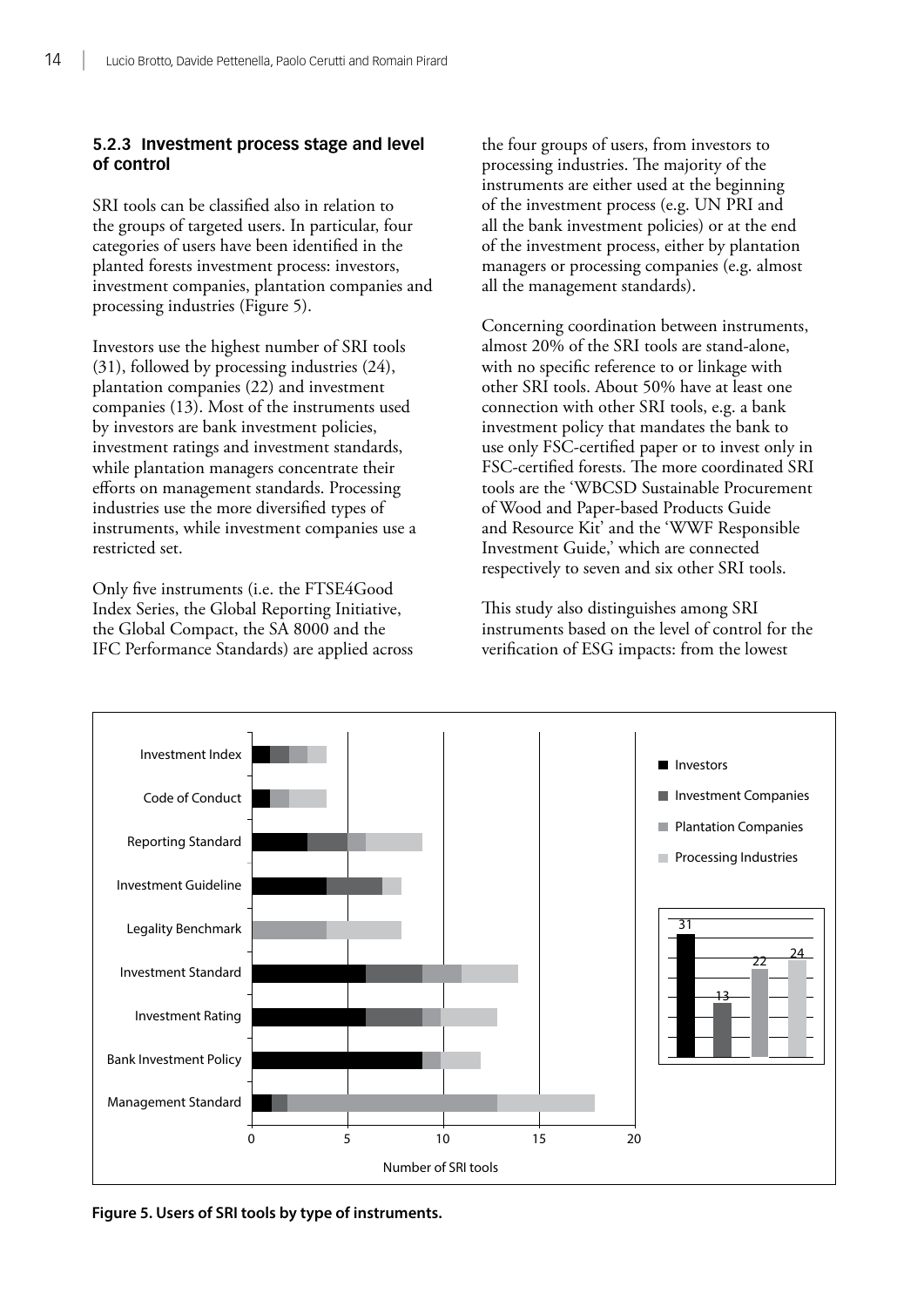

**Figure 6. Number of SRI tools and level of control used by stakeholders.**

level of control (signature/participation)<sup>5</sup> to the more complex certifications based on third-party accredited quality control. It appears that most SRI tools used by investors (25 out of 31) have the lowest level of control and only require signature/ formal participation commitment to a generic program or at the most a conformity declaration related to a standard (Figure 6).

A similar situation is found with investment companies. In contrast, plantation companies, managers and processing industries use a wide range of SRI tools with a higher level of external control. The highest level of control (conformity assessment) is with certification, as it involves the assessment of the organizations' conformity to standards or guidelines by an external, independent, often accredited control agency. Hence, having a third-party independently accredited certification, means having a certification body that is controlled

by an accreditation body ('the controller of the controller'). This is a common and consolidated feature of systems such as voluntary forest certification: for example, a plantation owner willing to get certification according to FSC standards has to hire an independent certification body that is annually accredited by Accreditation Service International (ASI). This situation is very common also in the institutional and voluntary carbon markets, both under the Clean Development Mechanism of the United Nations and the voluntary standards such as Gold Standard. Certification is also becoming a common quality control system for other commodities such as sugar, coffee, palm oil, etc. (Potts et al. 2014).

Yet, only 21% of the identified SRI tools are based on third-party certification. One interpretation is that the typical standard development process itself is the cause of this low percentage. At the early stage of a standardization process, the number of tools is high and the level of external control is very low. As time goes by, the best performing tools are selected and brought to a higher level of control, also stimulated by competition between tools. This process of positive selection seems to be already mature at the latest stages of the planted forests investment process (processing industries and

<sup>5</sup> The signature/participation is the official acceptance, endorsement and support, at the high decision levels of an organization, of initiatives such as campaigns, networks and other initiatives requiring signature. Hence, it is a generic assumption of responsibility through a declaration and a written statement. More details are given in Annex 5.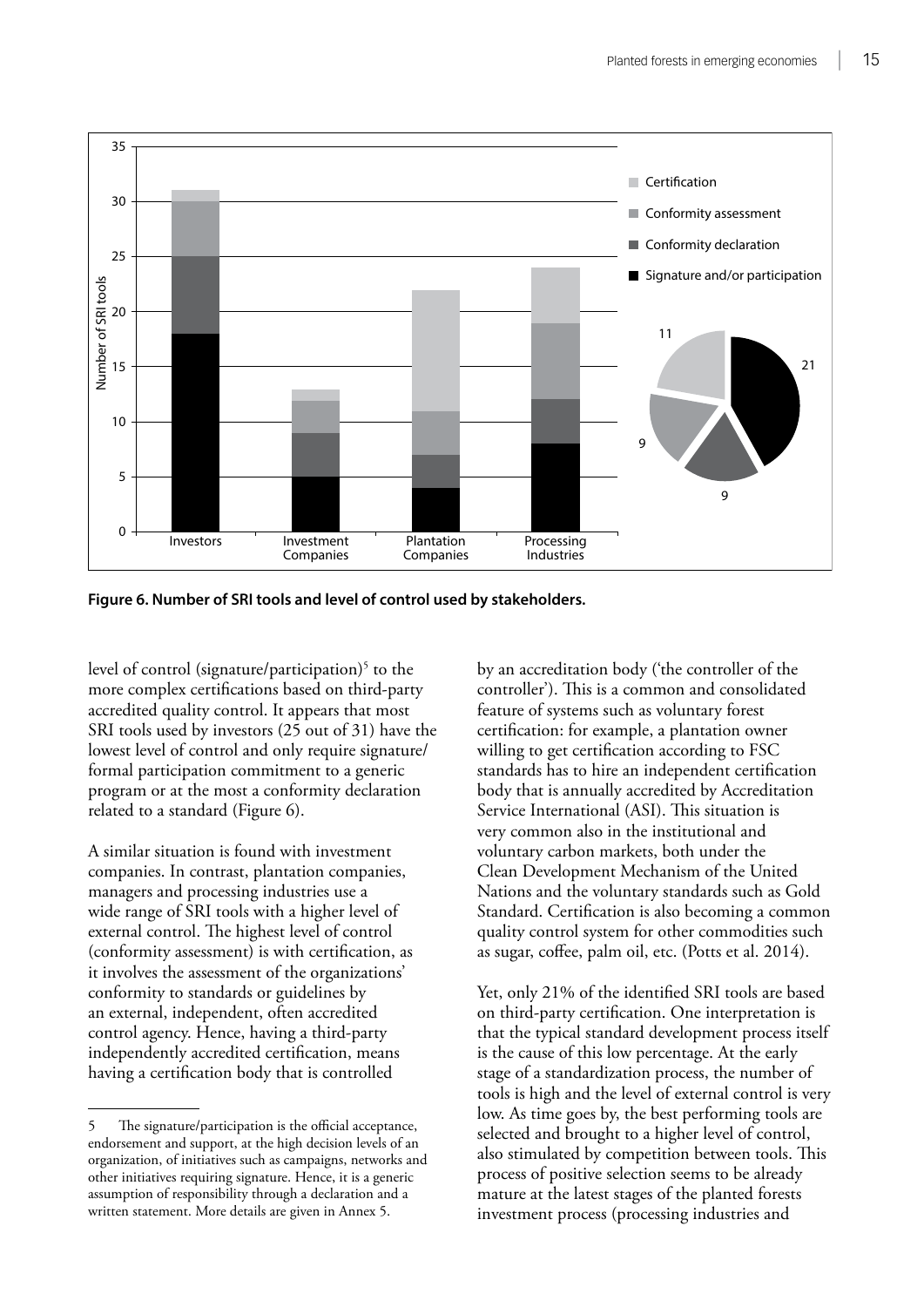<span id="page-26-0"></span>plantation companies), while it is still ongoing at the early stage of the investment process (investors and investment companies). In other words, most management standards used at the plantation and processing levels have had established systems of third-party accredited certification since the early 1990s (e.g. FSC). At the investors' level, only more recently have the first steps toward third-party accredited ratings been made with the launch of the Global Initiative for Sustainable Rating – GISR (GISR 2015). Typical barriers to certification are usually technical barriers (e.g. absence of legal land titles) or financial barriers (e.g. high costs). Both these barriers are rarely found in large planted forests investments.

#### **5.2.4 Other descriptive variables.**

From an historical perspective, most of the instruments entered the market in four periods:

- 1992–1997, a first pioneer group entered into force in conjunction with the 1992 Earth Summit (e.g. Domini, FSC, etc.)
- 1998–2006, a second group followed the publication of the Equator Principles, the Global Compact and Principles for Responsible Investments by UN bodies
- 2007–2010, a third group entered the market as a result of the rise in environmental, social and governance demands in the finance sector after the 2007–2009 financial crisis (e.g. ImpactAsset, GIIRS, IRIS, etc.)
- 2010–present, there was an upsurge of legality initiatives connected to the timber sector (e.g. EU Timber Regulation).

Most of the SRI tools have implementing authorities with headquarters in Europe and the USA, suggesting a close geographical link between investors willing to invest responsibly, mostly located in Europe and the USA, and supply of instruments by the market.

#### **5.3 SRI tools quality assessment**

#### **5.3.1 Top-scoring issues in SRI tools**

The analysis of the 50 SRI tools resulted in the definition of 7 sections, 22 subsections and 155 issues (Annex 9). The sections with the largest number of issues are the ones dedicated to environmental issues (Environment, 34 issues), and to supply chain and traceability (30 issues). A larger number of issues does not mean the

section is more important; it simply means that stakeholders have a more diversified outlook and a less aligned perspective on the section.

Among the top 25 issues, the sections 'Legal and institutional framework' and 'Environment' are the most represented, with 12 and 9 issues, respectively. The section 'Legal and institutional framework' is very recurrent due to the importance of certain aspects, such as the fight against illegal logging, respect of property rights and clarity of land tenure in emerging markets. Such aspects are also usually the common starting point for many management standards willing to prove sustainability beyond legal requirements. The section 'Environment' is very popular due to widely internationally recognized issues such as pollution, deforestation or loss of biodiversity (in the concept of 'High conservation value forests') and the water cycle. The section 'Community and employees' is also well represented in the list of the 25 most important issues, and it includes tenure rights and safety and social impact assessment. In many instances, social indicators make reference to the requirements of the ILO conventions, as also found by Potts et al. (2014).

Conversely, sections with a low occurrence of issues are 'Forest management' and 'Climate change and ecosystem services.' This limited representation is probably because many SRI tools have a broad approach and do not specifically target forests. Only one 'Forest management' issue is represented in the list of the top 25 issues (forest damage due to fire, diseases, etc.) while no 'Climate change and ecosystem services' or 'Governance, disclosure and transparency' issues are in the top 25 list.

Lastly, the use of 'Third-party certification schemes' is the most frequent issue across the 155 identified ones and is found in 37 SRI tools out of the 50 analyzed (Table 5). Respect of laws, Avoidance of illegal logging and High conservation value forest (HCVF) designations are among the most represented issues.

#### **5.3.2 Level of control of issues**

Beyond the frequency, the level of control plays a major role in defining the importance of issues. The inclusion of a weighting system (scale 1 to 4) allows the scoring of issues based on the combination of frequency and level of control (Table 6).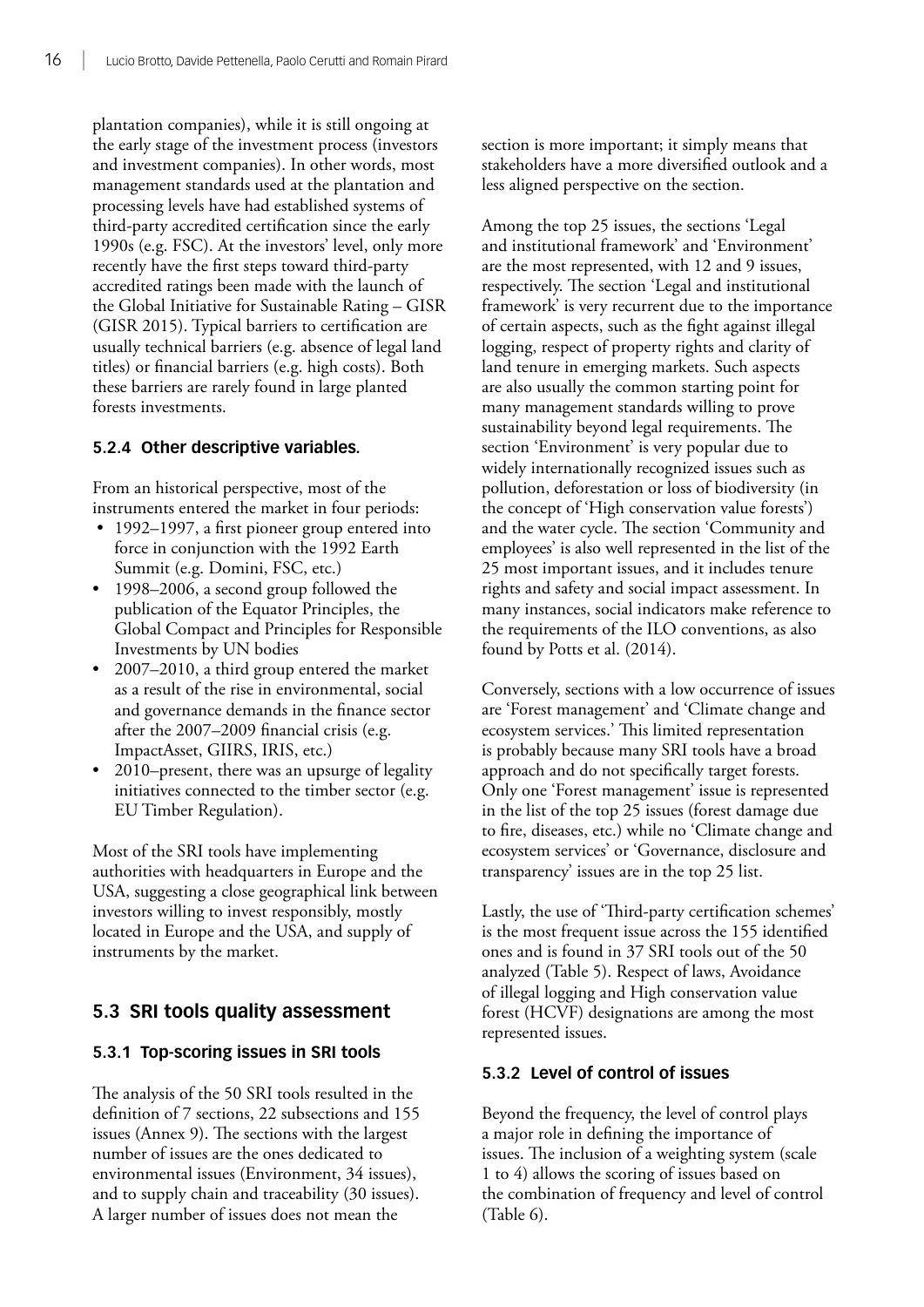| <b>Section</b>                   | <b>Issue</b>                                                                                                                                                                                                                              | <b>Rank</b>    |
|----------------------------------|-------------------------------------------------------------------------------------------------------------------------------------------------------------------------------------------------------------------------------------------|----------------|
| Supply chain<br>and traceability | Third-party certification schemes (e.g. FSC certification) for the production or sourcing<br>of forest risk commodities                                                                                                                   |                |
|                                  | A risk assessment for forest risk commodities used by suppliers                                                                                                                                                                           | 31             |
|                                  | Action to increase the uptake of sustainably produced materials up and down the<br>organization value (including price premium)                                                                                                           | 37             |
| Legal and                        | Respect for locally and nationally applicable laws and regulations                                                                                                                                                                        | $\overline{2}$ |
| institutional<br>framework       | Conformity to labor and fee legislation (e.g. ILO standards)                                                                                                                                                                              | 4              |
|                                  | <b>Bribes for concessions</b>                                                                                                                                                                                                             | 7              |
| Environment                      | Environmental impact assessment (including emergencies, hazards and risks)                                                                                                                                                                | 3              |
|                                  | Forest areas that contain globally, regionally or nationally significant concentrations of<br>biodiversity (this includes: protected areas, rare or threatened species, endemic species<br>and seasonal concentrations of species)        | 5              |
|                                  | The natural water cycle is not disturbed or is restored (includes riparian buffer zones<br>along water bodies)                                                                                                                            | 9              |
| Community and<br>employees       | Forest management not threatening/diminishing resources (including food) or tenure<br>rights of indigenous people                                                                                                                         |                |
|                                  | Operational guidelines and training for health and safety procedures and equipment of<br>forestry workers (including emergency training)                                                                                                  | 8              |
|                                  | Social impact assessment                                                                                                                                                                                                                  | 17             |
| Forest<br>management             | Existence of policies, procedures and measures for monitoring and/or prevention<br>of forest damage caused by fire, diseases, pests, wind, water, climate change and<br>infringements (e.g. illegal harvesting and illegal waste dumping) | 20             |
|                                  | Data and maps for the characterization of the forest estate exist (property, social and<br>economic aspects, biophysical aspects)                                                                                                         | 62             |
|                                  | Presence of forest management plan (includes Project Design Document)                                                                                                                                                                     | 63             |
| Governance,                      | Communication between stakeholders is efficient                                                                                                                                                                                           | 28             |
| disclosure &<br>transparency     | Periodic reports on forest management practices and impacts are provided by the<br>forest manager and are publicly accessible                                                                                                             | 34             |
|                                  | Existence of an individual or committee responsible for environmental and social issues<br>at board level                                                                                                                                 | 46             |
| Climate change<br>ecosystem      | The company has a carbon emissions reduction and compensation plan through the<br>forest sector                                                                                                                                           | 36             |
| services                         | An organization policy recognizing the role of forests in climate change mitigation exists                                                                                                                                                | 45             |
|                                  | Climate change is affecting the ability of the organization to produce, source or supply<br>commodities that are at risk                                                                                                                  | 61             |

#### <span id="page-27-0"></span>**Table 5. Top three issues for each section.**

Source: modified from Brotto (2016).

Respect for laws, environmental impact assessment, third-party certification, tenure rights, forest damage, communication between stakeholders and climate change policy are the top-ranking issues for each section. As previously mentioned, the respect for law is a basic requirement in almost all the SRI tools. All the other most relevant issues are typical of management standards that use third-party certification and are applied at a plantation or processing industries level.

Table 7 reports the low ranking issues in terms of control level. Surprisingly, aspects such as illegalities in transport or trade, planning of pruning and thinning, negative publicity, minimum percentage of protected areas, benefits sharing system, poverty reduction and prevention of encroachment are among the less represented and controlled issues.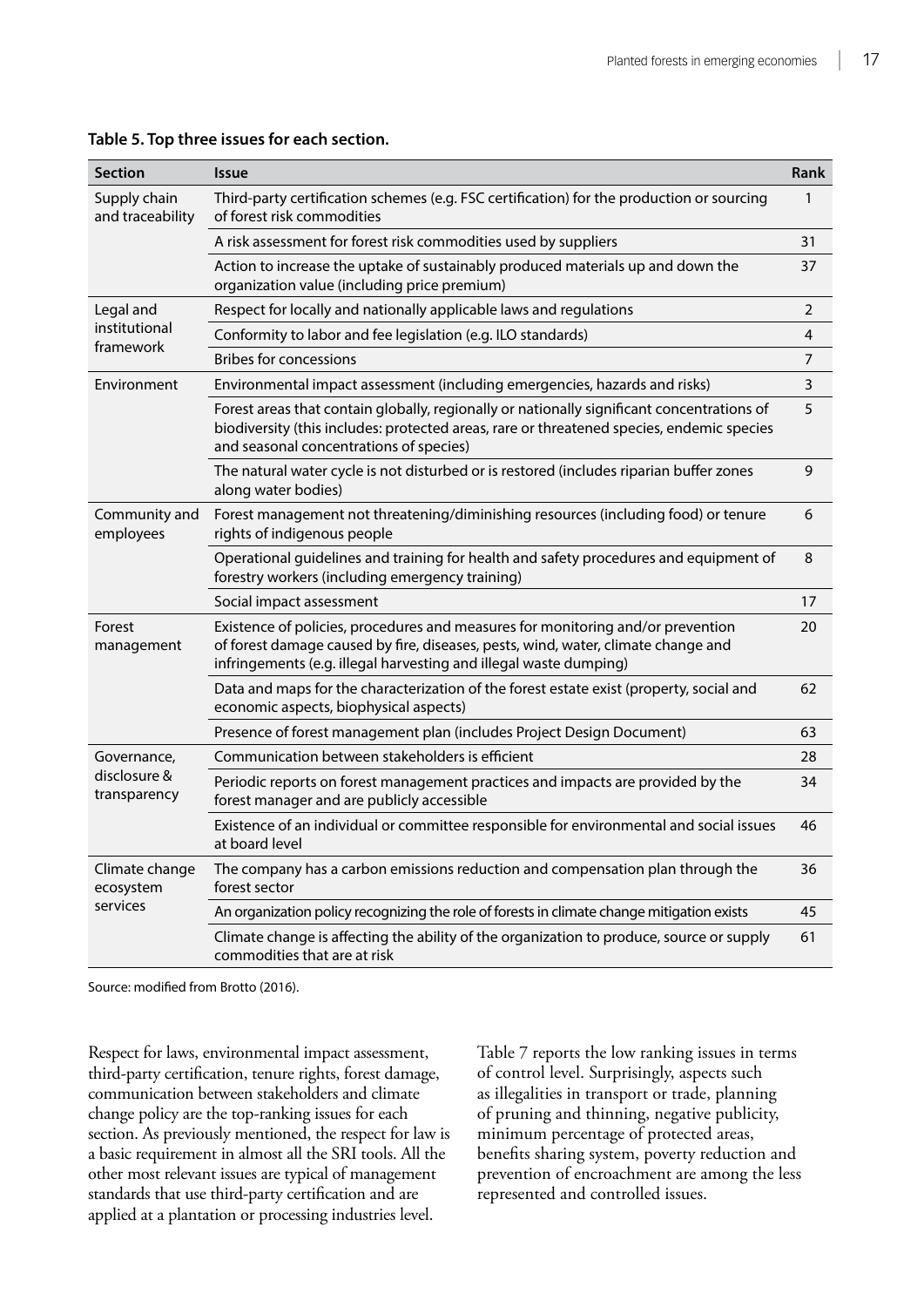| Score with<br>control level | <b>Section</b>                                | <b>Subsection</b>                                | <b>Issue</b>                                                                                                                                                                                                                                 |
|-----------------------------|-----------------------------------------------|--------------------------------------------------|----------------------------------------------------------------------------------------------------------------------------------------------------------------------------------------------------------------------------------------------|
| 88                          | Legal and<br>institutional<br>framework       | Legislation                                      | Respect for locally and nationally applicable laws and<br>regulations                                                                                                                                                                        |
| 78                          | Environment                                   | Environmental<br>impacts                         | Environmental impact assessment (including emergencies,<br>hazards and risks)                                                                                                                                                                |
| 76                          | Supply chain and<br>traceability              | International<br>sustainability<br>standards     | Third-party certification schemes (e.g. FSC certification) for<br>the production or sourcing of forest risk commodities                                                                                                                      |
| 70                          | Community and<br>employees                    | Local<br>communities<br>and indigenous<br>people | Forest management not threatening/diminishing resources<br>(including food) or tenure rights of indigenous people                                                                                                                            |
| 57                          | Forest<br>management                          | Health and<br>vitality of forest<br>ecosystem    | Existence of policies, procedures and measures for monitoring<br>and/or prevention of forest damage caused by fire, diseases,<br>pests, wind, water, climate change and infringements (e.g.<br>illegal harvesting and illegal waste dumping) |
| 56                          | Governance,<br>disclosure and<br>transparency | Stakeholders                                     | Communication between stakeholders is efficient                                                                                                                                                                                              |
| 41                          | Climate change<br>ecosystem services          | Greenhouse<br>gases                              | An organization policy recognizing the role of forests in<br>climate change mitigation exists                                                                                                                                                |

<span id="page-28-0"></span>

Source: modified from Brotto (2016).

| Table 7. Low ranking issues for each section including the level of control. |
|------------------------------------------------------------------------------|
|------------------------------------------------------------------------------|

| Score with<br>control level | <b>Sections</b>                            | <b>Subsections</b>                         | <b>Issues</b>                                                                                         |
|-----------------------------|--------------------------------------------|--------------------------------------------|-------------------------------------------------------------------------------------------------------|
| 43                          | Legal and                                  | Illegal logging                            | Illegal accounting practices                                                                          |
| 43                          | institutional<br>framework                 |                                            | Processing licenses                                                                                   |
| 41                          |                                            |                                            | Illegal transport or trade                                                                            |
| 10                          | Forest<br>management                       | Finance                                    | Existence of economic incentives, subsidies and/or tax<br>exemptions                                  |
| 9                           |                                            | Health and vitality of<br>forest ecosystem | Thinning and pruning in planted forests are carefully<br>planned and implemented                      |
| 9                           |                                            |                                            | Preplanning to ensure seed and seedling availability for<br>plantation establishment                  |
| 8                           | Governance,<br>disclosure                  | Governance                                 | Organization is not suffering from negative publicity for<br>environmental, social or ethical reasons |
| 8                           | and<br>transparency                        |                                            | The organization is monitoring customer satisfaction and<br>integrating customer feedback             |
| 7                           |                                            | Disclosure and<br>reporting                | Reporting of transactions that reach Financial Close                                                  |
| 7                           | Climate<br>change<br>ecosystem<br>services | Greenhouse gases                           | The organization has not publicly declared it is against the<br>Kyoto Protocol                        |
| 6                           |                                            |                                            | Incentives for life cycle assessment                                                                  |
| 6                           |                                            | Ecosystem services                         | <b>Biodiversity offsetting</b>                                                                        |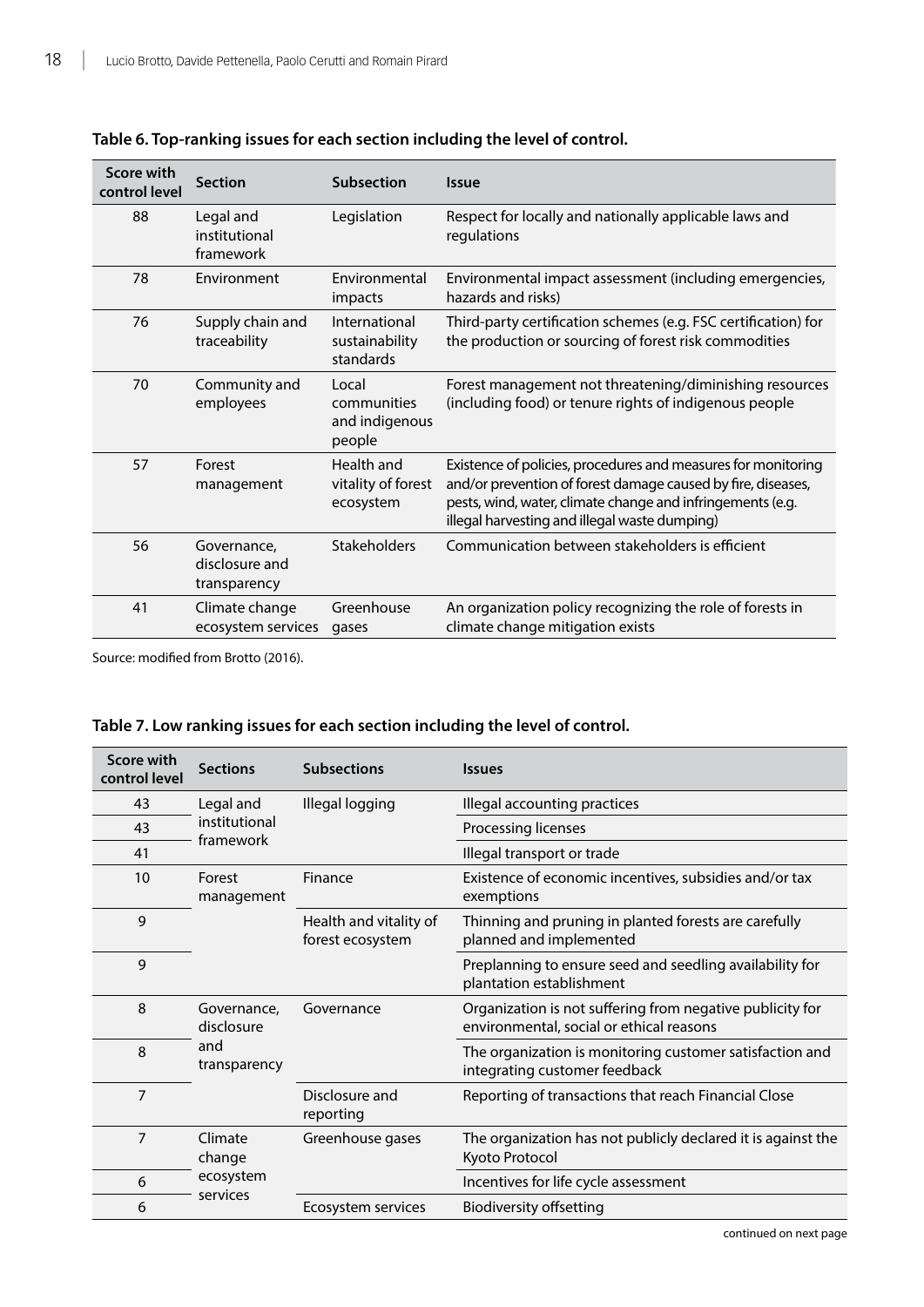| Score with<br>control level | <b>Sections</b>                                                                     | <b>Subsections</b>                            | <i><u><b>Issues</b></u></i>                                                                                    |
|-----------------------------|-------------------------------------------------------------------------------------|-----------------------------------------------|----------------------------------------------------------------------------------------------------------------|
| 8                           | Environment                                                                         | Plantation design and                         | Protection of World Heritage sites                                                                             |
| 6                           |                                                                                     | natural forests                               | Minimum percentage of project area (e.g. 10%) is<br>protected for biodiversity and ecosystems                  |
| 3                           |                                                                                     | Environmental<br>Management System            | Noise of processing plant (e.g. mill) in proximity to human<br>settlements                                     |
| 15                          | Community<br>and<br>employees                                                       | Local communities<br>and indigenous<br>people | Benefit-sharing system should be in place regarding<br>timber, Non Timber Forest Products (NTFPs) and services |
| 6                           |                                                                                     |                                               | The project is reducing poverty                                                                                |
| 3                           |                                                                                     |                                               | Prevention of encroachment                                                                                     |
| 2                           | Supply<br>International<br>chain and<br>sustainability<br>standards<br>traceability |                                               | Verification of Legal Origin & Verification of Legal<br>Compliance                                             |
| 2                           |                                                                                     |                                               | AccountAbility (AA1000)                                                                                        |
|                             |                                                                                     |                                               | World Heritage Convention (WHC)                                                                                |

#### **Table 7.** Continued

Source: modified from Brotto (2016).

#### **5.3.3 Performance of SRI tools**

Concerning the performance of SRI tools (Figure 7), the analysis reveals their different nature. Remarkable differences exist between instruments such as codes of conduct (labeled CC) and management standards (SM).

Investment guidelines have a broad perspective and they cover the greatest number of issues (orange bars, Figure 7), but have no level of control.

Management standards and investment ratings tend to have a narrower approach, with fewer issues covered but with a very high level of control,



**Figure 7. Performance by type of SRI tools based on frequency of issues. In green, the occurrence of the issues is weighted with the level of control.**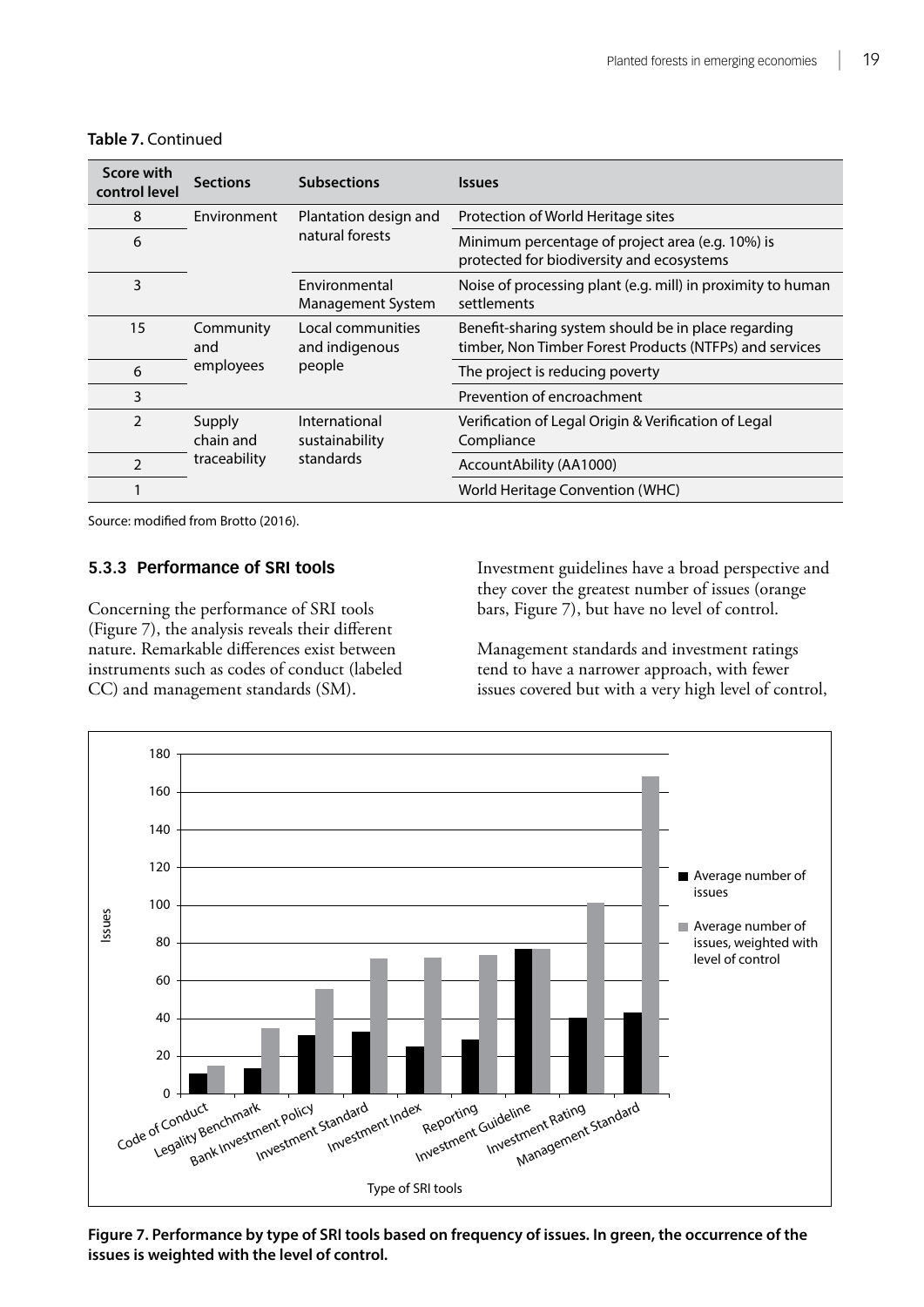<span id="page-30-0"></span>such as conformity assessment or certification. By contrast, while codes of conduct, legality benchmarks and bank investment policies also tend to cover a restricted number of issues, they have a very low level of control, such as signature/ participation or conformity declaration.

The SRI tools with the highest performance for each category are reported in Table 8. The two best bank investment policies are those of ABN AMRO and ING. The ABN AMRO policy is specifically dedicated to natural and planted forests and includes an exclusion list (e.g. no species included in the Convention on International Trade in Endangered Species of Wild Fauna and Flora – CITES).

Gold Standard (SM8 in Column 'Code,' Figure 5) and the Forest Stewardship Council (SM3) are the SRI tools with the highest performance among the 50 analyzed (Figure 8). While Gold Standard is a forest carbon standard specifically targeting afforestation/reforestation projects, FSC targets both natural and planted forests. Both standards have a strong NGO background and they have high scores thanks to the third-party independent accredited certification system they are using. The SRI tools covering the majority of issues are investment guidelines such as the PWC Forest Finance Toolkit (IG2) and the WWF Responsible Investments Guide (IG4). Investment guidelines are clearly not made for certification and hence their control level is very low.

| <b>Type of SRI tool</b>          | <b>Name</b>                                                                                                 | Code            | <b>Issues covered</b><br>with level of<br>control | Level<br><b>of</b><br>control |
|----------------------------------|-------------------------------------------------------------------------------------------------------------|-----------------|---------------------------------------------------|-------------------------------|
| <b>Bank investment</b><br>policy | Algemene Bank Nederland Amsterdamsche Bank<br>Rotterdamsche Bank (ABN AMRO) Forest & Plantation Policy      | IP1             | 105                                               | 2                             |
|                                  | International Netherlands Group (ING) ESR Policy                                                            | IP <sub>8</sub> | 75                                                | 1                             |
| Code of conduct                  | Confederation of European Paper Industries (CEPI) -<br>Legal Logging Code of Conduct for the Paper Industry | CC1             | 24                                                | 1                             |
|                                  | Pacto Intersectorial por la madera legal                                                                    | CC <sub>2</sub> | 17                                                | $\mathbf{1}$                  |
| Investment index                 | Financial Times Stock Exchange (FTSE4Good) Index<br><b>Series</b>                                           | II <sub>2</sub> | 72                                                | 3                             |
| Investment                       | World Wide Fund (WWF) Responsible Investment Guide                                                          | IG4             | 114                                               | 1                             |
| guideline                        | PricewaterhouseCoopers (PWC) Forest Finance Toolkit                                                         | IG2             | 98                                                | 1                             |
| Investment rating                | RepRisk                                                                                                     | IR <sub>8</sub> | 225                                               | 3                             |
|                                  | Fairforest                                                                                                  | IR <sub>2</sub> | 138                                               | $\overline{2}$                |
| Investment                       | <b>Certified B Corporation</b>                                                                              | SI1             | 162                                               | 3                             |
| standard                         | International Finance Corporation (IFC) Performance<br><b>Standards</b>                                     | SI <sub>7</sub> | 102                                               | $\overline{2}$                |
| Legality<br>benchmark            | European Union Forest Law Enforcement, Governance<br>and Trade (EU FLEGT)                                   | LB <sub>2</sub> | 53                                                | 3                             |
|                                  | <b>European Union Timber Regulation</b>                                                                     | LB <sub>3</sub> | 49                                                | 3                             |
| Management                       | <b>Gold Standard</b>                                                                                        | SM <sub>8</sub> | 336                                               | 4                             |
| standard                         | Forest Stewardship Council (FSC)                                                                            | SM <sub>3</sub> | 324                                               | $\overline{4}$                |
| Reporting                        | Global Reporting Initiative (GRI)                                                                           | RP <sub>2</sub> | 186                                               | 3                             |
|                                  | Carbon Disclosure Project (CDP)                                                                             | RP <sub>1</sub> | 26                                                | $\overline{2}$                |

#### **Table 8. SRI tools with the highest performance by type.**

Source: modified from Brotto (2016).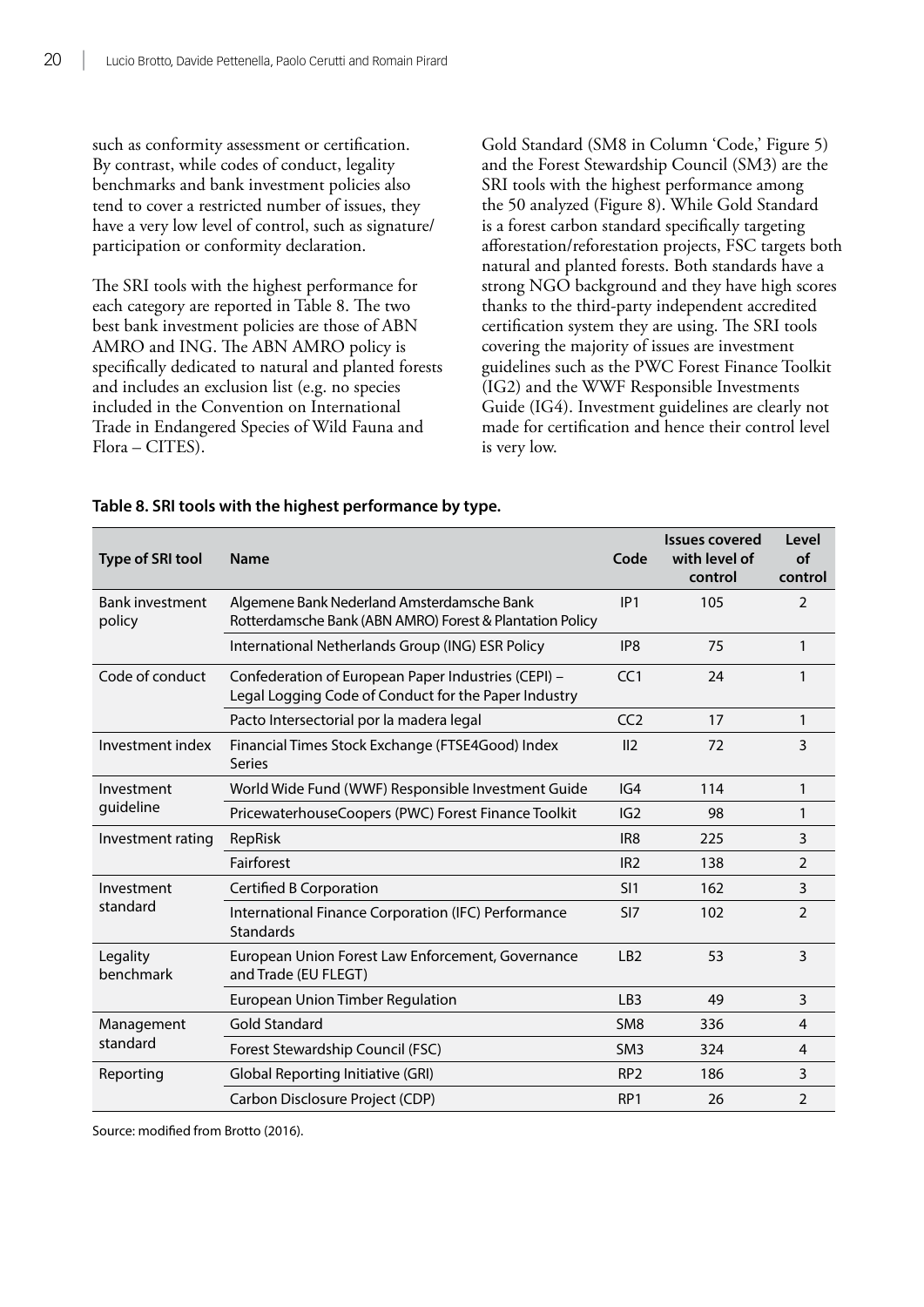

**Figure 8. Performance of SRI tools based on frequency of issues. In green, the occurrence of the issue in SRI tools is weighted by the corresponding level of control.**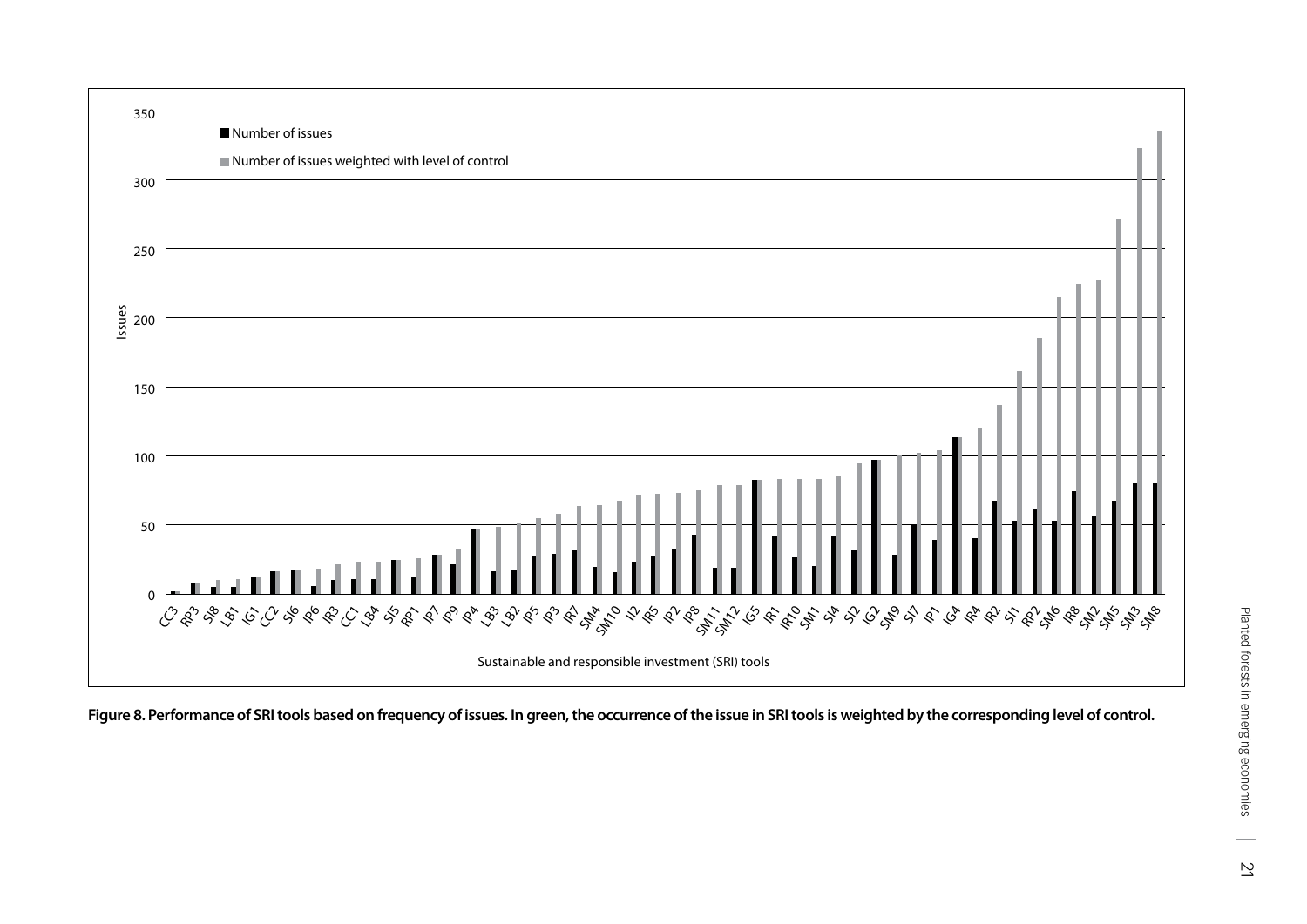## <span id="page-32-0"></span>**6 Conclusions**

Investments in planted forests are constantly growing, with USD 70–80 billion of assets under management in recent years (FAO 2012). More than 30% of the professionally managed assets globally are labeled as "Sustainable and Responsible" (GSIA 2014). Yet, there is no commonly accepted or agreed definition of what makes an investment in planted forests sustainable and responsible. It is thus very difficult for investors, investment companies, plantation companies and processing industries to understand each other's needs when investors want to make responsible investments and companies want to show that their operations are sustainable and thus worth the investment.

To summarize, this study set out with two objectives: first, to describe and categorize the existing so-called sustainable and responsible investments (SRIs) applied in productive planted forests, and the tools investors use (SRI tools, e.g. standards, guidelines or codes of conduct) to provide evidence that the investments are indeed sustainable and responsible; second, to provide a framework for the evaluation of the performance of SRI tools, notably with regard to the Environmental, Social and Governance (ESG) Criteria that investors in planted forests should use to make their investment decisions.

#### **6.1 What are key characteristics of investments in planted forests?**

While traditionally located in North America, investors in planted forests are moving to emerging markets with good financial prospects. Both retail and institutional investors are involved in investments in planted forests, thanks also to the positive investment portfolio effect played by timberland activities. Over the years, the scope of investments has shifted from a purely timber

perspective to a more diversified set of products and services including certified timber, ecosystem services and wood energy.

Investors are increasingly adopting sustainable and responsible investment (SRI) strategies to account for environmental, social and governance (ESG) issues in their investment processes (EUROSIF 2014). Findings indicate that, as of today, the most common SRI strategies look for investments that have a clear focus on specific issues related to environmental and social sustainability, as well as the implementation of measures that foster good governance in the forest sector (e.g. forest funds). Another adopted strategy consists in using existing, external tools that focus specifically on ESG issues and that are then integrated in the investment strategy (e.g. use of FSC certification as a framework for risk assessment).

All in all, 339 organizations operating in SRIs in planted forests in emerging markets were identified and then divided into three major groups: market players (e.g. investment companies), governments and civil society (e.g. NGOs) and SRI infrastructure (e.g. SRI rating).

#### **6.2 Which SRI tools are commonly used?**

Since 1991, at least 50 SRI tools applicable to planted forests investments have been developed. The most common instruments are management standards (e.g. FSC), bank investment policies (e.g. ABN AMRO Forest and Plantation Policy) and investment rating systems (e.g. FairForest). Only a few SRI tools are specific to planted forests. This scarcity could be expected because forests typically represent only a fraction of an investment portfolio. In addition, consolidated voluntary sustainability instruments, such as FSC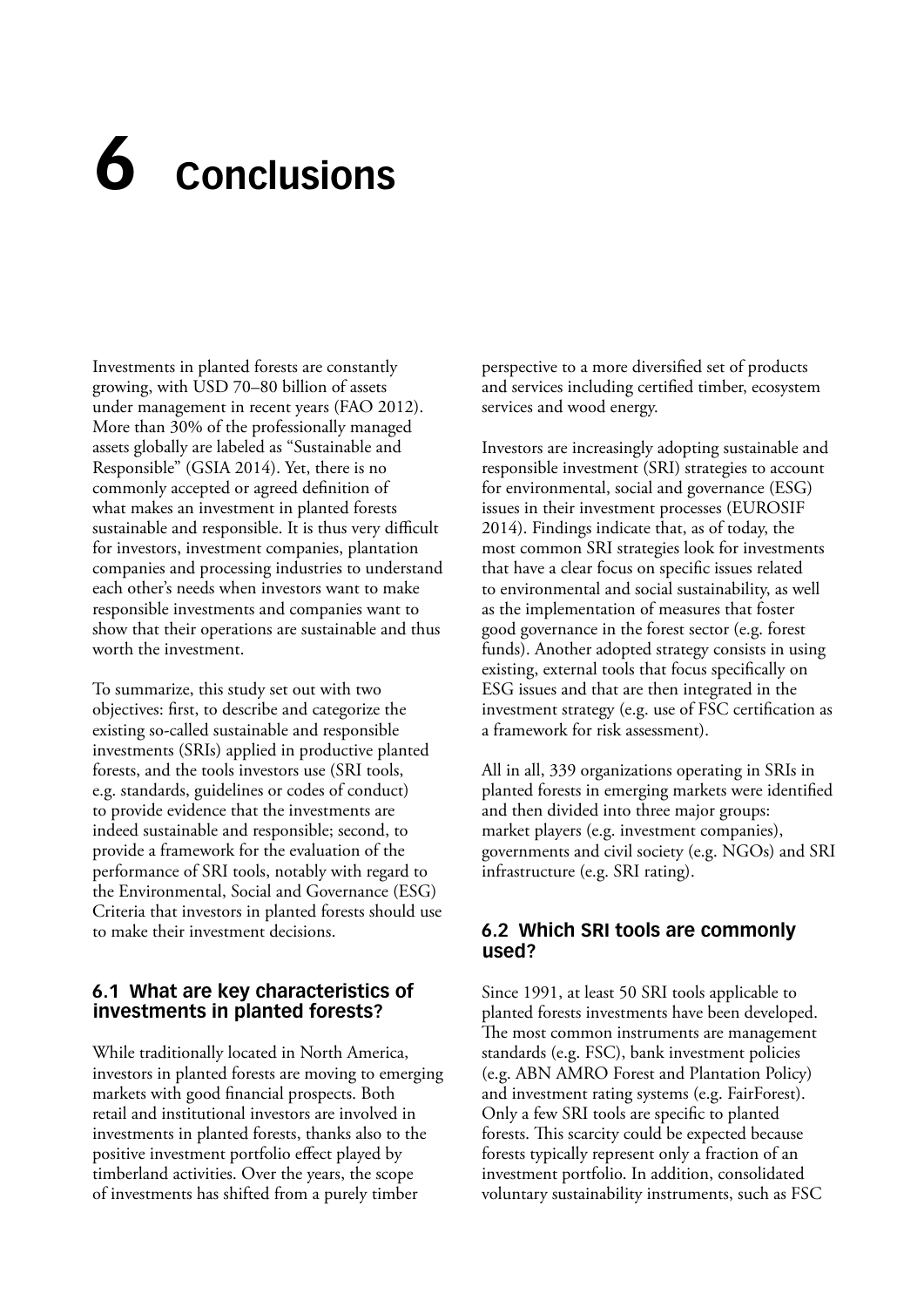<span id="page-33-0"></span>certification, avoid distinctions between planted forests and natural forests in order to ensure the same quality of forest management across all types of forests; thus, planted forests are not identified as such but fall into the larger group of forest-related investments. On the other hand, SRI tools specific to planted forests emerged only recently (e.g. Gold Standard, FAST Impact Indicators for Forest Plantations, CDM), and their applicability and market appeal have not yet been fully tested.

Findings indicate that business companies manage up to 60% of the SRI tools, despite NGOs playing a relevant role in the development of management standards. Investors use more than 30 SRI tools (e.g. investment standards, investment ratings and bank investment policies), yet with a low level of control: signature and/or participation or at the most a conformity declaration. By contrast, plantation companies use fewer instruments but with a higher level of control, such as conformity assessment and certification.

Cross-referencing or coordination among SRI tools (the extent to which an SRI tool refers to other SRI tools in order to meet its own requirements, e.g. a bank investment policy referring to the existence of the FSC certification scheme when taking a decision about an investment in a logging company) was found in about 50% of the tools assessed, and it is expected to grow. Indeed, the recent uptake of an integrated approach to the analysis of the supply chain of companies and products (e.g. the Carbon Disclosure Project) forces SRI tools to move toward a better coordination to meet the need for consistency over reporting and comparisons along the chain. Cross-referencing and mutual recognition is also considered an element of constitutive effectiveness, a positive process to avoid the proliferation of standards that results in consumer confusion and fatigue as well as in increasing transaction costs (UNFSS 2013).

#### **6.3 What are the issues covered by SRI tools?**

Our analysis of the 50 SRI tools resulted in the development of an ESG Reference Document to evaluate investments in planted forests. Overall, assessed SRI tools mention 155 different issues (e.g. What is the risk of illegal logging occurring? and Are there rules in place for the prevention of encroachment?). The most recurrent issue concerns the existence of third-party verification schemes (found in 74% of assessed SRI tools). All issues could be grouped into several larger sections. Among these, issues focusing on the legal and institutional framework and on environmental impacts are those represented most often.

In addition to their existence, another important characteristic of the issues mentioned in SRI tools is the monitoring and control of their actual implementation. In this sense, findings indicate that the most controlled issues relate to respect for the law, to the existence of environmental impact assessments or third-party certification, but also to the existence of clear tenure rights or platforms for any communication among stakeholders. Conversely, issues such as the existence of schemes aimed at poverty reduction, or at preventing encroachment, or the existence of minimum established percentages of protected areas are not only the most infrequent, but also the least controlled ones.

#### **6.4 Which SRI tools do best in incorporating environmental, social and governance (ESG) issues?**

We assessed the performance of SRI tools in incorporating ESG issues. Following the ISEAL Alliance (2012) and the ISO (2004) standards, we identified and scored SRI tools based on four levels of control: signature and/or participation, conformity declaration, conformity assessment and certification. The Forest Stewardship Council and Gold Standard have developed SRI tools with the highest performance among the 50 SRI tools analyzed. Other high-performance SRI tools are the ABN AMRO Forest & Plantation Policy, WWF Responsible Investment Guide, FTSE4Good Index Series, and those developed by RepRisk, Fairforest and Certified B Corporation.

Yet, a series of caveats when considering even the best performing SRI tools must be kept in mind. First, high-performing SRI tools (e.g. FSC certification) are not applicable in a straightforward manner in every country. Several factors might limit their applicability, such as the national performances in terms of legality, governance, political stability, or the role of stakeholders in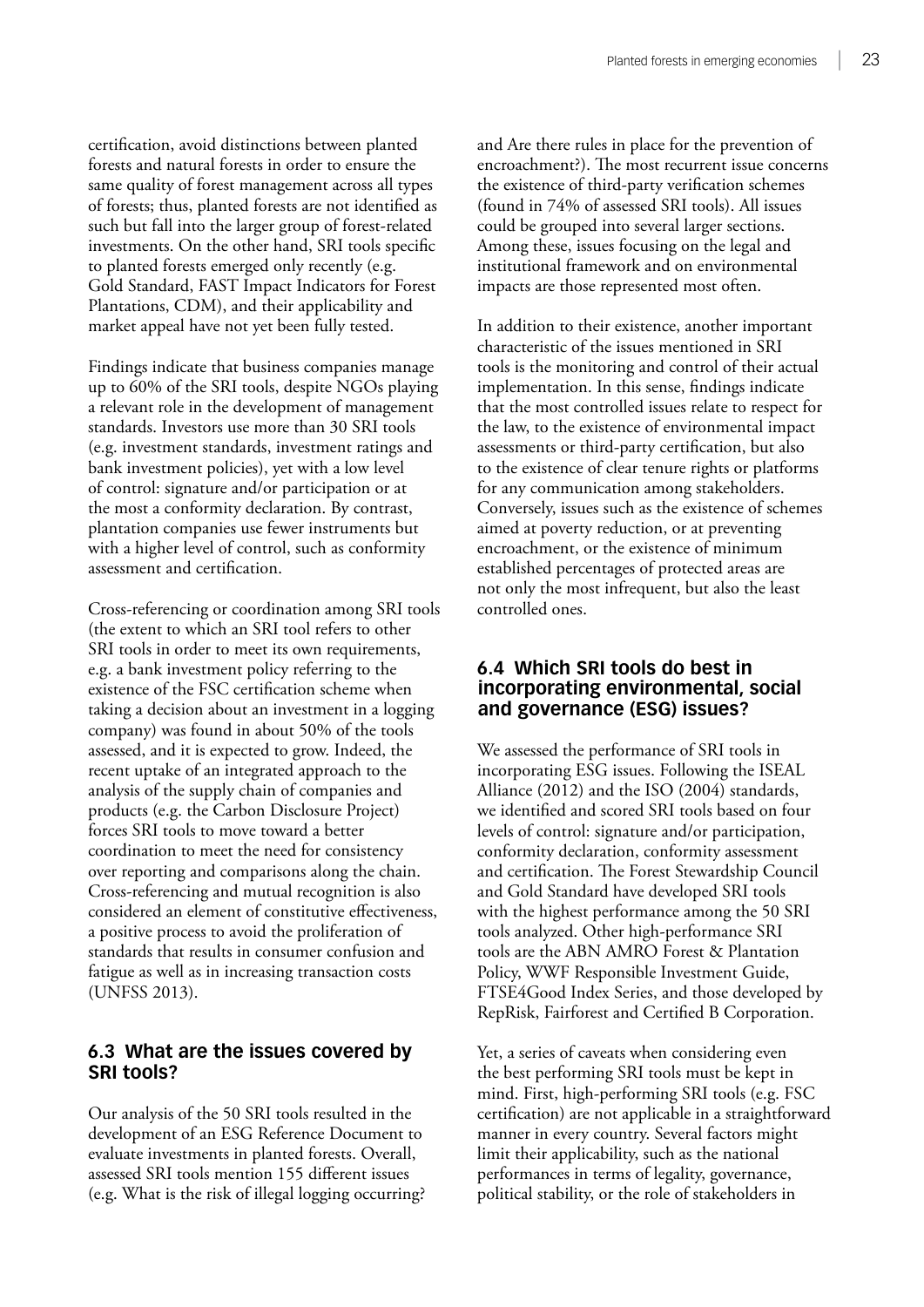<span id="page-34-0"></span>defining the national standards. All these elements should be considered by investors when selecting SRI tools. When a high-performing SRI tool is not readily implementable, a stepwise approach may be preferable. For instance, investors could initially select priority sustainability issues that could be reached by using more targeted SRI tools that perform less well, and only later raise the bar of their sustainability performance by possibly moving to high-performance SRI tools.

Second, the investment could face aspects that are not covered even by high-quality SRI tools. For example, this is the case for FSC certification as regards climate change, REDD projects, supply chain analysis of goods causing deforestation (e.g. soy beans, palm oil, etc.) and large biomass energy plants. In these cases, even high-quality SRI tools need to be merged with other dedicated SRI tools characterized by lower total performance but higher sector specificity.

Third, the scale of projects can heavily affect the applicability of SRI tools. Typically, SRI tools are more common in large-scale planted forest investments with the scope of trading timber and other forest products and services at the international level. When the scale of investments is small and aims at supplying local markets, using high-quality SRI tools or even merging several dedicated tools is often prohibitive because of high transaction costs. This situation can create a dualistic approach to the application of SRI tools. While in principle this should be acceptable, the dualistic approach could generate conflicts if the scarcity of land requires small investors to enter the international market, with issues such as land grabbing and encroachment being the first elements to check when assessing the sustainability of the investment.

#### **6.5 Recommendations**

#### **6.5.1 For market players**

• SRI tools used by investors and investment companies on average are controlled in only a limited way or are not controlled externally at all. For instance, our findings indicate that most of the SRI tools used by investors require only a signature or an indication of participation

as control mechanism. Hence, the generic assumption of responsibility occurs trough a declaration and a written statement. Thus, management standards, investment ratings and investment standards using third-party, independently accredited certification should be favored.

• Within the framework of this assessment, the best performing SRI tools were those of Gold Standard, RepRisk and Global Reporting Initiative (GRI) and the tools called FSC Forest management/Chain of Custody certification, ABN AMRO Forest & Plantation Policy, WWF Responsible Investment Guide. For investors concerned with the integration of ESG issues in their SRI strategies, these tools should be considered. Of course, this study provided only a snapshot assessment. Thus, the regular monitoring of SRI tools is needed in order to ensure reliable comparisons over time. Also, a stepwise approach should be adopted for those investments that can rarely meet the requirements of the best performing SRI tools.

#### **6.5.2 For SRI infrastructure**

- Few SRI tools specifically target planted forests. As a consequence, SRI tools emphasize issues typical of natural forest management (e.g. high conservation value forests and illegal logging). SRI tools specific for planted forests or with dedicated emphasis on planted forests should be considered, if applicable to the investment. Investments giving priority to aspects such as climate change, biomass for energy and a wider supply chain approach (e.g. including agriculture commodities) should be able to find a coordinated approach between forestry standards and more specific SRI tools for climate change, energy and agriculture impacts.
- Climate change impacts, long-term financial sustainability, poverty reduction and encroachment are marginalized in current SRI tools. These issues can generate important risks for investments in planted forests, and hence deserve more specific attention and solutions. The expansion from large-scale investment using SRI tools to investments in small-scale forest areas could increase and exacerbate the risk of land grabbing, encroachment and negative social impacts.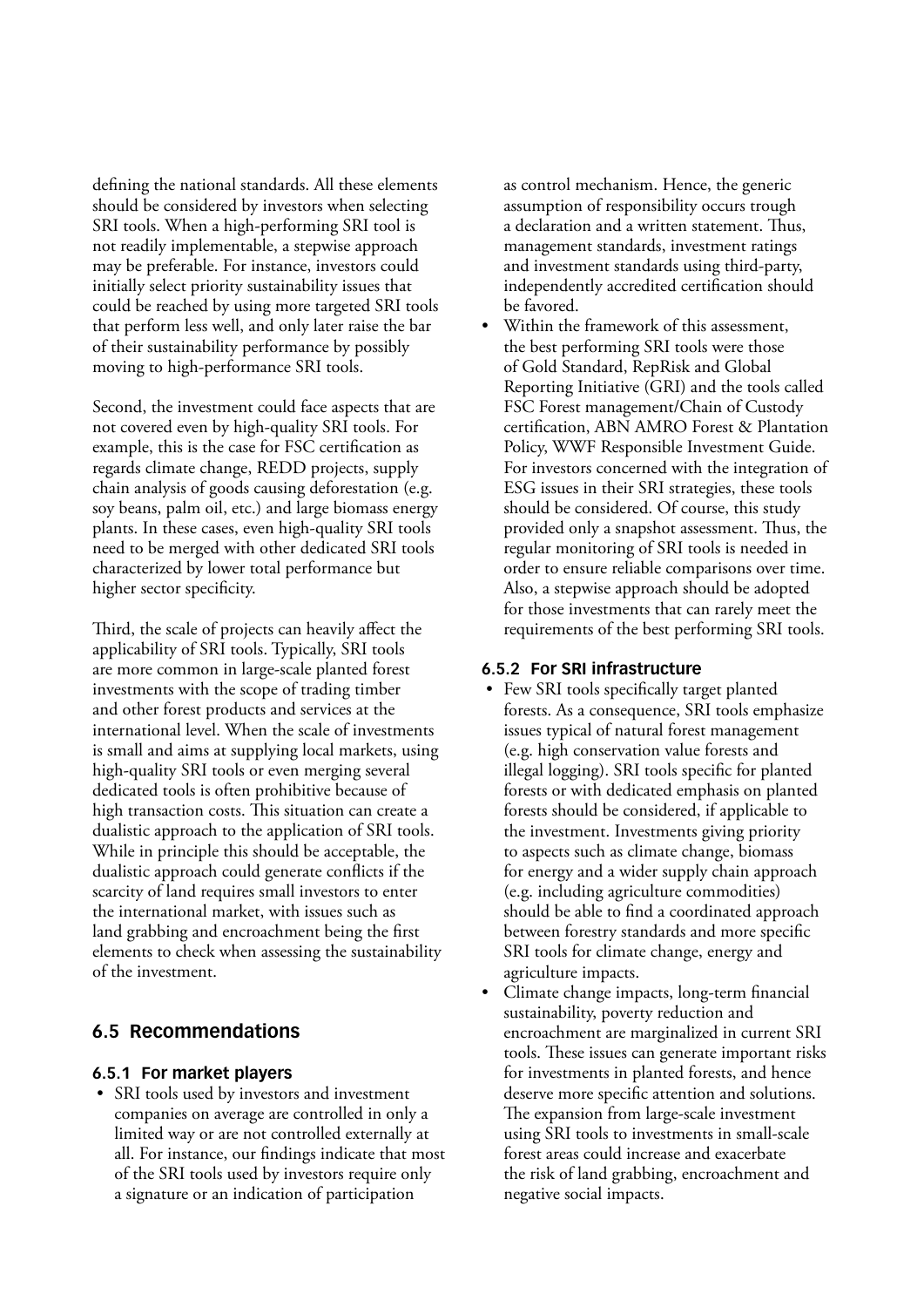## <span id="page-35-0"></span>**7 References**

- Allianz. 2010. Doing Good by Investing Well? Pension Funds and Socially Responsible Investment: Results of an Expert Survey. International Pension Paper. Munich: Allianz.
- Asen A, Savenije H, Schmidt F, eds. 2012. Good Business: Making Private Investments Work for Tropical Forests. Wageningen, the Netherlands: Tropenbos International.
- Becchetti L and Fucito L. 1999. La finanza etica: considerazioni teoriche e simulazioni empiriche. Naples: Financial Market Observatory CEIS-Tor Vergata and ISFSE-CNR of Naples.
- Benn S, Dunphy D and Griffiths A. 2014. Organizational Change for Corporate Sustainability. Routledge. Accessed 12 May 2016. http://books.google. com/books?hl=en&lr=&id=WW-LAwAAQBAJ&pgis=1
- Bouslah K, M'Zali B, Turcotte M-F and Kooli M. 2010. The impact of forest certification on firm financial performance in Canada and the U.S. *Journal of Business Ethics* 96(4):551–72. doi:10.1007/s10551-010-0482-5
- Bowyer J, Howe J, Guillery P and Fernholz K. 2005. Fast-Growth Tree Plantations for Wood Production – Environmental Threat or a Means of Saving Natural Forests? White Bear Lake, MN: Dovetail Partners.
- Boyle JR, Winjum JK, Kavanagh K and Jensen EC, eds. 1999. *Planted Forests: Contributions to the Quest for Sustainable Societies* (Vol. 56). Dordrecht: Springer Netherlands. doi:10.1007/978-94-017-2689-4
- Brotto L. 2016. Influence of corporate responsibility on financial return in forest plantations: Case studies from South America, South East Asia and Africa. [FONASO PhD Dissertation]. Padova: Padova University and Technical University of Dresden.
- Bull GQ, Bazett M, Schwab O, Nilsson S, White A and Maginnis S. 2006. Industrial forest

plantation subsidies: Impacts and implications. *Forest Policy and Economics* 9(1):13–31. doi:10.1016/j.forpol.2005.01.004

- Carle J and Holmgren P. 2008. Wood from planted forests. A global outlook. *Forest Products Journal*. http://www.environmentportal.in/ files/dec08-f.pdf
- Carroll AB. 1999. Corporate social responsibility. Evolution of a definitional construct. *Business Society* 38(3):268–95. doi:10.1177/000765039903800303
- Cashore B. 2002. Legitimacy and the privatization of environmental governance: How non-state market-driven (NSMD) governance systems gain rule-making authority. Governance 15(4):503–29. doi:10.1111/1468-0491.00199
- Cortez MC, Silva F and Areal N. 2012. Socially responsible investing in the global market: The performance of US and European funds. *International Journal of Finance & Economics* 17(3):254–71. doi:10.1002/ijfe.454
- Cossalter C and Pye-Smith C. 2003. Fast-Wood Forestry Myths and Realities. Bogor, Indonesia: Center for International Forestry Research.
- Davis EP and Steil B. 2004. Institutional Investors. Cambridge: MIT Press. Accessed 12 May 2016. http://www.amazon.com/Institutional-Investors-E-Philip-Davis/dp/0262041928
- Dillenburg S, Greene T and Erekson H. 2003. Approaching socially responsible investment with a comprehensive ratings scheme: Total social impact. *Journal of Business Ethics* 43:167–77.
- [EFAMA] European Fund and Asset Management Association. 2014. EFAMA Report on Responsible Investments. Brussels: EFAMA.
- European Commission. 2011. Communication from the Commission to the European Parliament, the Council, the European Economic and Social Committee and the Committee of the Regions. A renewed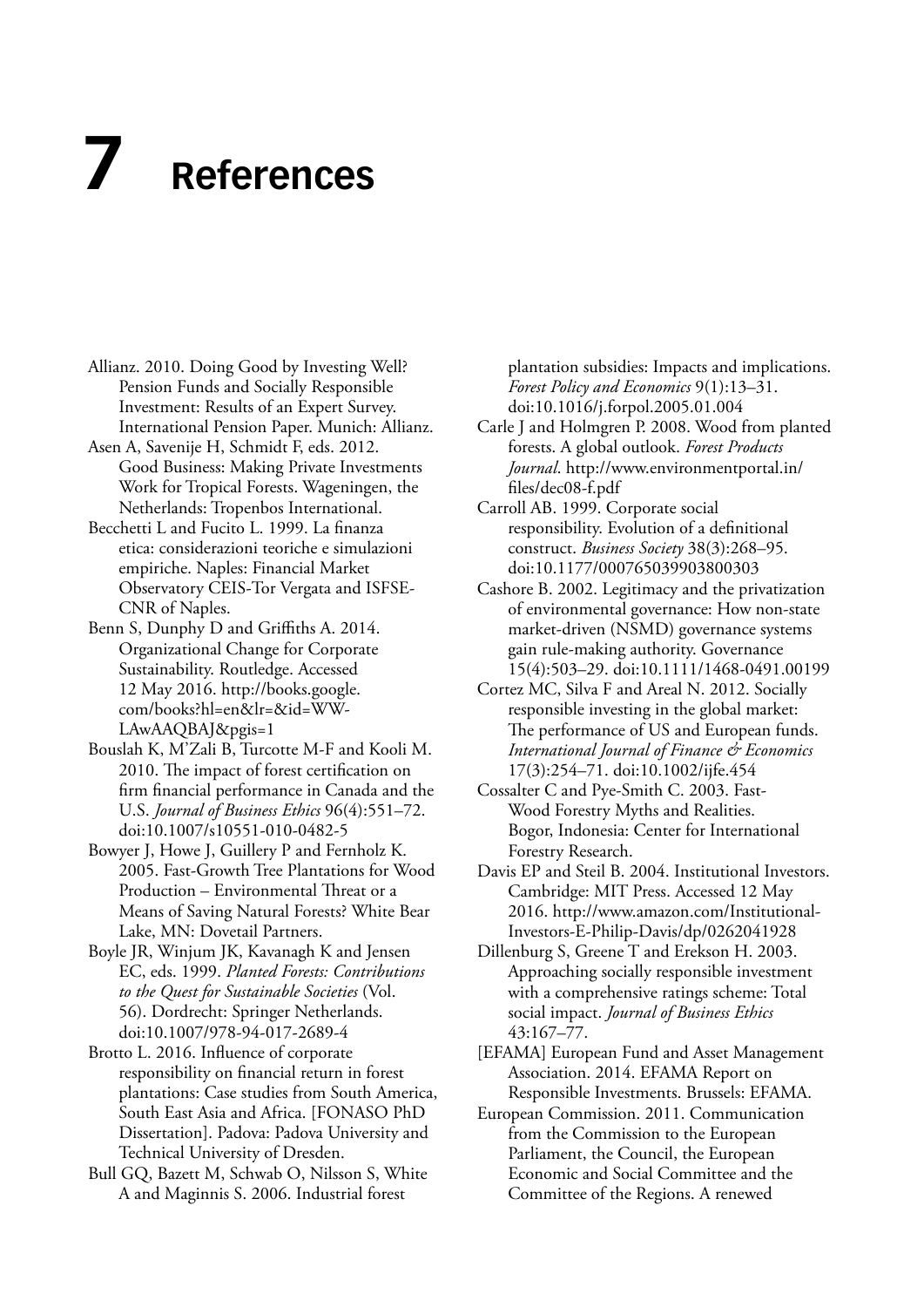EU strategy 2011-14 for Corporate Social Responsibility. COM(2011) 681 final. Brussels: European Commission.

- [EUROSIF] European Social Investment Forum. 2010. European SRI Study 2010. Brussels, Belgium: EUROSIF.
- [EUROSIF] European Social Investment Forum. 2012a. European SRI Study 2012. Brussels, Belgium: EUROSIF.
- [EUROSIF] European Social Investment Forum. 2012b. High Net Worth Individuals & Sustainable Investment 2012. Brussels, Belgium: EUROSIF.
- [EUROSIF] European Social Investment Forum. 2014. European SRI Study 2014. Brussels, Belgium: EUROSIF.
- Evans J and Turnbull JW. 2004. *Plantation Forestry in the Tropics: The Role, Silviculture, and Use of Planted Forests for Industrial, Social, Environmental, and Agroforestry Purposes*, 3rd ed. Accessed 12 May 2016. http://www.cabdirect.org/ abstracts/20056704537.html; jsessionid= 101180B0A0EF60B1E6ED09559EAC08E8#
- [FAO] Food and Agriculture Organization of the United Nations. 2010. Global Forest Resource Assessment 2010. Main Report. Rome: Forest Resources Division, FAO.
- [FAO] Food and Agriculture Organization of the United Nations. 2012. Timberland in Institutional Investment Portfolios: Can Significant Investment Reach Emerging Markets? by Glauner R, Rinehart JA, D'Anieri P, Boscolo M and Savenije H. Forestry Policy and Institutions. Working Paper No. 31. Rome: FAO.
- [FAO] Food and Agriculture Organization of the United Nations. 2014. State of the World's Forests 2014. Enhancing the socioeconomic benefits from forests. Rome: FAO.
- Feldman SJ, Soyka PA and Ameer P. 1996. *Does improving a firm's environmental management system and environmental performance result in a higher stock price?* Boston: ICF Kaiser International, Inc.

Ferrucci M. 2004. Gap analysis and comprehensive scoping assessment. Ann Arbor: NSF-International Strategic Registrations.

Figge F. 2001. Environment-induced systematisation of economic risks. In Bouma J, Jeucken M and Klinkers L, eds. *Sustainable Banking*. Sheffield: Greenleaf. 268–79.

- Fu C. 2012. *Timberland Investments. A Primer*. Boston: Timberland Investment Resources LLC.
- [GISR] Global Initiative for Sustainability Ratings. 2016. *Principles Version 1.1. February 2015*. Boston: GISR.
- [GSIA] Global Sustainable Investment Alliance. 2014. *Global Sustainable Investment Review*. Schaerbeek, Belgium: Global Sustainable Investment Alliance.
- [GSIA] Global Sustainable Investment Alliance. 2012. *2012 Global Sustainable Investment Review*. Schaerbeek, Belgium: Global Sustainable Investment Alliance.
- Hamilton K, Chokkalingam U and Bendana M. 2010. *State of the Forest Carbon Markets 2009: Taking Root & Branching Out*. Washington: Ecosystem Marketplace.
- Hamilton S, Jo H and Statman M. 1993. Doing well while doing good? The investment performance of socially responsible mutual funds. *Financial Analyst Journal* (November– December):62–6.
- Heal GM. 2008. *When Principles Pay: Corporate Social Responsibility and the Bottom Line.* Columbia University Press. Accessed 12 May 2016. http://books. google.com/books?hl=en&lr=&id=\_ MPqLqSp79EC&pgis=1
- Hickey GM and Innes JL. 2005. *Scientific Review and Gap Analysis of Sustainable Forest Management Criteria and Indicators Initiatives.* FORREX Series; 17. Kamloops, BC: FORREX Forest Research Extension Partnership.
- Hoepner AGF and McMillan DG. 2009. Research on 'Responsible Investment': An Influential Literature Analysis Comprising a Rating, Characterisation, Categorisation & Investigation. Social Science Research Network. Accessed 12 May 2016. [http://ssrn.](http://ec.europa.eu/) [com/abstract=1454793](http://ec.europa.eu/)
- Holvoet B and Muys B. 2004. Sustainable forest management worldwide: A comparative assessment of standards. *International Forestry Review* 6(2):99–122. doi:10.1505/ ifor.6.2.99.38388
- [HTRG] Hancock Timber Resource Group. 2003. Timberland as a Portfolio Diversifier. Research Notes 2003. Boston: Hancock Timber Resource Group, John Hancock Financial Services.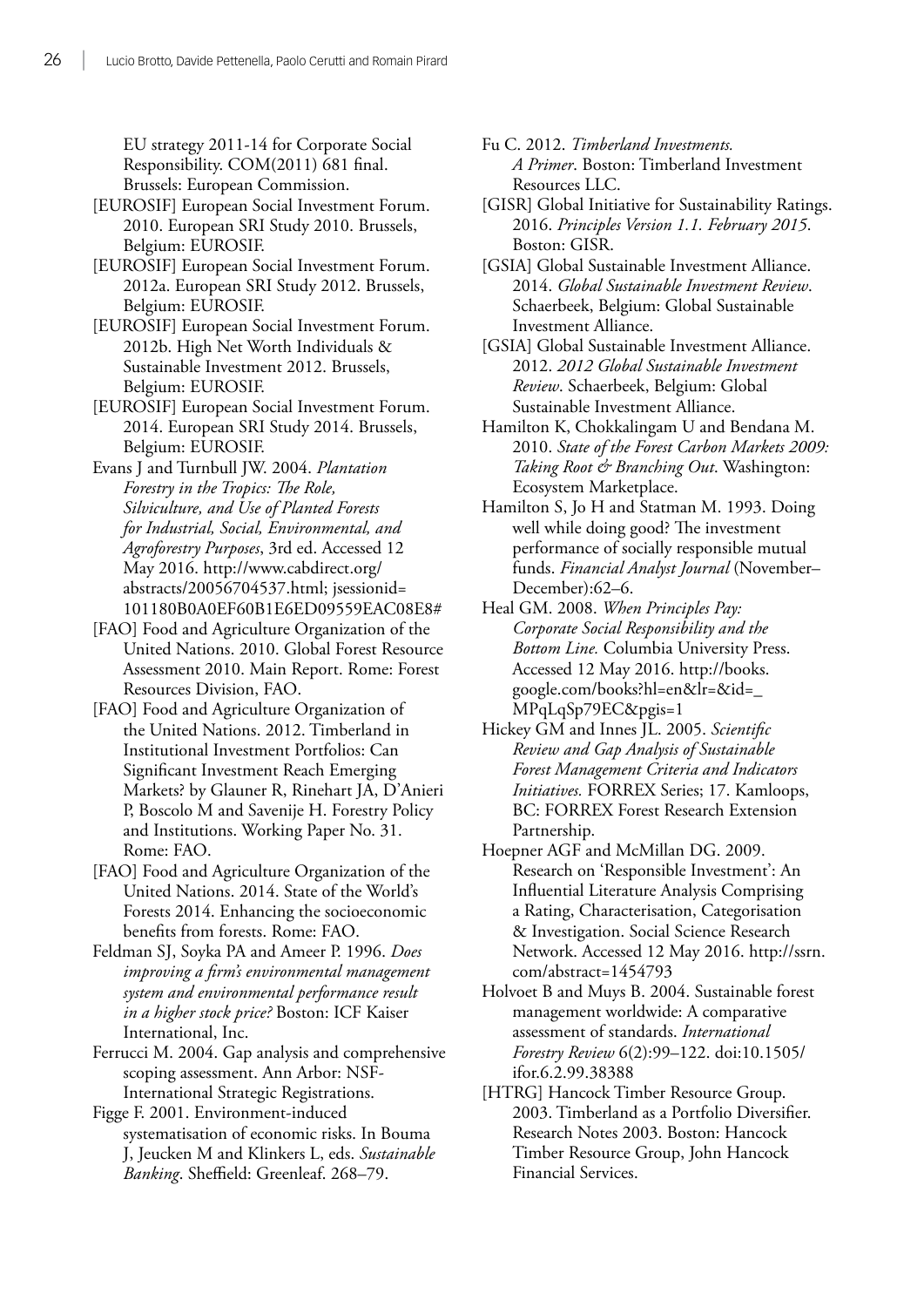Indufor. 2012. Forest Stewardship Council (FSC) Strategic Review on the Future of Forest Plantations. Helsinki, Finland: Indufor.

Investopedia. 2016, May 12. Dictionary. Accessed 12 May 2016. [http://www.investopedia.com/](numbering.xml) [dictionary/](numbering.xml)

ISEAL Alliance. 2012. Assuring Compliance with Social and Environment Standards. Code of Good Practice. London: ISEAL Alliance.

[ISO] International Standardization Organization. 2004. ISO/IEC 17000:2004 (en) Conformity assessment — Vocabulary and general principles. Geneva: ISO Central Secretariat.

[ITC] International Trade Center. 2011. The impacts of private standards on producers in developing countries. Literature review series on the impacts of private standards – Part II. Geneva, Switzerland: ITC.

Jenkins M and Smith E. 1999. The Business of Sustainable Forestry: Strategies for an Industry in Transition. Island Press. Accessed 12 May 2016. http://books.google.com/ books?id=N4omnNnzKooC&pgis=1

Jürgensen C, Kollert W and Lebedys A. 2014. Assessment of industrial roundwood production from planted forests. Planted Forests and Trees Working Paper Series No. 48. Rome: FAO.

Kinder PT and Domini L. 1998. Social Screening: Paradigms Old and New. The Investment Research Guide to Socially Responsible Investing. The Colloquium on Socially Responsible Investing. Plano, TX.

KPMG. 2011. Corporate Sustainability: A Progress Report. New York: KPMG.

KPMG. 2013. European Responsible Investing Fund Survey 2013. New York: KPMG.

Kurucz E, Colbert B and Wheeler D. 2008. The business case for corporate social responsibility. *In* Crane A, McWilliams A, Matten D, Moon J and Siegel DS, eds. *The Oxford Handbook of Corporate Social Responsibility*. Oxford: Oxford University Press. 83–112.

Laaksonen-Craig S. 2004. Foreign direct investments in the forest sector: Implications for sustainable forest management in developed and developing countries. *Forest Policy and Economics* 6(3–4):359–70. doi:10.1016/j.forpol.2004.03.011

Lammerts van Bueren E and Blom EM. 1997. Hierarchical framework for the formulation of sustainable forest management standards (principles, criteria and indicators). Leiden: Tropenbos International.

Lausti A. 2004. The inflation-hedging characteristics of forest ownership, private housing and stocks in Finland. Liiketaloudellinen Aikakauskirja 4/04(4):427–51.

Lawson S, Blundell A, Cabarle B, Basik N, Jenkins M and Canby K. 2014. *Consumer Goods and Deforestation: An Analysis of the Extent and Nature of Illegality in Forest Conversion for Agriculture and Timber Plantations*. Washington: Forest Trends.

Leite P and Cortez MC. 2014. Style and performance of international socially responsible funds in Europe. *Research in International Business and Finance* 30:248–67. doi:10.1016/j.ribaf.2013.09.007

Louche C, Arenas D and van Cranenburgh KC. 2012. From preaching to investing: Attitudes of religious organisations towards responsible investment. *Journal of Business Ethics* 110(3):301–20. doi:10.1007/s10551- 011-1155-8.

Loucks OL, Homer Erekson O and Springer A. 2004. Environmental Management and Financial Returns to the Forest and Paper Sector. *Corporate Environmental Strategy: International Journal for Sustainable Business* 11(4):83–100.

Lutz J. 2009. Inflation and timberland returns. In Siry J, Izlar B, Bettinger P, Harris T, Tye T, Baldwin S, Merry K, eds. Proceedings of the 2008 Southern Forest Economics Workers Annual Meeting; 9–11 Mar 2008; Savannah, GA and Athens, GA: Center for Forest Business, Warnell School of Forestry. 84–9.

Masiero M and Secco L. 2013. Standards and guidelines for management of forest plantations: A global comparative study. Paper presented at the Scientific Workshop "Governance, Economics and Trade, Markets, Profitability of Planted Forests", Porto 15 May 2013. Padova, Italy.

Masiero M, Secco L, Pettenella D and Brotto L. 2015. Standards and guidelines for forest plantation management: A global comparative study. *Forest Policy and Economics* 53:29–44.

Merger E. 2008. Forestry Carbon Standards 2008: A comparison of the leading standards in the voluntary carbon market and the state of climate forestation projects. Christchurch, New Zealand: University of Canterbury. Accessed 12 May 2016. http:// www.globalcarbonproject.org/global/pdf/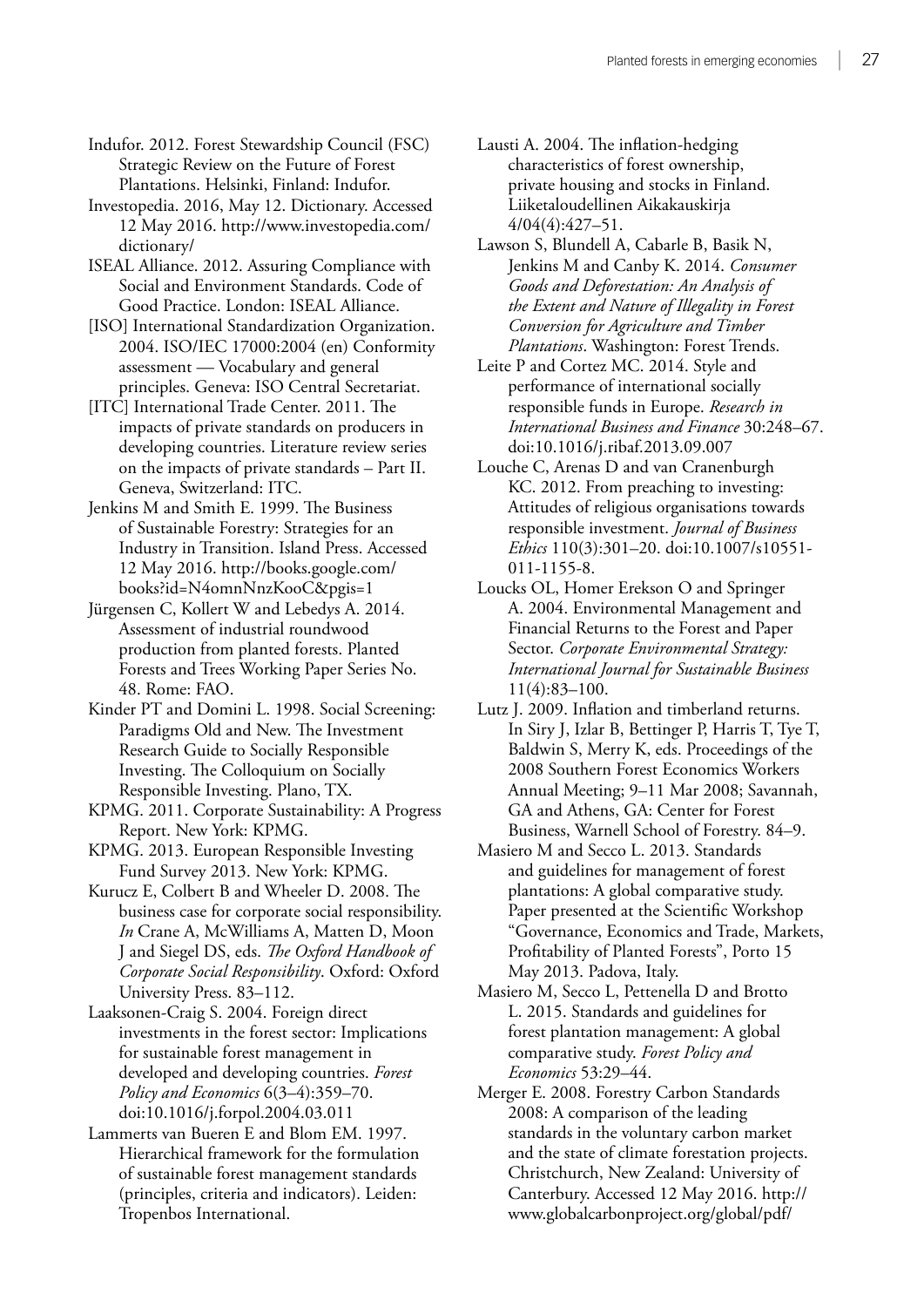ComparisonClimateForestationProject%20 Standards.2008.pdf

- Merger E, Dutschke M and Verchot L. 2011. Options for REDD+ voluntary certification to ensure net GHG benefits, poverty alleviation, sustainable management of forests and biodiversity conservation. *Forests* 2(2):550–77. doi:10.3390/f2020550
- Morrison E and Bass S. 1992. What about the people? *In* Sargent C and Bass S, eds. *Plantations Politics: Forest Plantations in Development*. London: Earthscan Routledge. Chapter 5, 92–120.
- Nicklin S and Cornwell B. 2012. Forests for People. *In* Witthaus M, Ballard S and Ingleton T, eds. United Nations Forum on Forests (UNFF) and Tudor Rose.
- Pirard R, Dal Secco L and Warman R. 2016. Do timber plantations contribute to forest conservation? *Environmental Science & Policy* 57:122–30.
- Potts J, Lynch M, Wilkings A, Huppe G, Cunningham M and Voora V. 2014. The State of Sustainability Initiatives Review 2014, Standards and the Green Economy. SSI state of sustainability initiatives. Winnipeg: International Institute for Sustainable Development.
- Richardson BJ. 2013. Socially responsible investing for sustainability: Overcoming its incomplete and conflicting rationales. *Transnational Environmental Law* 39(447):1–36.
- Rinehart J. 2010. U.S. timberland post-recession. Is it the same asset? San Francisco: R&A Investment Forestry.
- Scheyvens H and Lopez-Casero F. 2009. REDD Negotiations: Progress, Challenges and Ways Forward. Hayama, Japan: Institute for Global Environmental Strategies. 1–8. IGES Briefing Notes on the Post-2012 Climate Regime. Issue No. 5.
- Scholtens B. 2014. Indicators of responsible investing. *Ecological Indicators* 36:382–5. doi:10.1016/j.ecolind.2013.08.012
- Scholtens B and Spierdijk L. 2008. The Diversification Properties of US Timberland: A Mean-Variance Approach. Groningen, The Netherlands: University of Groningen.
- Sievänen R, Rita H and Scholtens B. 2012. The drivers of responsible investment: The case of European pension funds. *Journal of Business Ethics* 117(1):137–51. doi:10.1007/s10551- 012-1514-0
- Simula M. 2008. Financing flows and needs to implement the Non-legally binding instrument on all types of forests. Prepared for The Advisory Group on Finance of The Collaborative Partnership on Forests. Washington, D.C.: The Program on Forests.
- Sohngen B, Mendelsohn R and Sedjo R. 1999. Forest management, conservation, and global timber markets. American Journal of Agricultural Economics 81(1):1–13.
- Stanton T, Echavarria M and Hamilton K. 2010. State of Watershed Payments an Emerging Marketplace. 2010. Washington: Forest Trends. www.forest-trends.org/documents/ files/doc\_2438.pdf.
- Staub-Bisang M. 2011. Nachhaltige Anlagen für institutionelle Investoren. Einführung und Überblick mit Fachbeiträgen und Praxisbeispielen. Zurich: NZZ Libro.
- Toppinen A and Zhang Y. 2010. Changes in global markets for forest products and timberlands. *In* Forest and Society – Responding to Global Drivers of Change. IUFRO World Series Vol. 25. 135–156. Vienna: International Union of Forest Research Organizations.
- Turcotte M-F and M'Zali B. 2004. L'industrie financie`re et les fonds responsables: Tutti frutti et devenir. *In* Tremblay D-G and Rolland D, eds. Responsabilite ́sociale d'entreprise et finance responsable: Quels enjeux? Quebec: Presse de l'universite ́de Quebec. 95–105.
- [UNECE/FAO] United Nations Economic Commission for Europe/Food and Agriculture Organization of the United Nations. 2014. Forest Products Annual Market Review 2014. Geneva, Switzerland: United Nations Economic Commission for Europe.
- [UNEP] United Nations Environment Programme. 2009. Vital Forest Graphics. Published in collaboration with Food and Agriculture Organization of the United Nations (FAO) and United Nation Forum on Forests (UNFF). Nairobi, Kenya: UNEP/Earthprint. Accessed 12 May 2016. http://books.google.com/ books?hl= en&lr=&id=iXA5nwDNuLYC&pgis=1
- [UNEP] United Nations Environment Programme and Mercer. 2007. Demystifying Responsible Investment Performance: A review of key academic and broker research on ESG factors. A joint report by The Asset Management Working Group of the United Nations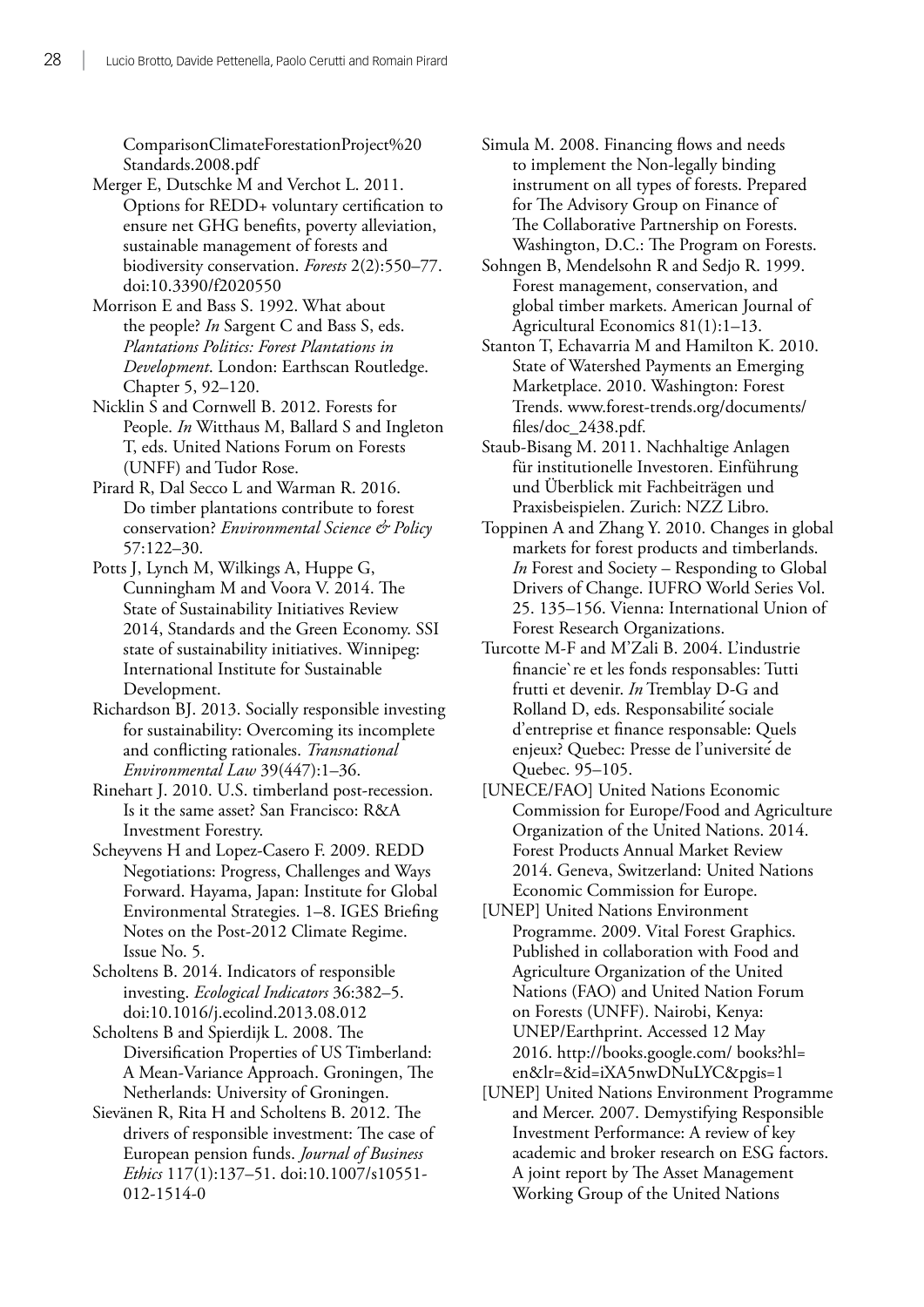Environment Programme Finance Initiative and Mercer. Nairobi, Kenya: UNEP.

- [UNFSS] United Nations Forum on Sustainability Standards. 2013. Voluntary Sustainability Standards. Today's Landscape of Issues & Initiatives to Achieve Public Policy Objectives. New York: UNFSS.
- Van Bodegom A-J, Van den Berg P and Van der Meer P. 2008. Forest plantations for sustainable production in the tropics: Key issues for decision-makers. Wageningen, The Netherlands: Wageningen University & Research Centre.
- Vidal N and Kozak R. 2008. The recent evolution of corporate responsibility practices in the forestry sector. *International Forestry Review* 10(1):1–13. doi:10.1505/ifor.10.1.1
- VIGEO. 2012. Green, Social and Ethical Funds in Europe. 2012 Review. Paris: VIGEO.
- Voegtlin C, Patzer M and Scherer AG. 2011. Responsible leadership in global business: A new approach to leadership and its multi-level outcomes. *Journal of Business Ethics* 105(1):1– 16. doi:10.1007/s10551-011-0952-4
- [WWF] World Wide Fund for Nature. 2008. Green Carbon Guidebook. Gland, Switzerland: WWF.
- Zhang Y, Toppinen A and Uusivuori J. 2014. Internationalization of the forest products industry: A synthesis of literature and implications for future research. *Forest Policy and Economics* 38:8–16. doi:10.1016/j. forpol.2013.06.017
- Zinkhan FC, Sizemore WR, Mason GH and Ebner TJ. 1992. Timberland investments: A portfolio perspective. Accessed 12 May 2016. http://www.cabdirect.org/ abstracts/19940600836.html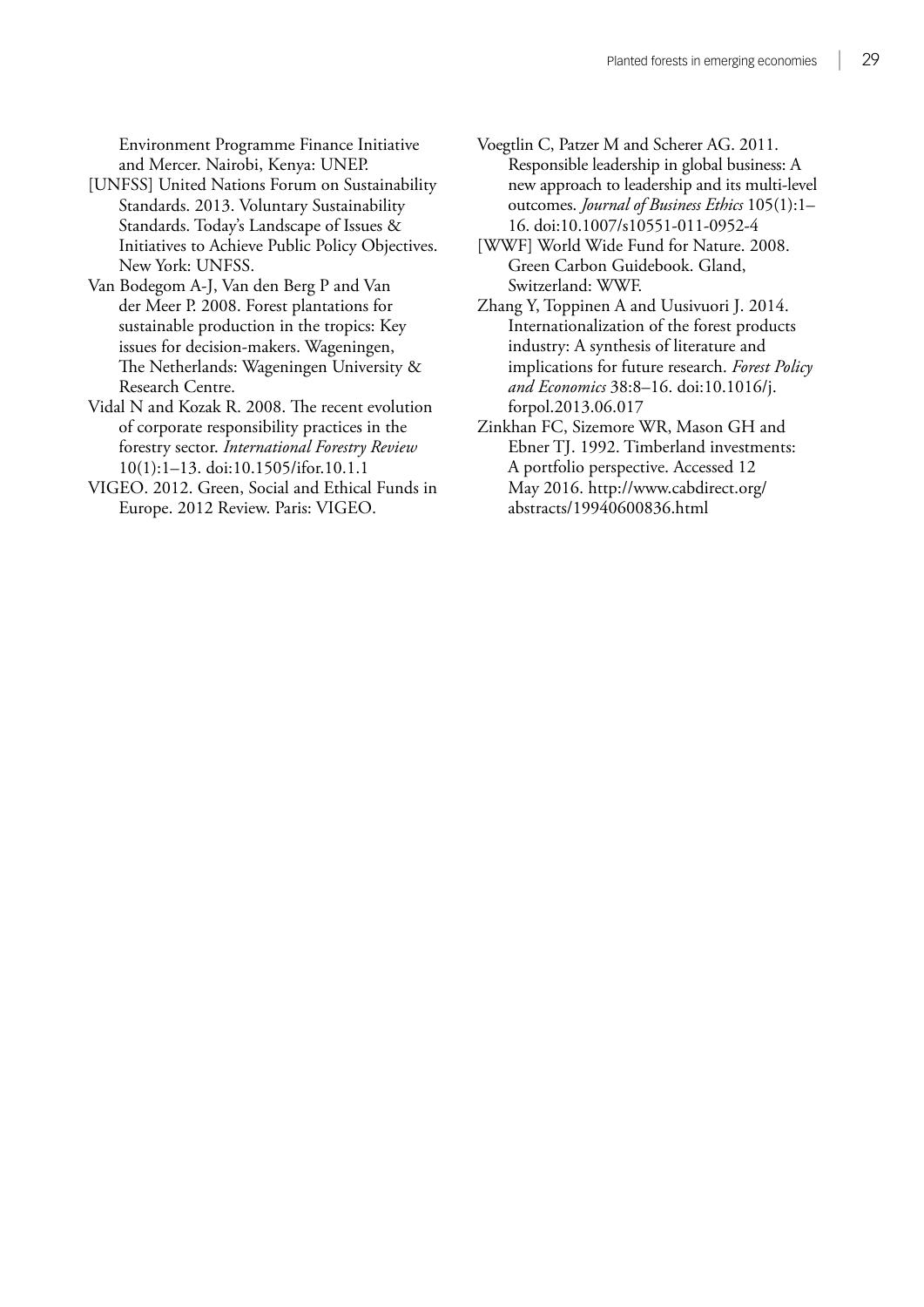## <span id="page-40-0"></span>**Annexes**

All annexes are adapted and modified from Brotto (2016).

### **Annex 1. Historical overview of investments in planted forests**

|                            | 1980                                                                                                             | 1990                                                                                                                           | 2000                                                                                                                                   | 2010                                                                                                                                                        | 2020                                                                                                    |
|----------------------------|------------------------------------------------------------------------------------------------------------------|--------------------------------------------------------------------------------------------------------------------------------|----------------------------------------------------------------------------------------------------------------------------------------|-------------------------------------------------------------------------------------------------------------------------------------------------------------|---------------------------------------------------------------------------------------------------------|
| Assets under<br>management | USD 1 billion                                                                                                    | USD 12 billion                                                                                                                 | USD 30 billion                                                                                                                         | USD 70-80 billion                                                                                                                                           |                                                                                                         |
| Regions                    | US                                                                                                               | US, New<br>Zealand                                                                                                             | US, Oceania,<br>Brazil, Uruguay,<br>Chile                                                                                              | US, Latin America,<br>Oceania, Eastern<br>Europe, Asia,<br>Southern and<br>Eastern Africa                                                                   | US, Latin America,<br>Oceania and<br>Asia. Emerging<br>markets: Colombia,<br>Mozambique and<br>Tanzania |
| <b>Drivers</b>             | <b>First studies</b><br>of timberland<br>investments as<br>inflation hedge<br>and balance in<br>portfolio return | Benefits of diversification and<br>inflation hedging. Growing<br>demand for wood products. High<br>returns in emerging markets |                                                                                                                                        | Benefits of diversification and inflation<br>hedging. Growing demand for forest<br>products in emerging markets.<br>investments                             | Possibility of sustainable and responsible                                                              |
| Products                   | Timber                                                                                                           | Timber and<br>certified timber                                                                                                 | Timber,<br>certified timber<br>and carbon                                                                                              | Timber, certified<br>timber, ecosystem<br>services                                                                                                          | Timber, certified<br>timber, wood-energy<br>and ecosystem<br>services                                   |
| SRI strategies             | <b>Since 1930</b><br>based on<br>Exclusion (e.g.<br>no tobacco)                                                  | Emergence of<br>environmental<br>issues                                                                                        | on United Nations Principles for<br>Institutional Investors                                                                            | New SRI products for retailer based<br>Responsible Investments. Key role of                                                                                 | Legislative drivers<br>and third-party<br>certification                                                 |
| Plantation<br>ownership    | Forest<br>companies                                                                                              | <b>New</b><br>instruments for<br>institutional<br>and private<br>investors                                                     | <b>US Timberland</b><br>Investment<br>Management<br>Organizations<br>(TIMOs) and<br><b>Real Estate</b><br>Investment<br>Trusts (REITs) | Growing role of private equity, private<br>small and medium-sized tree growers,<br>lease arrangements between states<br>and companies, partnerships between | strategic and financial investors as well as<br>between companies and local landowners                  |

Source: adapted from EUROSIF (2012), FAO (2012) and Indufor (2012).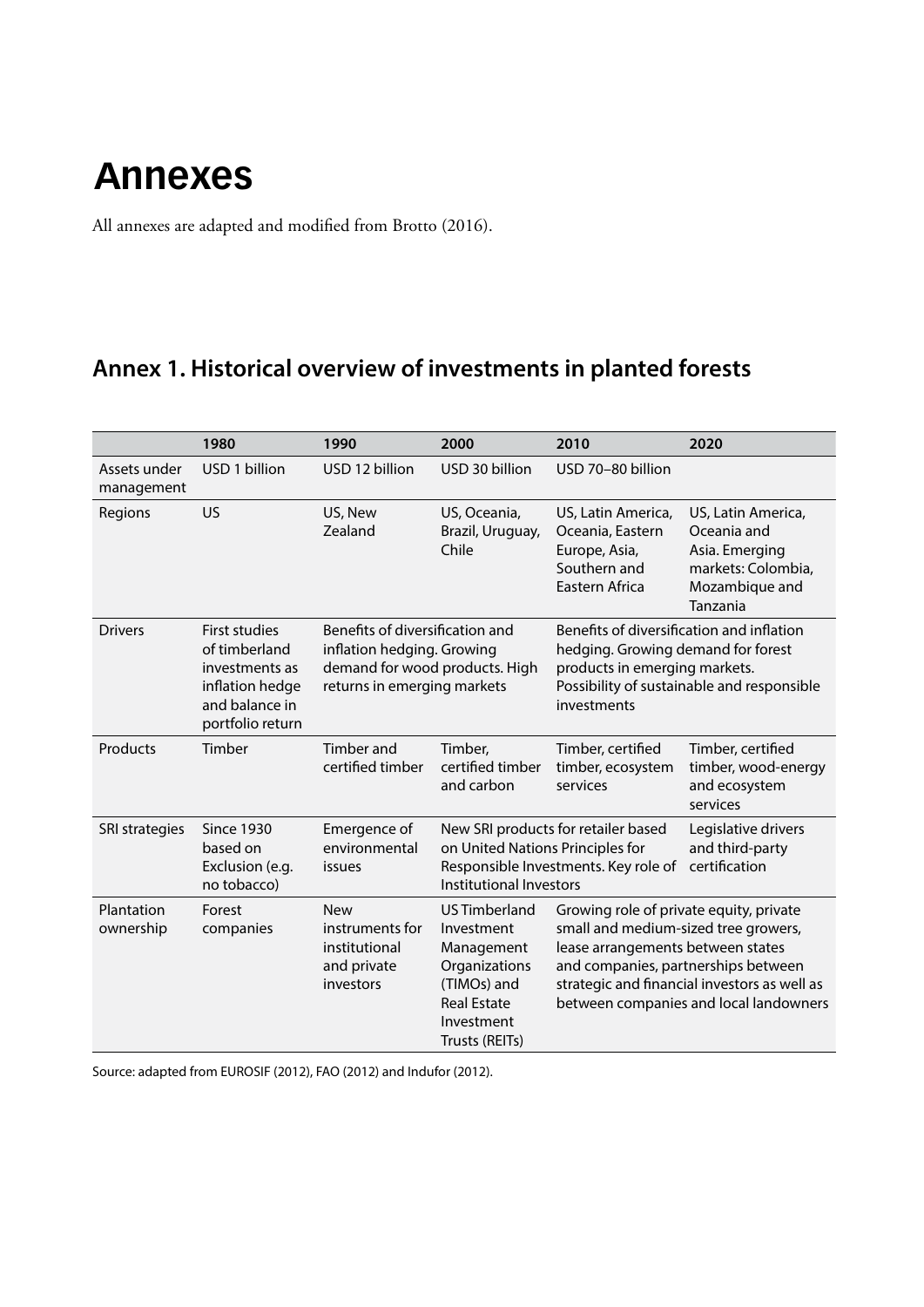### <span id="page-41-0"></span>**Annex 2. Historical overview of sustainable and responsible investments**

|                   | 1700                                      | 1920                                                                                                                             | 1960                                                                               | 1970                                                                                                                                                      | 1990                                                                                                                                                                     | 2000                                                                                                                                                                                   | 2010-2020                                                                                                                                                                        |
|-------------------|-------------------------------------------|----------------------------------------------------------------------------------------------------------------------------------|------------------------------------------------------------------------------------|-----------------------------------------------------------------------------------------------------------------------------------------------------------|--------------------------------------------------------------------------------------------------------------------------------------------------------------------------|----------------------------------------------------------------------------------------------------------------------------------------------------------------------------------------|----------------------------------------------------------------------------------------------------------------------------------------------------------------------------------|
| Definition        | Ethical<br>finance                        | <b>Ethical finance</b>                                                                                                           | Responsible<br>investments                                                         | Socially responsible<br>investments                                                                                                                       | Socially responsible<br>investments                                                                                                                                      | Sustainable and<br>responsible investments<br>(SRIs)                                                                                                                                   | SRI or Impact Investing                                                                                                                                                          |
| Investors         | <b>Ouaker</b><br>movement                 | Religious<br>groups such as<br>Methodists and<br>Quakers                                                                         | Religious<br>groups and<br>related funds                                           | <b>Expansion toward</b><br>institutional investors.<br><b>Emergence of activist</b><br>investors                                                          | Expansion of<br>institutional investors<br>and emergence of retail<br>sector                                                                                             | Expansion to all investor<br>types                                                                                                                                                     | Consolidation of<br>institutional investors<br>and expansion of retail<br>sector                                                                                                 |
| Regions           | <b>US</b>                                 | US and UK                                                                                                                        | US and<br>Europe                                                                   | US and Europe                                                                                                                                             | US and Europe                                                                                                                                                            | US and Europe                                                                                                                                                                          | Global                                                                                                                                                                           |
| SRI<br>strategies | Exclusion                                 | Exclusion                                                                                                                        | Exclusion                                                                          | Exclusion<br>$\overline{a}$<br>Engagement and<br>$\overline{\phantom{0}}$<br>Voting                                                                       | - Exclusion<br>- Engagement and<br>Voting                                                                                                                                | - Exclusion<br>- Engagement/Voting<br>- Norms-based screening<br><b>ESG</b> integration<br>- Best-in-Class<br>- Sustainability themed<br>- Impact investing                            | All previous<br>strategies and further<br>development (e.g.<br>bonds)                                                                                                            |
| <b>Drivers</b>    | Exclusion<br>of slavery<br>and<br>weapons | Avoiding 'sinful'<br>products such<br>as alcohol<br>and tobacco.<br>In 1928, the<br>Pioneer Fund is<br>the first ethical<br>fund | Avoiding<br>'sinful'<br>products such<br>as alcohol,<br>tobacco and<br>pornography | <b>Exclusion from</b><br>products to individual<br>companies' behavior.<br>Society pressure: US<br>civil rights movement,<br>Vietnam war and<br>apartheid | Uptake of environmental<br>issues after 1992<br>Earth Summit, From<br>faith-based to public<br>awareness. In 1990, The<br>KLD 400 Social Index is<br>the first SRI index | From social responsibility<br>to sustainable<br>development. Focus on<br>added financial value of<br>SRI. In 2006, the Principles<br>for Responsible Investment<br>(PRI) are published | Measurement and<br>monitoring of ESG<br>impacts. Influential<br>sections: climate<br>change and energy.<br>Third-party accredited<br>certification of research<br>and SRI labels |

Source: (Kinder and Domini 1998; EUROSIF 2012a; Louche et al. 2012; EFAMA 2014).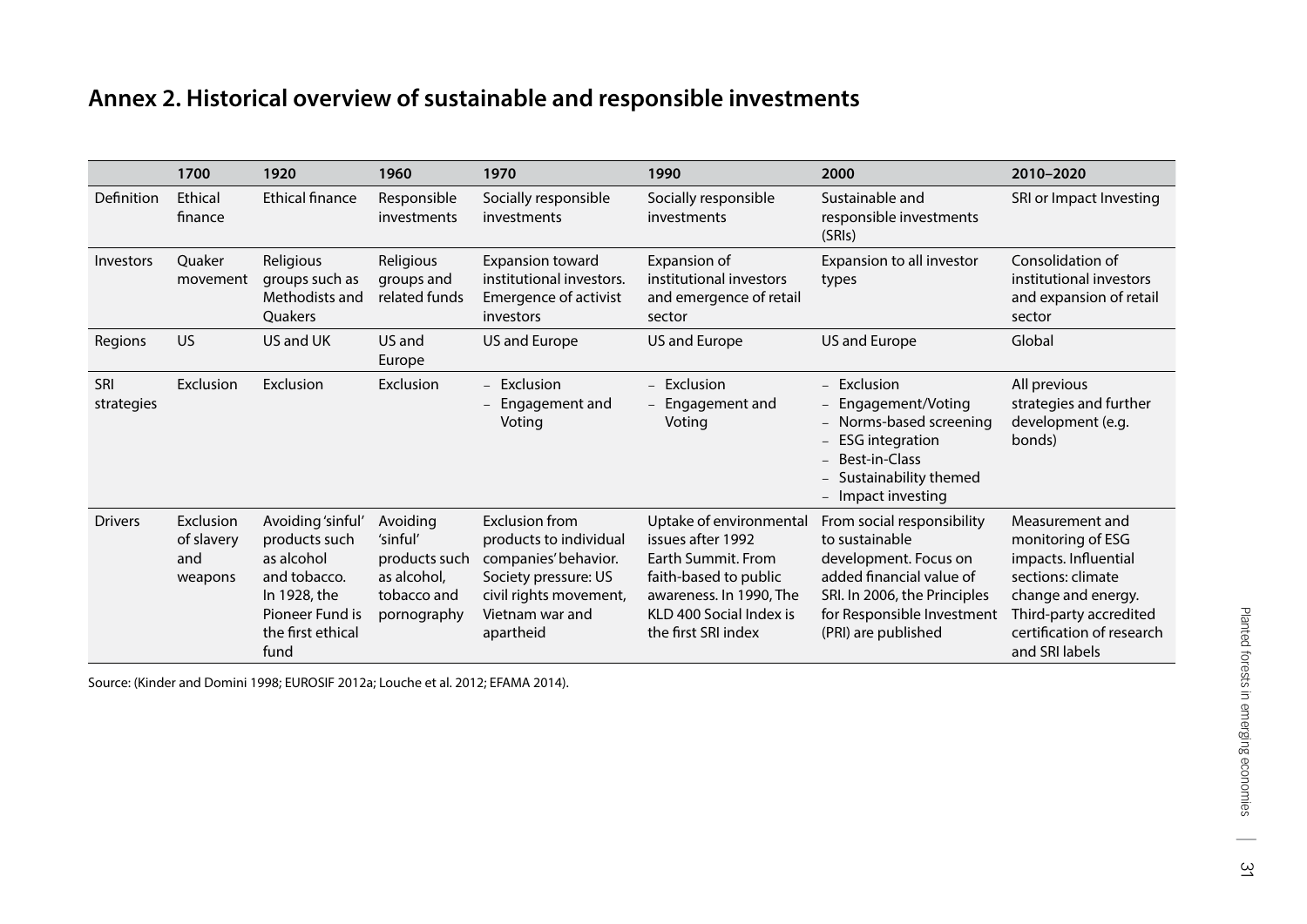### <span id="page-42-0"></span>**Annex 3. Strategies of sustainable and responsible investments**

| <b>Strategy</b>          | Logic                                                                                                                                                                                                                                                        | <b>Features</b>                                                                                                                                                                                                                                                                                                                                                                                                                                                                                                                                      |
|--------------------------|--------------------------------------------------------------------------------------------------------------------------------------------------------------------------------------------------------------------------------------------------------------|------------------------------------------------------------------------------------------------------------------------------------------------------------------------------------------------------------------------------------------------------------------------------------------------------------------------------------------------------------------------------------------------------------------------------------------------------------------------------------------------------------------------------------------------------|
| <b>Exclusions</b>        | Certain products, sectors, companies or<br>countries are excluded from portfolio<br>either on a religious faith-based or a<br>reputational-based approach                                                                                                    | The oldest and largest approach in terms of AUM<br>strategies (about 40% of European AUM for a value<br>of EUR 7 trillion in 2013). Common exclusion criteria<br>include weapons, pornography, tobacco and animal<br>testing. It is a 'subjective' strategy based on the ethical or<br>value decisions of asset managers/owners.                                                                                                                                                                                                                     |
| <b>ESG</b> integration   | ESG risks and opportunities are calculated<br>through a research process and included<br>in the financial analysis                                                                                                                                           | Information gathering is usually the first step of an asset<br>manager toward SRI. ESG integration has three levels: i)<br>nonsystematic with available research but no formalized<br>process; ii) systematic, based on continuous inclusion<br>of research in financial analysis; and iii) mandatory, with<br>ESG findings compulsorily included. It is the second<br>largest strategy in Europe.                                                                                                                                                   |
| Norms-based<br>screening | The selection of investments is based on<br>the respect of international norms and<br>standards. Is usually a negative selection<br>(exclusion)                                                                                                              | Originated in North Europe. International norms<br>and standards such as: United Nations (UN) Global<br>Compact, Organisation for Economic Co-operation and<br>Development (OECD) Guidelines, International Labour<br>Organization (ILO) guidelines, etc. Rapidly expanding<br>strategy at the global level in all investment sectors.<br>Independent of the asset manager/owner. It can be<br>combined with rating systems to define the level of<br>commitment of companies to norms and standards.                                                |
| Engagement<br>and Voting | Engaging, taking ownership and voting<br>on ESG matters. For example, a fund can<br>enter into companies that are part of the<br>portfolio to push for the improvement of<br>a company's ESG performances                                                    | UK-driven strategy expanding to other countries with<br>the highest compound annual growth rate (36%) in<br>2011-2013. The strategy is fueled in Europe by the 2014<br>European Commission's proposal for the revision of the<br>Shareholder Rights Directive (Directive 2007/36/EC).                                                                                                                                                                                                                                                                |
| Best-in-Class            | Through an ESG analysis, the best<br>performing or best improved companies/<br>sectors are identified. For example,<br>the best ESG-performing 30%-50% of<br>companies are selected. This is a typical<br>positive selection process                         | The strategy can also include best-in-universe and best-<br>effort.                                                                                                                                                                                                                                                                                                                                                                                                                                                                                  |
| Sustainability<br>themed | Investments dedicated to specific<br>sustainability sector/products such<br>as renewable energy, climate change,<br>forestry, health, etc.                                                                                                                   | Mostly indirect investments, i.e. the selling or buying<br>of already existing investments. Mostly connected to<br>environmental class. Sometimes the sustainability is<br>more related to the sector itself rather than to ESG<br>performances. This is a rather fragmented, small size,<br>slow growing and regulation-dependent investment<br>sector (e.g. small climate funds whose market<br>expectation is connected to the institutional carbon<br>market agenda). Forestry funds account for 10.9% of the<br>AUM (EUR 3.06 billion in 2012). |
| Impact<br>investing      | An umbrella strategy with the common<br>objective to produce financial return<br>while generating measurable social<br>and environmental impacts. The<br>strategy includes: microfinance,<br>community investing, social business/<br>entrepreneurship, etc. | To be distinguished from philanthropy - investors are<br>becoming asset owners and expecting financial returns.<br>It is the smallest strategy in terms of AUM but has the<br>fastest compound annual growth rate (CAGR) (+52%<br>between 2011 and 2013).                                                                                                                                                                                                                                                                                            |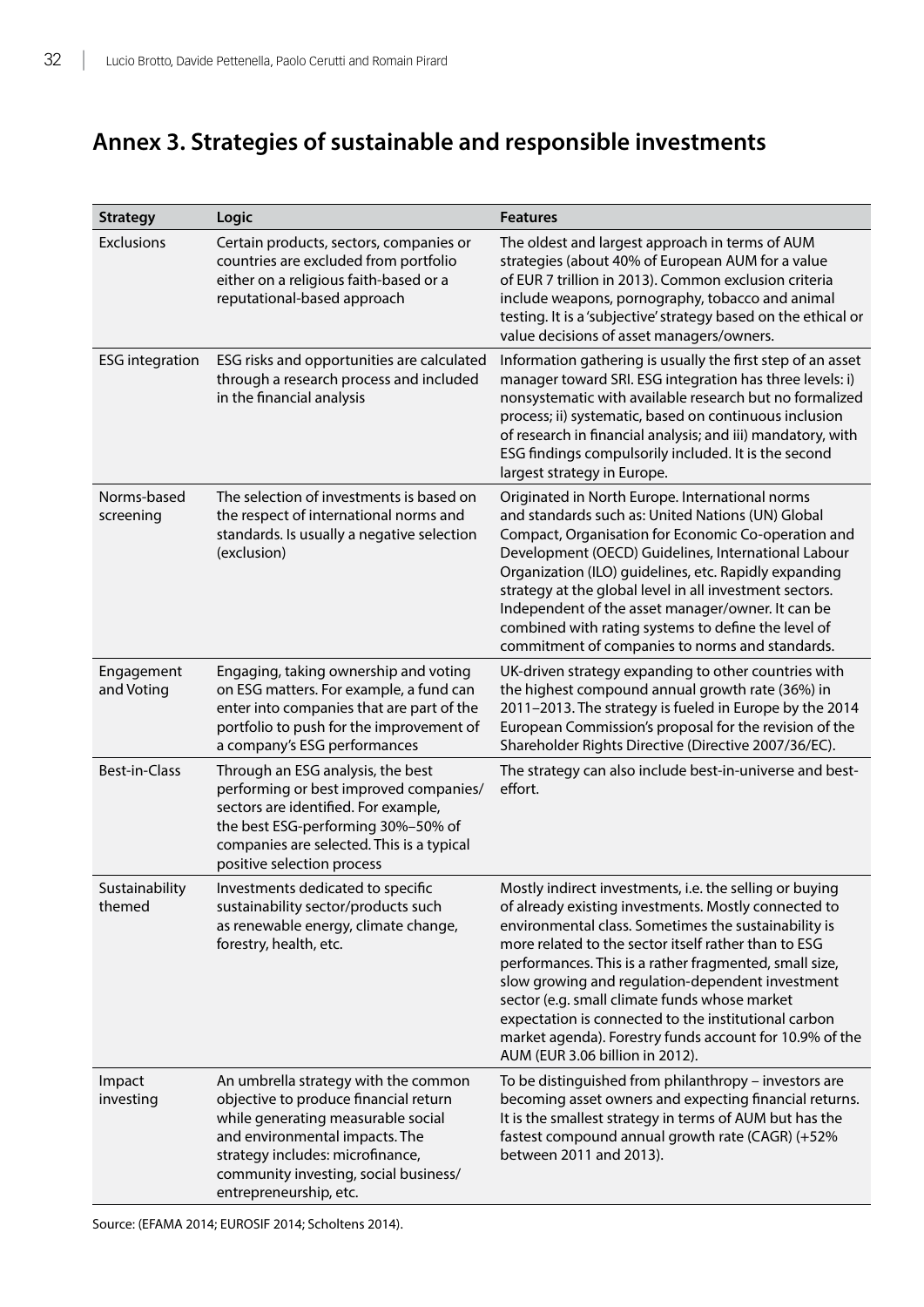### <span id="page-43-0"></span>**Annex 4. Stakeholders operating in the forest SRI sector**

| Group                         | <b>Class</b>                        | Acronym     | Role                                                                                                                                                                                                                                                                                                                                                                                                                                                | <b>Examples</b>                                     |
|-------------------------------|-------------------------------------|-------------|-----------------------------------------------------------------------------------------------------------------------------------------------------------------------------------------------------------------------------------------------------------------------------------------------------------------------------------------------------------------------------------------------------------------------------------------------------|-----------------------------------------------------|
| Ordinary<br>market<br>players | Investors                           | <b>INV</b>  | Investors can be institutional or retail.<br>Institutional investors include pension<br>funds, insurance companies and banks,<br>which generally have substantial<br>assets and experience in investments.<br>Retail investors deal in securities only<br>occasionally, dealing especially in only<br>small quantities. Mutual funds are pools<br>of money that are managed by an<br>investment company. Include also high<br>net worth individuals | TIAA-CREF,<br>European<br><b>Investment Bank</b>    |
|                               | Investment<br>companies             | <b>INC</b>  | Firms that invest the funds of investors<br>in securities appropriate for their stated<br>investment objectives in return for a<br>management fee. Include also investment<br>managers, asset management companies,<br><b>TIMOs and REITs</b>                                                                                                                                                                                                       | New Forests,<br><b>Global Forest</b><br>Partners LP |
|                               | Plantation<br>companies             | <b>PLCs</b> | Companies that manage planted forests<br>operations including land clearing,<br>nurserying, plantation and harvesting                                                                                                                                                                                                                                                                                                                               | Green<br>Resources, Dak<br>To Planko                |
|                               | Processing<br>industries            | Pls         | Companies involved, but not<br>exclusively, in the processing of timber<br>from planted forests                                                                                                                                                                                                                                                                                                                                                     | Fibria, Pomera<br>Garruchos                         |
| SRI<br>infrastructure         | <b>Certification bodies</b>         | <b>CBs</b>  | Independent and accredited<br>organizations controlling the respect for<br>standards                                                                                                                                                                                                                                                                                                                                                                | NEPCon, TUV<br><b>SUD</b>                           |
|                               | Accreditation<br>bodies             | ABs         | Organizations controlling certification<br>bodies and rating agencies                                                                                                                                                                                                                                                                                                                                                                               | ASI, GISR                                           |
|                               | SRI standard setters                | <b>STDs</b> | Organizations involved in the<br>development of standards for SRI in<br>the planted forests sector. Include all<br>investment processes: from sustainable<br>accounting to forest management<br>standards                                                                                                                                                                                                                                           | FSC, SASB, IRIS                                     |
|                               | SRI rating                          | <b>RTG</b>  | Organizations that rate funds, companies<br>and investments based on a defined set of<br><b>SRI indicators</b>                                                                                                                                                                                                                                                                                                                                      | EIRIS, GIIRS                                        |
|                               | SRI consultants and<br>advisors     | C&As        | Companies or individuals consulting<br>investors, investment companies and<br>plantation managers on forestry and SRIs                                                                                                                                                                                                                                                                                                                              | INDUFOR,<br>OpenForest                              |
|                               | SRI associations and A&Fs<br>forums |             | Nonprofit associations and forums<br>supporting the uptake of SRIs at the<br>investor level through advocacy and<br>networking activities                                                                                                                                                                                                                                                                                                           | FAST, Ethical<br>Investment<br>Association          |
|                               | SRI directories                     | <b>DRTs</b> | On-line instruments providing investors<br>with information databases on company<br>and sector performances                                                                                                                                                                                                                                                                                                                                         | The Global<br>Mechanism                             |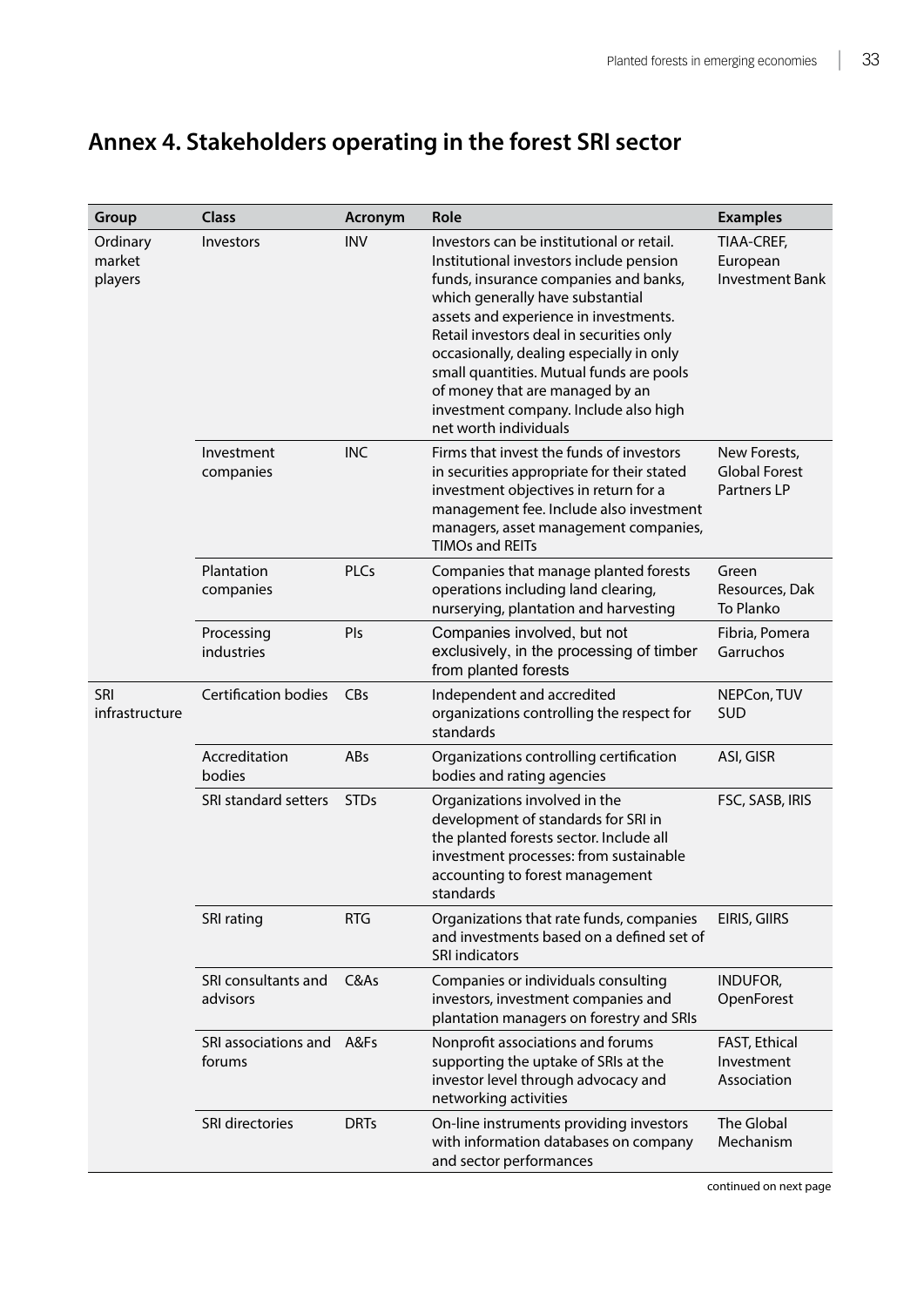| Group                               | <b>Class</b>                     | Acronym     | Role                                                                                                                                                               | <b>Examples</b>                   |
|-------------------------------------|----------------------------------|-------------|--------------------------------------------------------------------------------------------------------------------------------------------------------------------|-----------------------------------|
| Governments<br>and civil<br>society | Nongovernmental<br>organizations | <b>NGOs</b> | Nongovernmental organizations<br>supporting or involved in planted forests<br><b>SRIS</b>                                                                          | <b>WWF, Ecotrust</b>              |
|                                     | International<br>organizations   | 10s         | Also known as international<br>governmental organizations are made<br>up of sovereign states and operate in<br>the field of investments and the forestry<br>sector | UN, World Bank,<br><b>CIFOR</b>   |
|                                     | Plantation<br>associations       | PAs         | Associations of planted forests owners<br>providing technical and advocacy services                                                                                | AFOA, UTGA                        |
|                                     | Research<br>organizations        | <b>RSCs</b> | Universities, independent research groups<br>and think-tanks operating in the forestry<br>investment sector                                                        | The Global<br>Canopy<br>Programme |

Source: adapted from Financial Dictionary ([www.financial-dictionary.thefreedictionary.com\)](http://www.financial-dictionary.thefreedictionary.com), Wall Street Oasis [\(www.wallstreetoasis.com\)](http://www.wallstreetoasis.com), Investopedia [\(www.investopedia.com](http://www.investopedia.com)), Borsa Italiana [\(www.borsaitaliana.it](http://www.borsaitaliana.it)).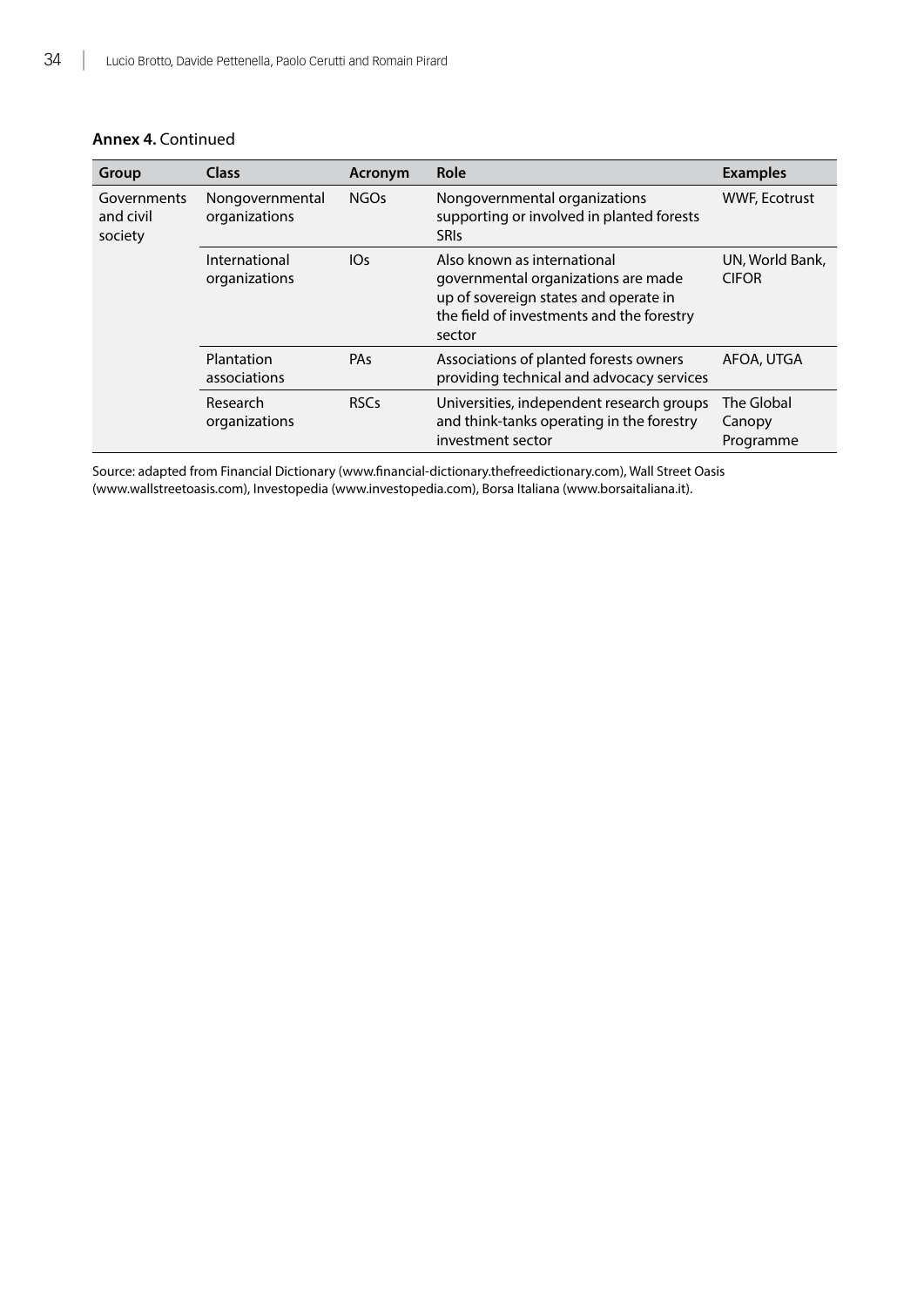<span id="page-45-0"></span>

| <b>Variables</b>                                                                                                    | Elements considered in definitions of variables                               |  |
|---------------------------------------------------------------------------------------------------------------------|-------------------------------------------------------------------------------|--|
| <b>Type</b>                                                                                                         | Management standard                                                           |  |
| What kind of instrument is it?                                                                                      | <b>Bank investment policy</b>                                                 |  |
|                                                                                                                     | Investment guideline                                                          |  |
|                                                                                                                     | Investment standard                                                           |  |
|                                                                                                                     | Reporting standard                                                            |  |
|                                                                                                                     | Investment rating                                                             |  |
|                                                                                                                     | Legality benchmark                                                            |  |
|                                                                                                                     | Investment index                                                              |  |
|                                                                                                                     | Code of conduct                                                               |  |
| <b>Specificity</b>                                                                                                  | <b>Broad</b>                                                                  |  |
| Is it a forest-specific or a broader scope instrument?                                                              | Forest (including planted forests)                                            |  |
|                                                                                                                     | <b>Planted forests</b>                                                        |  |
| Governance                                                                                                          | Academic                                                                      |  |
| Which type of organization is developing and<br>managing the SRI tool?                                              | <b>Business</b>                                                               |  |
|                                                                                                                     | Government                                                                    |  |
|                                                                                                                     | <b>NGOs</b>                                                                   |  |
| Investment process stage                                                                                            | Investors                                                                     |  |
| Who is using the instrument?                                                                                        | Investment companies                                                          |  |
|                                                                                                                     | Plantation companies                                                          |  |
|                                                                                                                     | Processing and selling companies                                              |  |
| Level of control                                                                                                    | Signature and/or participation                                                |  |
| How is the application of the instrument controlled?                                                                | Conformity declaration                                                        |  |
|                                                                                                                     | Conformity assessment                                                         |  |
|                                                                                                                     | Certification                                                                 |  |
| First time to be made public<br>When has the SRI tool been made public?                                             | Date of first publication of the SRI tool                                     |  |
| Geographic origin<br>Where was the tool first produced?                                                             | Africa, Asia, Europe, Oceania, North America, South<br>America                |  |
| <b>Geographic application</b><br>Where is the tool implemented/implementable?                                       | Africa, Asia, Europe, Oceania, North America, South<br>America, International |  |
| Coordination<br>To what extent is there coordination with other tools?                                              | Number of coordinated SRI tools                                               |  |
| <b>Market share</b><br>How extensively is the tool applied in terms of<br>impacted area and/or number of companies? | Number of companies, AUM or hectares involved                                 |  |
| how far is the tool applied in term of impacted area<br>and/or number of companies?                                 |                                                                               |  |

Source: own elaboration.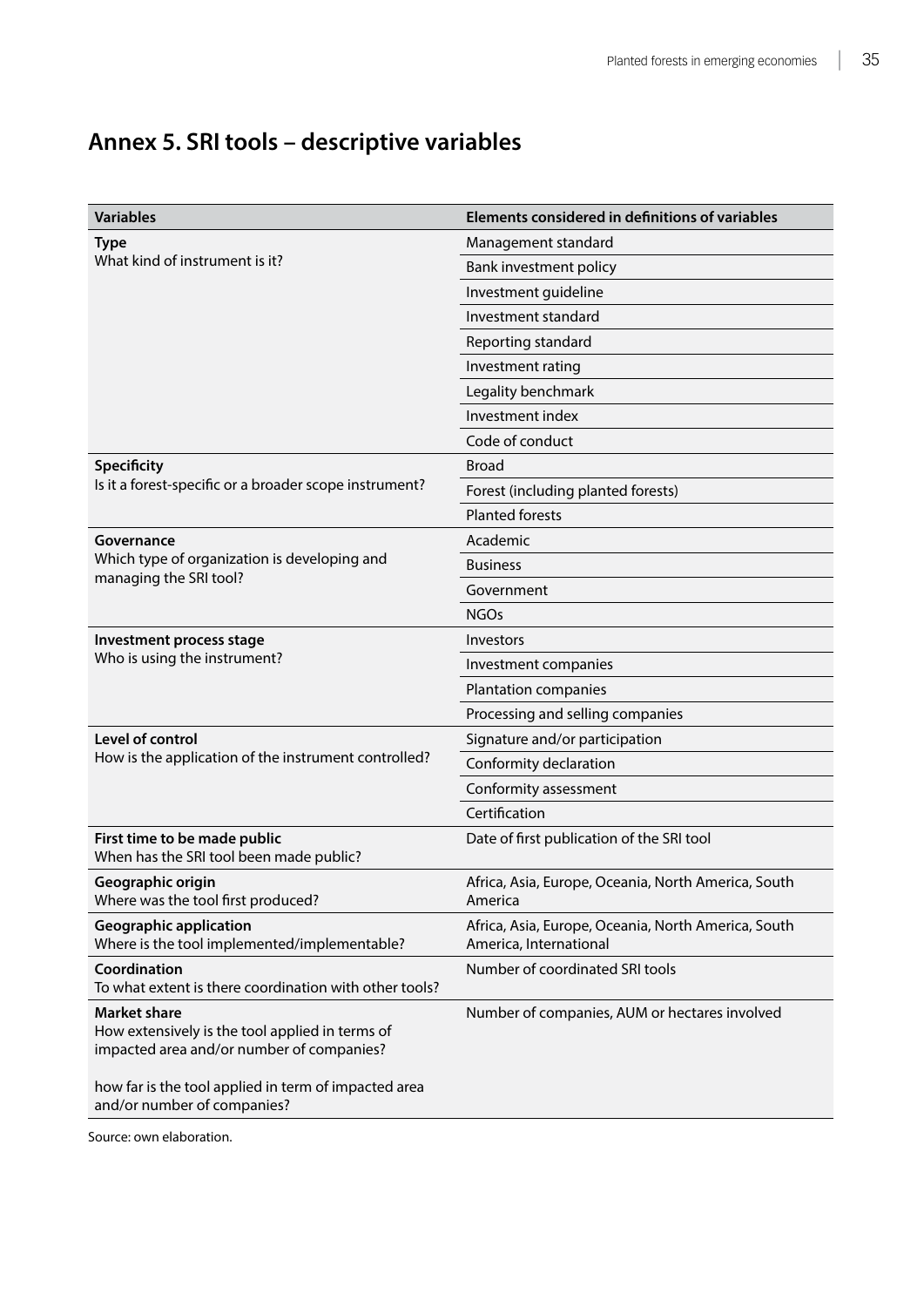#### **Type of instruments**

There is a plethora of SRI tools used for investments in planted forests, including internal policies, codes of conduct, standards (either for management, investment or accounting), reporting tools, investment guidelines, rating systems and indexes. Legality benchmarks such as the Lacey Act, the EU Timber Regulation and FLEGT are also included, despite not being voluntary but rather regulatory instruments. In fact, these instruments have become legally binding only in the last 5 years, changing their status from voluntary legality instruments to legality verification instruments.

In addition, country indicators are mentioned, which focus on transparency, political or governance risks and forest investment attractiveness. These country indicators are not considered SRI tools but are, however, essential evaluation tools addressing the country's friendliness toward planted forests investments. The definition of instruments is based either on:

- recurrent consistent definitions based on peerreviewed studies
- or on:
- financial terminology consistent among online financial dictionaries such as:
	- Financial Dictionary - [www.financial-dictionary.](http://www.financial-dictionary.thefreedictionary.com) [thefreedictionary.com;](http://www.financial-dictionary.thefreedictionary.com)
	- − Wall Street Oasis - [www.wallstreetoasis.com](http://www.wallstreetoasis.com);
	- − Investopedia [www.investopedia.com;](http://www.investopedia.com)
	- − Borsa Italiana - [www.borsaitaliana.it](http://www.borsaitaliana.it);

| Type of tool                     | <b>Definition</b>                                                                                                                                                  | <b>Example</b>                                                    |
|----------------------------------|--------------------------------------------------------------------------------------------------------------------------------------------------------------------|-------------------------------------------------------------------|
| Management<br>standard           | Standards applied at plantation management level and/or at<br>processing level. Usually involve a third-party independent<br>and accredited certification process. | Forest Stewardship Council<br>(FSC) standards                     |
| <b>Bank investment</b><br>policy | Internal bank policies aiming at the inclusion of<br>Environmental Social and Governance criteria in the<br>management of investments.                             | Goldman Sachs-<br><b>Environmental Policy</b><br>Framework        |
| Investment<br>guideline          | Procedural guideline adopted or produced by organizations<br>involved in planted forests investments.                                                              | <b>WWF Responsible</b><br>Investment Guide                        |
| Investment<br>standard           | Standards applied at company level for the inclusion of<br>ESG. May or may not involve third-party independent and<br>accredited certification.                    | Certified B Corporation                                           |
| Reporting                        | Framework for disclosing information on ESG performances.<br>Mostly applied at both investment and processing levels.                                              | <b>Global Reporting Initiative</b><br>(GRI)                       |
| Investment rating                | Profile organizations based on their ESG performances.                                                                                                             | SCOPEinsight                                                      |
| Legality benchmark               | Forest-related legality requirements.                                                                                                                              | <b>EU Timber Regulation</b>                                       |
| Investment index                 | Index that measures the performance of companies that<br>meet globally recognized corporate responsibility standards.                                              | <b>FTSE4Good Index Series</b>                                     |
| Code of conduct                  | Internal set of rules that shapes the sustainability strategy of<br>companies.                                                                                     | CEPI - Legal Logging Code<br>of Conduct for the Paper<br>Industry |
| Country indicators               | Indicators that are used to compare the investment<br>friendliness of a country.                                                                                   | Index of Economic Freedom                                         |

#### **Types of SRI tools**

Source: own elaboration.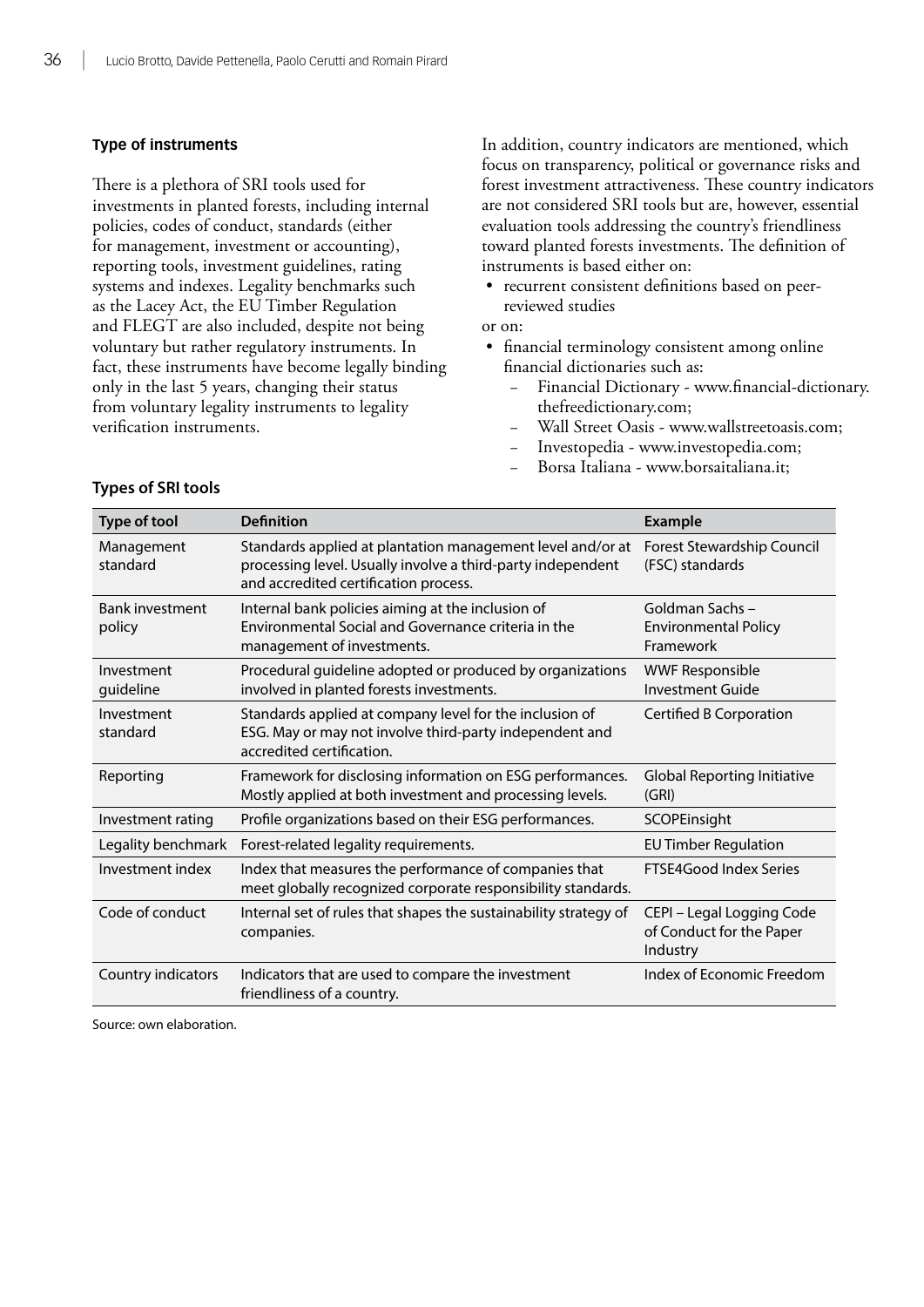#### **Specificity**

For the purposes of the present study, three specific levels have been defined:

- • Broad it indicates whether the SRI tool is targeting multiple investment sectors, including also the management of natural forests and planted forests.
- Forest (including planted forests) adapting Masiero and Secco's (2013) definition, it indicates whether the SRI tool is specifically defined for the forest sector or not. This level includes both natural forests and planted forests.
- Planted forests it indicates whether the SRI tool is specifically defined for planted forests.

#### **Governance**

Market instruments can also be distinguished based on the governance of the bodies involved in the standard-setting process, certification and accreditation systems, rating and networking. Despite the seeming quality of an instrument, it might not be formed through governance structures that are sufficiently impartial, democratic or ethical. Instruments backed by international NGOs (e.g. WWF, Greenpeace, etc.), research institutions and intergovernmental bodies (e.g. UN) might be seen as more independent than those instruments managed by industrial associations or other organizations that have a direct financial stake in the application of SRI tools.

It also has to be considered that, independently of the dominant governance structure, many instruments are supported by multiple types of organizations. An example is the Forest Stewardship Council (FSC) certification system, originally supported by environmental NGOs and nowadays representative of a multiple set of stakeholders coming from industry, NGOs, governments, etc.

Five dominant governance structures have been identified:

- • academic, includes universities and independent research organizations
- • business, includes industry associations and private organizations
- government, includes IOs and UN bodies
- NGO, includes all instruments that have a relevant or dominant participation of NGOs.

#### **Investment process stage**

The investment process stage refers to the specific group of SRI stakeholders using a certain tool. In fact, SRI instruments can have different levels of vertical integration along the investment process. While some tools focus at the investment level (e.g. environmental and social policies of banks and investment rating systems), others might specifically target planted forests management practices (e.g. the Gold Standard instrument and other carbon standards). In some cases, SRI instruments, such as those of the Global Reporting Initiative (GRI), can be used along the whole investment process. Four investment process levels are suggested in order to facilitate instrument selection and use by stakeholders:

- **• SRI tools for investors:** these tools are used by banks, fund managers, high net worth individuals, etc., such as the UN PRI; these tools are generally characterized by a multiple sector approach and are used for the selection of investments based on ESG criteria. Planted forests constitute only 2–3% of the investors' overall portfolios; hence, the forestry knowledge among investors is expected to be low. Investors are usually aware of the existence of specific planted forests SRI tools but do not have the knowledge to select them based on quality criteria.
- **• SRI tools for investment companies:** these tools are directly linked to the incorporation of ESG criteria during the selection and management of investments in planted forests. These tools can have a multiple sector approach as well as forest and planted forests specificity (e.g. Dow Jones Sustainability Indices).
- **• SRI tools for plantation companies:** these are instruments that are applied at the planted forests management unit level and have no reference to the investment process. Occasionally, investors may include them in their decision-making process. Examples are FSC and carbon standards (e.g. the Gold Standard instrument). These tools have high planted forests specificity.
- **• SRI tools for processing industries:** processing companies such as sawmills, paper mills, etc., use these instruments. This group includes instruments for organizations that are much closer to the final consumers (e.g. Carbon Disclosure Project). These tools could range from multiple sectors to high planted forests specificity depending on their application at the process level (e.g. ISO 14001, FSC Chain of Custody) or product level (e.g. Forest Disclosure Project).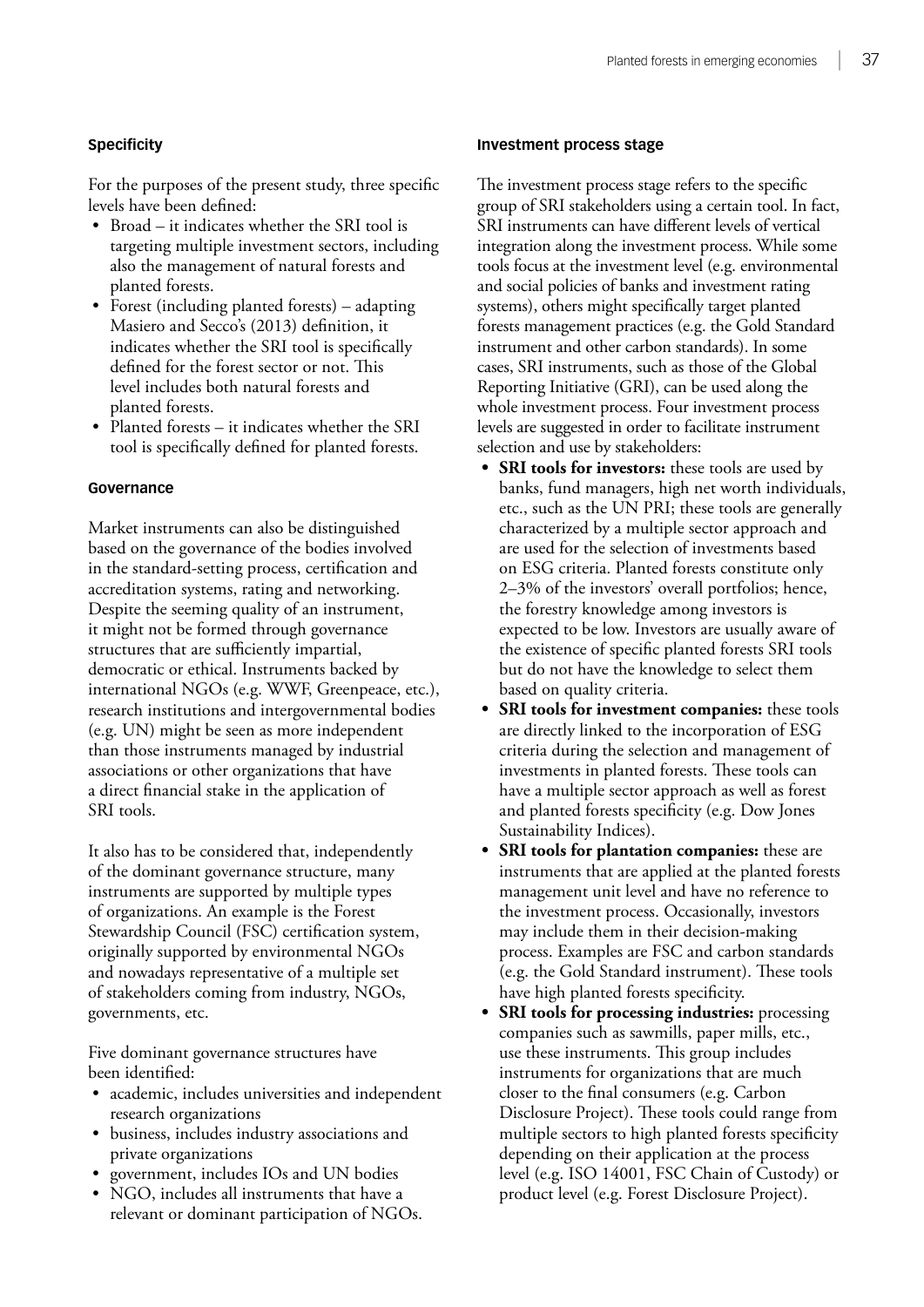#### **Level of control**

Because the use of tools is voluntary and therefore not controlled by any nation states' regulatory authority, the quality of SRI instruments is not only based on their contents but also on the type of control that is performed in order to ensure respect for the instruments. The table below summarizes the four levels of applicable control (ISO, 2004; ISEAL Alliance 2012):

- signature and/or participation
- conformity declaration
- • conformity assessment
- certification.

Each level of control has been assigned a score ranking from 1 (lowest level) to 4 (highest level of assurance). In addition, one or more control strategies have been identified for each level of control.

| Level of control                   | <b>Description</b>                                                                                                                                                                                                                                                                                         | <b>Examples</b>                                              | <b>Score</b>  | <b>Control strategies</b>                                        |
|------------------------------------|------------------------------------------------------------------------------------------------------------------------------------------------------------------------------------------------------------------------------------------------------------------------------------------------------------|--------------------------------------------------------------|---------------|------------------------------------------------------------------|
| Signature and/<br>or participation | Official acceptance, endorsement and support,<br>at the high decision levels of an organization, of<br>initiatives such as campaigns, networks and other<br>initiatives requiring signature. No reference to<br>any specific standard. General commitment with<br>no control system in place.              | Ecobanking<br>Project                                        | 1             | - Issue<br>- Signature                                           |
| Conformity<br>declaration          | Also known as first-claim certification, it<br>involves the declaration of the respect of certain<br>standards or guidelines, both internal or external.<br>No control system is in place.                                                                                                                 | UN PRI                                                       | $\mathcal{P}$ | <b>Risk Assessment</b><br>Reporting<br>Conformity<br>declaration |
| Conformity<br>assessment           | Also known as second-claim certification, it<br>involves the assessment of an organization's<br>conformity to standards or guidelines by an<br>external BUT non-independent control agency.<br>It also includes monitoring activities via<br>governmental bodies, usually focusing on legality<br>control. | Certified B<br>Corporation<br><b>EU Timber</b><br>Regulation | 3             | Conformity<br>assessment<br>Exclusion                            |
| Certification                      | Also known as third-claim certification, it involves<br>assessment of an organization's conformity<br>to standards or guidelines by an external,<br>independent and accredited control agency.                                                                                                             | ISO 14001<br><b>FSC</b><br>Gold<br>$\equiv$<br>Standard      | 4             | - Certification                                                  |

#### **Level of control for SRI tools applied in planted forests investments**

Source: own elaboration.

#### **First time to be made public, coordination, geographical origins and application, market relevance**

Additional descriptive variables considered are:

- **• First time to be made public:** the date of first publication of the SRI tool is recorded.
- **• Coordination**: an SRI tool can refer to other SRI tools in order to meet requirements or to address definitions and benchmarks. This process of crossreferencing and mutual recognition is considered an element of constitutive effectiveness, a positive process to avoid the proliferation of standards that results in consumer confusion and fatigue (UNFSS 2013). This descriptive variable is defined by the number of SRI tools to which the single tool is related.
- **• Geographical origins**: it represents the geographical region in which the SRI tool was first developed and applied. Options are Africa, Asia, Europe, Oceania, North America and South America.
- **• Geographical application**: it refers to the actual or potential geographical area of application of the instrument. Options are Africa, Asia, Europe, Oceania, North America, South America and International.
- **• Market relevance**: it specifies the number of companies, the AUM or the area (in hectares) of planted forests involved. Market relevance is obtained either from the literature or through market reports of each single SRI tool.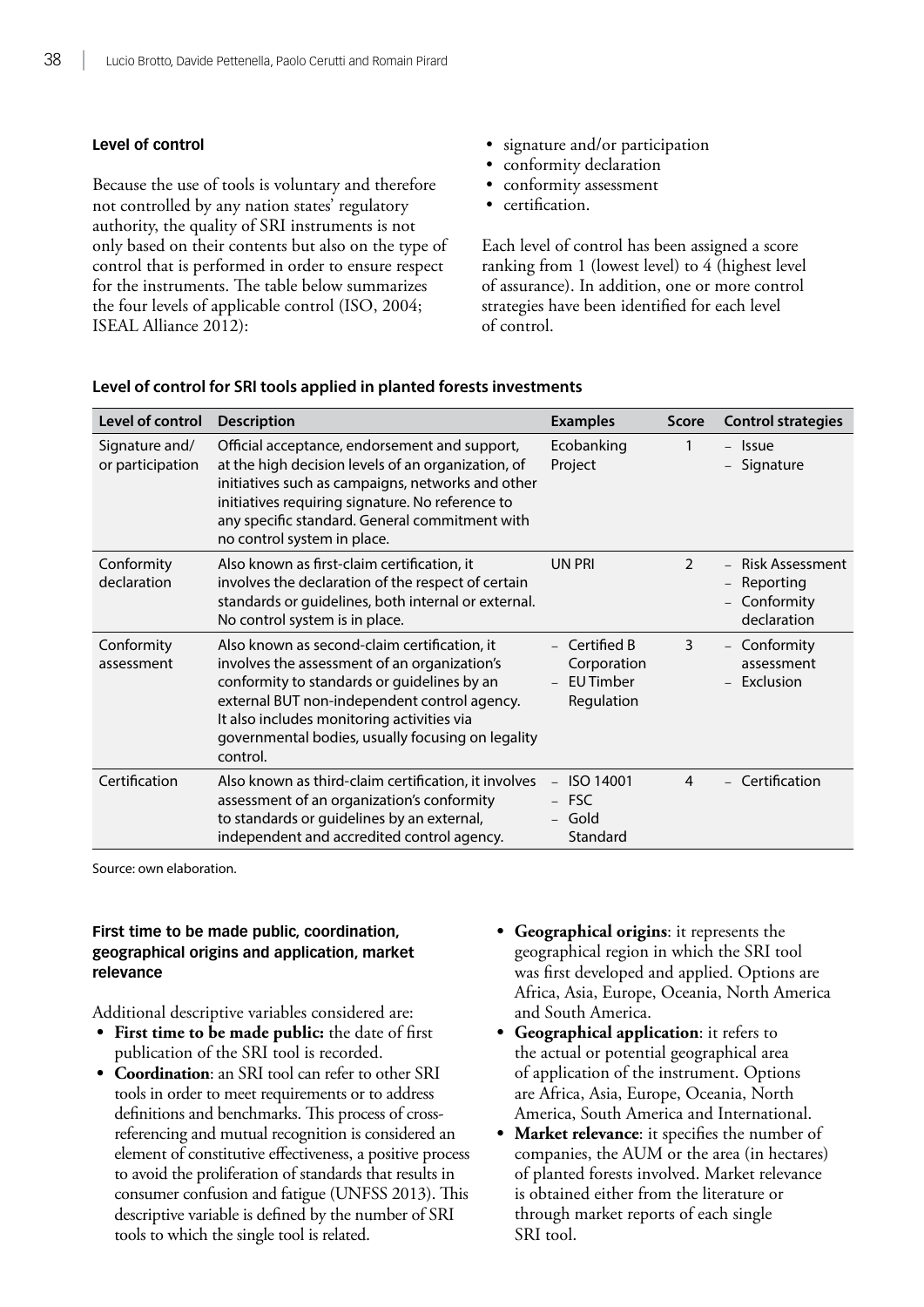### <span id="page-49-0"></span>**Annex 6. Sections, subsections and number of issues**

| <b>Sections</b>                   | <b>Subsections</b>                      | <b>Number of issues</b> |
|-----------------------------------|-----------------------------------------|-------------------------|
| Legal and institutional framework | Legislation                             | 3                       |
|                                   | Illegal logging                         | 11                      |
|                                   | Property                                |                         |
| Forest management                 | Forest management planning              | 6                       |
|                                   | Health and vitality of forest ecosystem | 6                       |
|                                   | Finance                                 | 6                       |
| Governance, disclosure and        | Governance                              | 8                       |
| transparency                      | Stakeholders                            | 5                       |
|                                   | Disclosure and reporting                | 9                       |
| Community and employees           | Local communities and indigenous people | 13                      |
|                                   | Workers                                 | $\overline{7}$          |
| Environment                       | Environmental impacts                   | $\overline{7}$          |
|                                   | High conservation value forests         | 6                       |
|                                   | Plantation design and natural forests   | 10                      |
|                                   | Chemicals                               | 6                       |
|                                   | Environmental management system         | 5                       |
| Climate change and ecosystem      | Carbon credits                          | 9                       |
| services                          | Greenhouse gases                        | 4                       |
|                                   | Ecosystem services                      | 3                       |
| Supply chain and traceability     | Traceability                            | 2                       |
|                                   | Supply chain                            | 9                       |
|                                   | International sustainability standards  | 19                      |

Source: own elaboration.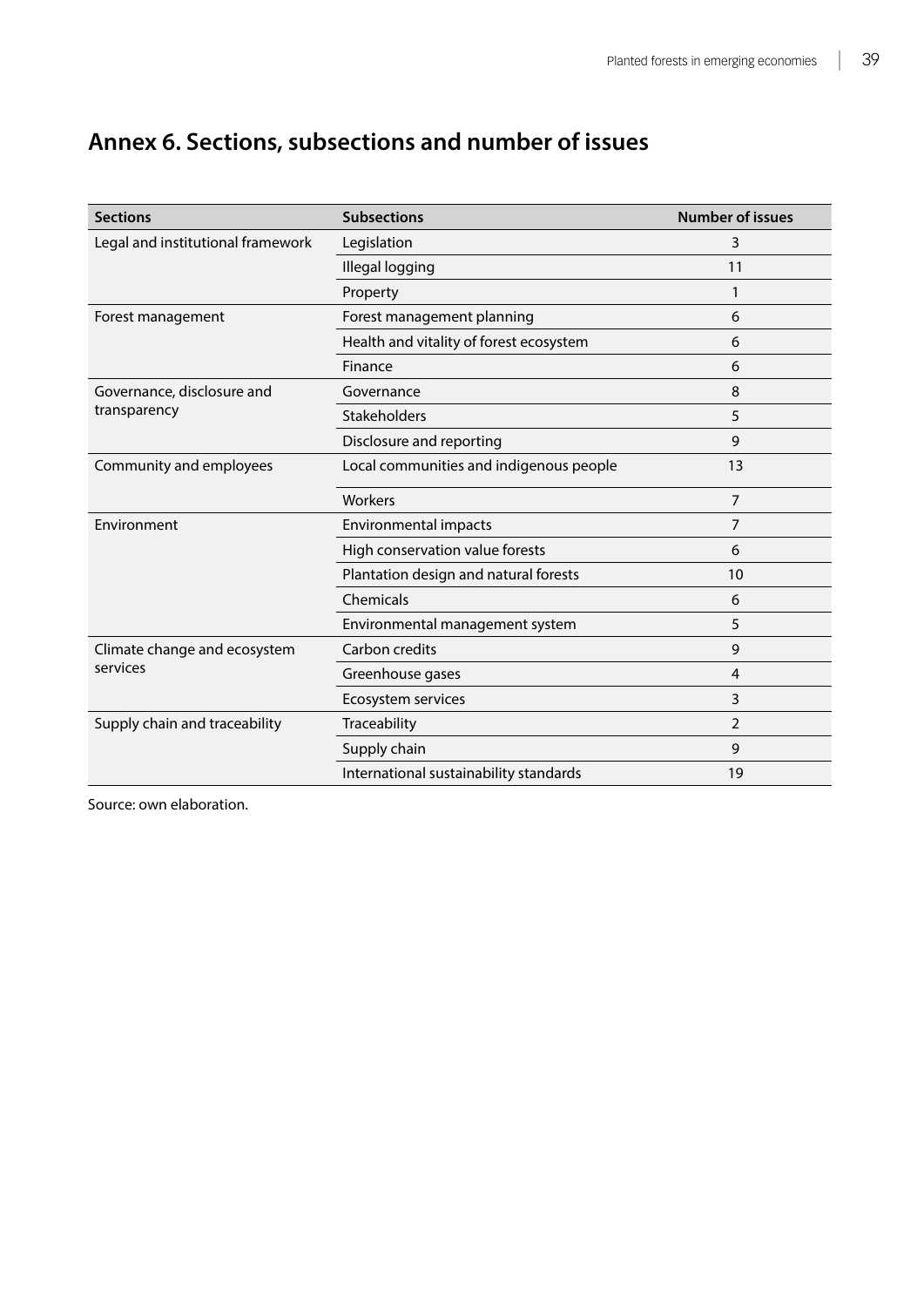<span id="page-50-0"></span>

| Type of tool           | <b>Number of tools Instruments</b> |                                                                                                                                                                                                                                                                                                                                                                                           |  |
|------------------------|------------------------------------|-------------------------------------------------------------------------------------------------------------------------------------------------------------------------------------------------------------------------------------------------------------------------------------------------------------------------------------------------------------------------------------------|--|
| Management standard    | 11                                 | - American Carbon Registry (ACR)<br>- Clean Development Mechanism (CDM)<br>- Climate, Community and Biodiversity (CCB) Standards<br>- Fair Trade Standard for Timber<br>- Forest Stewardship Council (FSC) standards<br>$-$ ISO 14001<br>- Programme for Endorsement of Forest Certification Schemes (PEFC)<br>- Plan Vivo<br>$-$ SA8000<br>- Gold Standard<br>- Verified Carbon Standard |  |
| Bank investment policy | 9                                  | - ABN AMRO Forest and Plantation Policy<br>- Bank of America Forest Practices<br>- Citigroup Environmental and Social Risk Management Policy<br>- Goldman Sachs Environmental Policy Framework<br>- HSBC Forestry Policy<br>- Triodos Investment Strategy<br>- World Bank Forestry Strategy and Operational Policy<br>- ING ESR Policy<br>- Co-operative Bank Ethical Policy              |  |
| Investment rating      | 8                                  | - Global Impact Investing Rating System (GIIRS)<br>- Equitics<br>- FairForest<br>- Impact Assets<br>- Asset4 ESG<br>- ETICA SGR<br>- CSR HUB<br>- RepRisk                                                                                                                                                                                                                                 |  |
| Investment standard    | $\overline{7}$                     | - Certified B Corporation<br>- Domini Global Investment Standards<br>- Equator Principles<br>- Global Compact<br>- IFC Performance Standards<br>- Impact Reporting and Investment Standards (IRIS)<br>- UN Principles for Responsible Investment (UN PRI)                                                                                                                                 |  |

 $\sigma$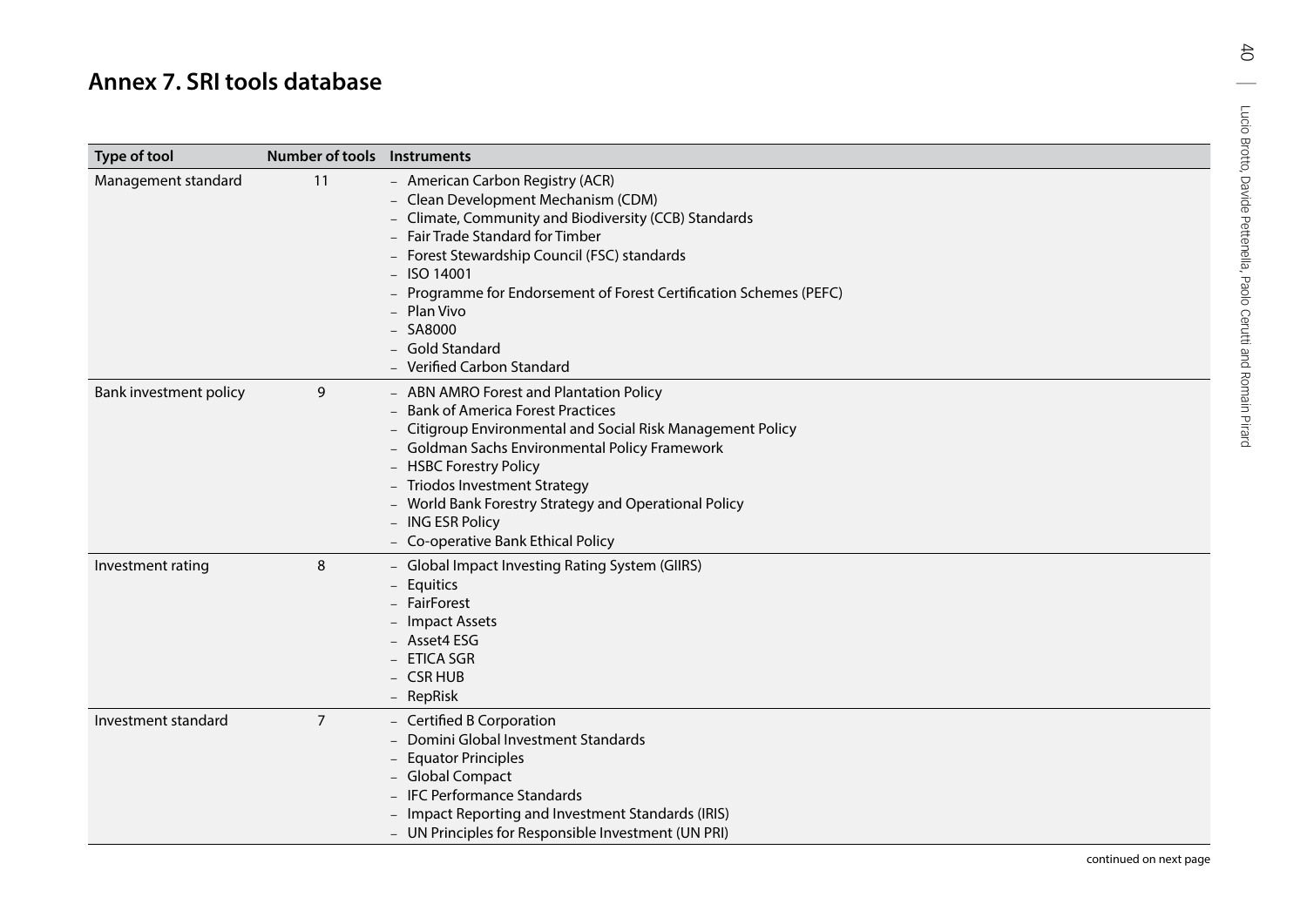| Type of tool         | Number of tools Instruments |                                                                                                                                                                                                                                                                                                                                                                                                         |
|----------------------|-----------------------------|---------------------------------------------------------------------------------------------------------------------------------------------------------------------------------------------------------------------------------------------------------------------------------------------------------------------------------------------------------------------------------------------------------|
| Legality benchmark   | 4                           | - Australian Illegal Logging Prohibition Act<br>- EU FLEGT<br>- EU Timber Regulation<br>- Lacey Act                                                                                                                                                                                                                                                                                                     |
| Investment guideline | 4                           | - Ecobanking Project<br><b>PWC Forest Finance Toolkit</b><br>- WBCSD Sustainable Procurement of Wood and Paper-based Products Guide and Resource Kit<br>- WWF Responsible Investment Guide                                                                                                                                                                                                              |
| Reporting            | 3                           | - Carbon Disclosure Project (CDP)<br><b>Global Reporting Initiative (GRI)</b><br>- SD-KPI Standard 2010-2014                                                                                                                                                                                                                                                                                            |
| Code of conduct      | 3                           | - CEPI - Legal Logging Code of Conduct for the Paper Industry<br>Collevecchio Declaration<br>- Pacto Intersectorial por la madera legal                                                                                                                                                                                                                                                                 |
| Investment index     |                             | - FTSE4Good Index Series                                                                                                                                                                                                                                                                                                                                                                                |
| <b>Total</b>         | 50                          |                                                                                                                                                                                                                                                                                                                                                                                                         |
| Country indicator    | 9                           | - Corruption Perception Index<br>- Doing Business<br>EU sanctions or restrictive measures in application of Rg. (EU) 995/2010<br>- FLEGT Progress in Voluntary Partnership Agreements<br>- Global Risk 2013<br>- GINI Index<br>- Illegal Logging Index<br>- Index of Economic Freedom<br>UN Security Council Sanctions Committees - Timber Export Sanctions<br>- Worldwide Governance Indicators (WGIs) |

Source: own elaboration.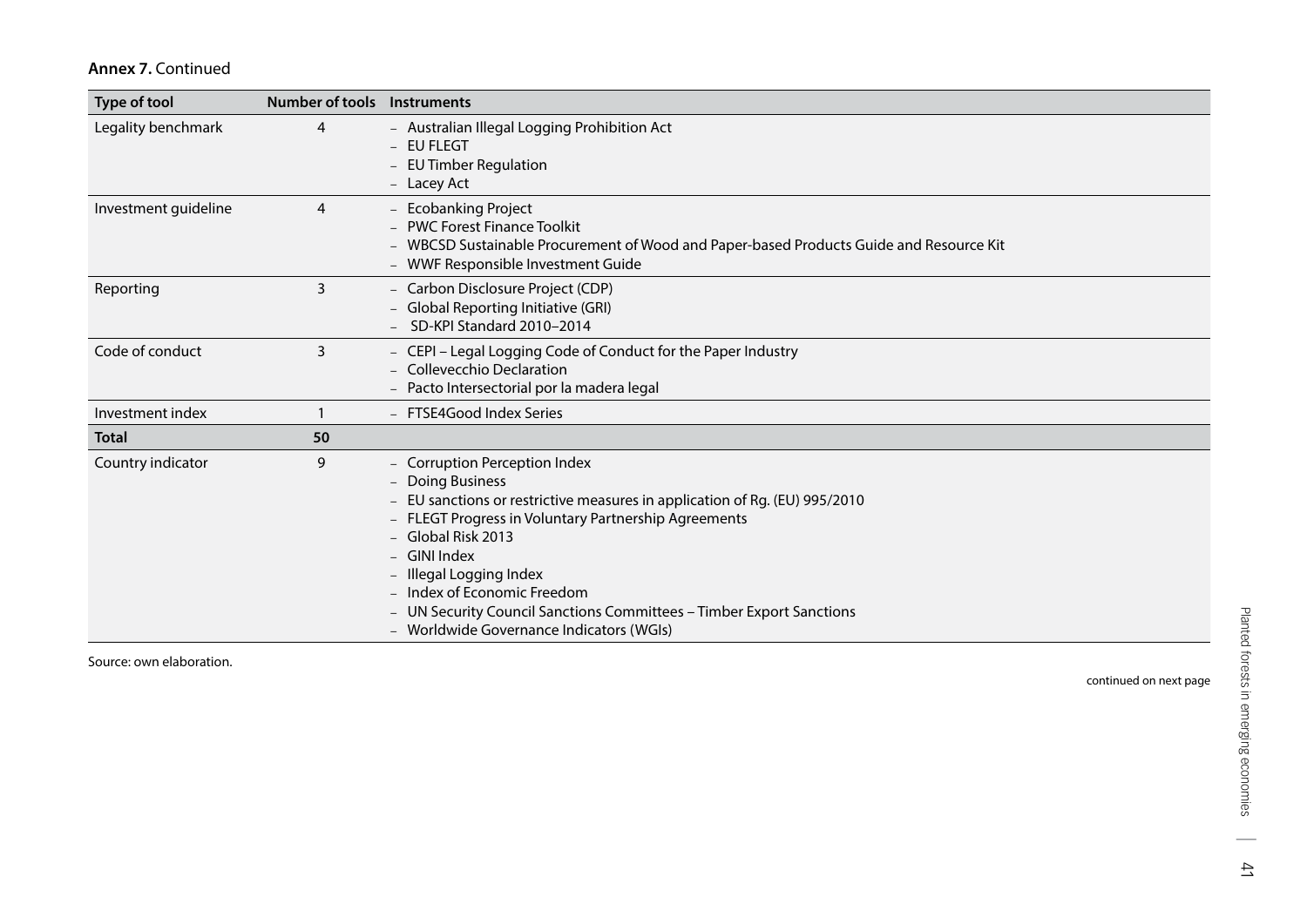| Tool                                                                                                     |                 | Code Type                           |              | Specificity Governance | control        | Level of Geographical<br>origin | Geographical<br>application | <b>First</b><br>publication |                | <b>Coordination Market share (as</b><br>of 2013 reports or<br>November 2014<br>website update) |
|----------------------------------------------------------------------------------------------------------|-----------------|-------------------------------------|--------------|------------------------|----------------|---------------------------------|-----------------------------|-----------------------------|----------------|------------------------------------------------------------------------------------------------|
| CEPI - Legal Logging<br>Code of Conduct for<br>the Paper Industry                                        | CC <sub>1</sub> | Code of<br>conduct                  | Forest       | <b>Business</b>        | $\mathbf{1}$   | Europe                          | Europe                      | 2005                        | $\mathbf{1}$   | 636 companies, EUR<br>75,500 million                                                           |
| Pacto Intersectorial<br>por la madera legal                                                              | CC <sub>2</sub> | Code of<br>conduct                  | Forest       | Government 1           |                | South<br>America                | South America               | 2011                        | $\mathbf{1}$   | <b>NA</b>                                                                                      |
| Collevecchio<br>Declaration                                                                              | CC <sub>3</sub> | Code of<br>conduct                  | <b>Broad</b> | <b>NGO</b>             | $\mathbf{1}$   | Europe                          | International               | 2003                        | $\mathbf{1}$   | 40 members mostly<br>NGOs and research<br>organizations                                        |
| <b>Ecobanking Project</b>                                                                                | IG1             | Investment<br>guidelines            | <b>Broad</b> | Academic               | $\mathbf{1}$   | South<br>America                | International               | 2003                        | $\mathbf{1}$   | 300 financial<br>institutions                                                                  |
| <b>PWC Forest Finance</b><br><b>Toolkit</b>                                                              | IG2             | Investment<br>guidelines            | Forest       | <b>Business</b>        | $\mathbf{1}$   | Europe                          | International               | 2009                        | $\overline{4}$ | <b>NA</b>                                                                                      |
| <b>WWF Responsible</b><br><b>Investment Guide</b>                                                        | IG4             | Investment<br>guidelines            | Forest       | <b>NGO</b>             | $\mathbf{1}$   | North<br>America                | International               | 2003                        | $\overline{7}$ | 15 organizations<br>involved                                                                   |
| <b>WBCSD Sustainable</b><br>Procurement of Wood<br>and Paper-based<br>Products Guide and<br>Resource Kit | IG5             | Investment<br>guidelines            | Forest       | <b>Business</b>        | $\mathbf{1}$   | Europe                          | International               | 2013                        | $\overline{7}$ | <b>NA</b>                                                                                      |
| FTSE4Good Index<br><b>Series</b>                                                                         | II2             | Investment<br>index                 | <b>Broad</b> | <b>Business</b>        | 3              | North<br>America                | International               | 2001                        | $\overline{4}$ | <b>NA</b>                                                                                      |
| <b>ABN AMRO Forest &amp;</b><br><b>Plantation Policy</b>                                                 | IP <sub>1</sub> | Bank<br>investment<br>policy        | Forest       | <b>Business</b>        | $\overline{2}$ | Europe                          | International               | 2013                        | $\mathbf{1}$   | <b>NA</b>                                                                                      |
| <b>Bank of America</b>                                                                                   | IP <sub>2</sub> | <b>Bank</b><br>investment<br>policy | <b>Broad</b> | <b>Business</b>        | $\mathbf{1}$   | North<br>America                | International               | 2004                        | $\mathbf{1}$   | <b>NA</b>                                                                                      |
| Citigroup ESRM<br>(Environmental<br>& Social Risk<br>Management Policy)                                  | IP <sub>3</sub> | <b>Bank</b><br>investment<br>policy | <b>Broad</b> | <b>Business</b>        | $\mathbf{1}$   | North<br>America                | International               | 2006                        | $\overline{4}$ | <b>NA</b>                                                                                      |
| Goldman Sachs-<br><b>Environmental Policy</b><br>Framework                                               | IP4             | <b>Bank</b><br>investment<br>policy | <b>Broad</b> | <b>Business</b>        | $\mathbf{1}$   | <b>North</b><br>America         | International               | 2007                        | $\overline{2}$ | <b>NA</b>                                                                                      |

 $42\,$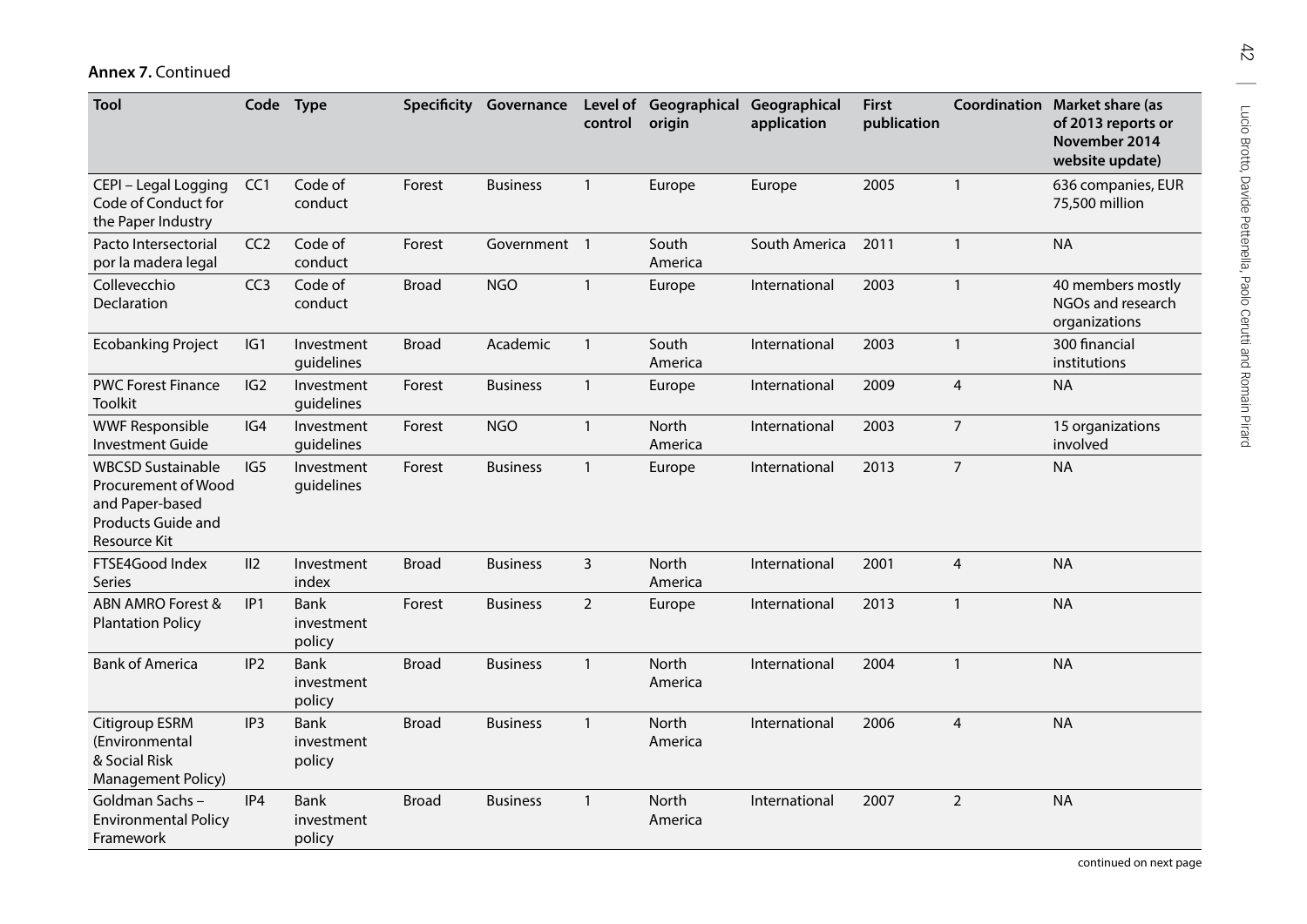| Tool                                                           |                 | Code Type                           |              | <b>Specificity Governance</b> | control        | Level of Geographical Geographical<br>origin | application   | <b>First</b><br>publication |                         | Coordination Market share (as<br>of 2013 reports or<br>November 2014<br>website update) |
|----------------------------------------------------------------|-----------------|-------------------------------------|--------------|-------------------------------|----------------|----------------------------------------------|---------------|-----------------------------|-------------------------|-----------------------------------------------------------------------------------------|
| <b>HSBC</b>                                                    | IP <sub>5</sub> | Bank<br>investment<br>policy        | <b>Broad</b> | <b>Business</b>               | $\mathbf{1}$   | Europe                                       | International | 2004                        | $\overline{2}$          | <b>NA</b>                                                                               |
| <b>Triodos Investment</b><br>Strategy                          | IP <sub>6</sub> | <b>Bank</b><br>investment<br>policy | <b>Broad</b> | <b>Business</b>               | $\mathbf{1}$   | Europe                                       | Europe        | <b>NA</b>                   | $\overline{2}$          | <b>NA</b>                                                                               |
| <b>WB Forests Strategy</b><br>and Operational<br>Policy        | IP7             | <b>Bank</b><br>investment<br>policy | Forest       | Government 1                  |                | North<br>America                             | International | 2002                        | $\mathbf{1}$            | <b>NA</b>                                                                               |
| <b>ING ESR Policy</b>                                          | IP8             | <b>Bank</b><br>investment<br>policy | <b>Broad</b> | <b>Business</b>               | $\mathbf{1}$   | Europe                                       | International | 2003                        | $\overline{4}$          | <b>NA</b>                                                                               |
| Co-Operative Bank<br><b>Ethical Policy</b>                     | IP <sub>9</sub> | <b>Bank</b><br>investment<br>policy | <b>Broad</b> | <b>Business</b>               | $\mathbf{1}$   | Europe                                       | Europe        | 1992                        | $\mathbf{1}$            | <b>NA</b>                                                                               |
| GIIRS - Global Impact IR1<br><b>Investing Rating</b><br>System |                 | Investment<br>rating                | <b>Broad</b> | <b>Business</b>               | $\overline{2}$ | North<br>America                             | International | 2009                        | $\mathbf{1}$            | 900 companies,<br>Certified B<br>Corporation                                            |
| Equitics (includes<br>Forum Ethibel)                           | <b>IR10</b>     | Investment<br>rating                | <b>Broad</b> | <b>Business</b>               | 3              | Europe                                       | International | 2003                        | $\mathbf{1}$            | <b>NA</b>                                                                               |
| FairForest                                                     | IR <sub>2</sub> | Investment<br>rating                | Forest       | <b>Business</b>               | $\overline{2}$ | Europe                                       | International | 2014                        | 5                       | 1 project                                                                               |
| <b>ImpactAssets</b>                                            | IR <sub>3</sub> | Investment<br>rating                | <b>Broad</b> | <b>Business</b>               | $\overline{2}$ | North<br>America                             | International | 2010                        | $\overline{\mathbf{4}}$ | <b>NA</b>                                                                               |
| ASSET4 ESG                                                     | IR4             | Investment<br>rating                | <b>Broad</b> |                               | $\overline{2}$ | North<br>America                             | International | 2010                        | 6                       | 3500 companies                                                                          |
| Etica SGR                                                      | IR <sub>5</sub> | Investment<br>rating                | <b>Broad</b> | <b>Business</b>               | $\mathbf{1}$   | Europe                                       | International | 2003                        | $\mathbf{1}$            | 1 billion AUM                                                                           |
| <b>CSR HUB</b>                                                 | IR7             | Investment<br>rating                | <b>Broad</b> | <b>Business</b>               | 3              | North<br>America                             | International | 2008                        | 5                       | 9143 companies                                                                          |
| RepRisk                                                        | IR <sub>8</sub> | Investment<br>rating                | <b>Broad</b> | <b>Business</b>               | 3              | Europe                                       | International | 2006                        | 6                       | <b>NA</b>                                                                               |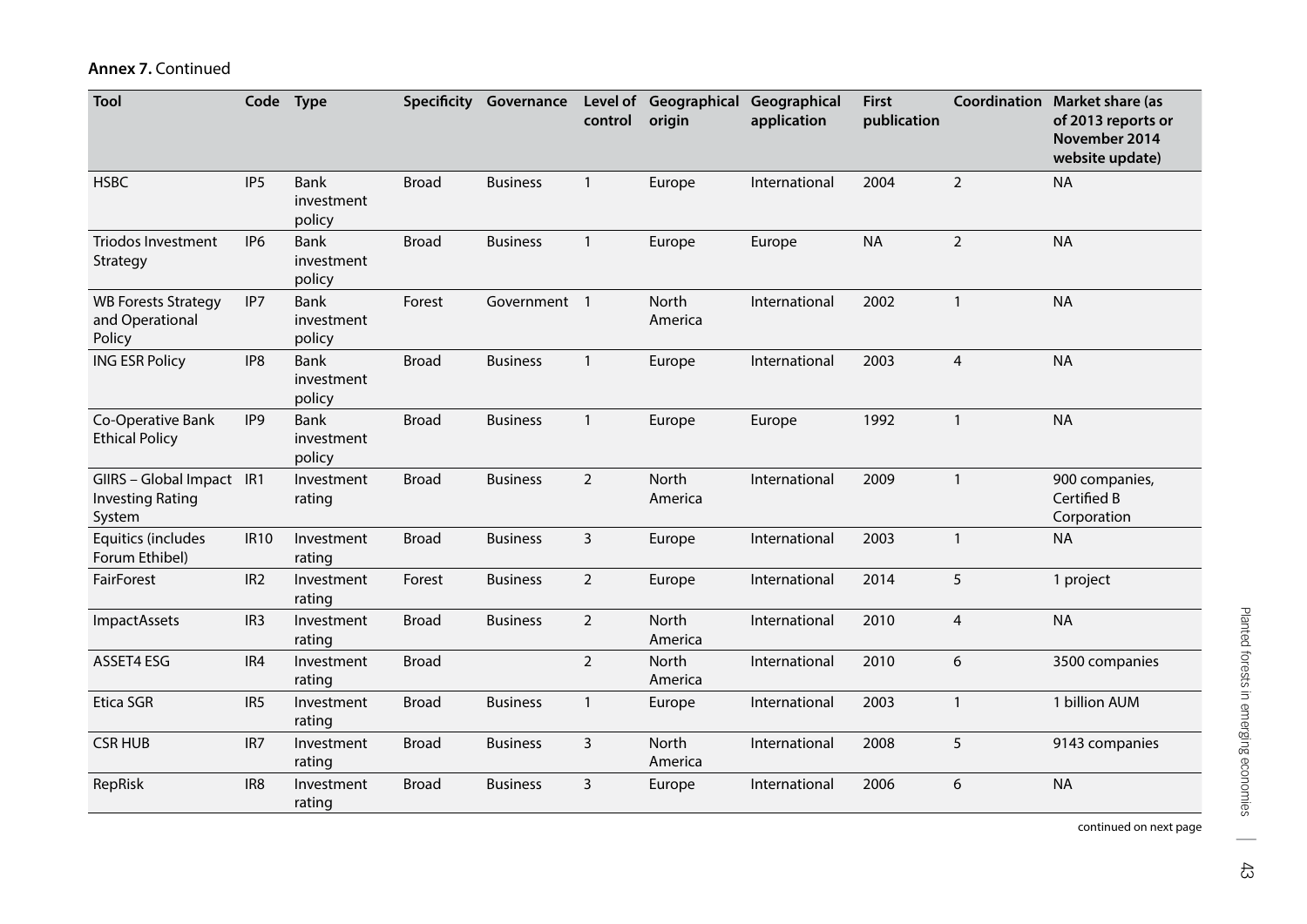| Tool                                                                                                                                                               | Code            | <b>Type</b>            |              | Specificity Governance | control        | Level of Geographical Geographical<br>origin | application   | <b>First</b><br>publication |                | <b>Coordination Market share (as</b><br>of 2013 reports or<br>November 2014<br>website update)                          |
|--------------------------------------------------------------------------------------------------------------------------------------------------------------------|-----------------|------------------------|--------------|------------------------|----------------|----------------------------------------------|---------------|-----------------------------|----------------|-------------------------------------------------------------------------------------------------------------------------|
| Australian Illegal<br>Logging Prohibition<br>Act                                                                                                                   | LB1             | Legality<br>benchmark  | Forest       | Government 1           |                | Oceania                                      | Oceania       | 2013                        | $\mathbf 0$    | <b>NA</b>                                                                                                               |
| <b>EU FLEGT</b>                                                                                                                                                    | LB <sub>2</sub> | Legality<br>benchmark  | Forest       | Government 3           |                | Europe                                       | International | 2004                        | $\mathbf 0$    | Implemented in 6<br>tropical countries                                                                                  |
| EU Timber Regulation LB3                                                                                                                                           |                 | Legality<br>benchmark  | Forest       | Government 3           |                | Europe                                       | Europe        | 2013                        | $\mathbf{1}$   | <b>NA</b>                                                                                                               |
| Lacey Act                                                                                                                                                          | LB4             | Legality<br>benchmark  | Forest       | Government 2           |                | North<br>America                             | North America | 2012                        | $\pmb{0}$      | <b>NA</b>                                                                                                               |
| <b>Carbon Disclosure</b><br>Project (includes<br>Forest Disclosure)                                                                                                | RP1             | Reporting<br>standard  | <b>Broad</b> | <b>Business</b>        | $\overline{2}$ | Europe                                       | International | 2003                        | $\mathbf{1}$   | 162 companies with<br>market capitalization<br>of USD 3.24 trillion                                                     |
| <b>GRI</b>                                                                                                                                                         | RP <sub>2</sub> | Reporting<br>standard  | <b>Broad</b> | Government 3           |                | North<br>America                             | International | 2000                        | $\mathbf{1}$   | 6730 organizations                                                                                                      |
| SD-KPI StanDarD<br>2010-2014                                                                                                                                       | RP3             | Reporting<br>standard  | <b>Broad</b> | <b>Business</b>        | $\mathbf{1}$   | Europe                                       | International | 2010                        | $\mathbf{1}$   | <b>NA</b>                                                                                                               |
| Certified B<br>Corporation                                                                                                                                         | SI <sub>1</sub> | Investment<br>standard | <b>Broad</b> | <b>Business</b>        | 3              | North<br>America                             | International | 2006                        | 5              | 900 certified B<br>organizations                                                                                        |
| <b>Equator Principles</b>                                                                                                                                          | SI <sub>2</sub> | Investment<br>standard | <b>Broad</b> | <b>Business</b>        | $\mathbf{3}$   | Europe                                       | International | 2003                        | $\overline{4}$ | 80 financial<br>institutions in 34<br>countries, 70% of<br>international project<br>finance debt in<br>emerging markets |
| IRIS - Impact<br>Reporting &<br><b>Investment Standards</b><br>(Agriculture, Cross<br>Sector, Environment,<br>Financial Services,<br>Land Conservation &<br>Water) | SI4             | Investment<br>standard | <b>Broad</b> | <b>Business</b>        | $\mathbf{1}$   | North<br>America                             | International | 2009                        | $\mathbf{1}$   | 5000 organizations                                                                                                      |

44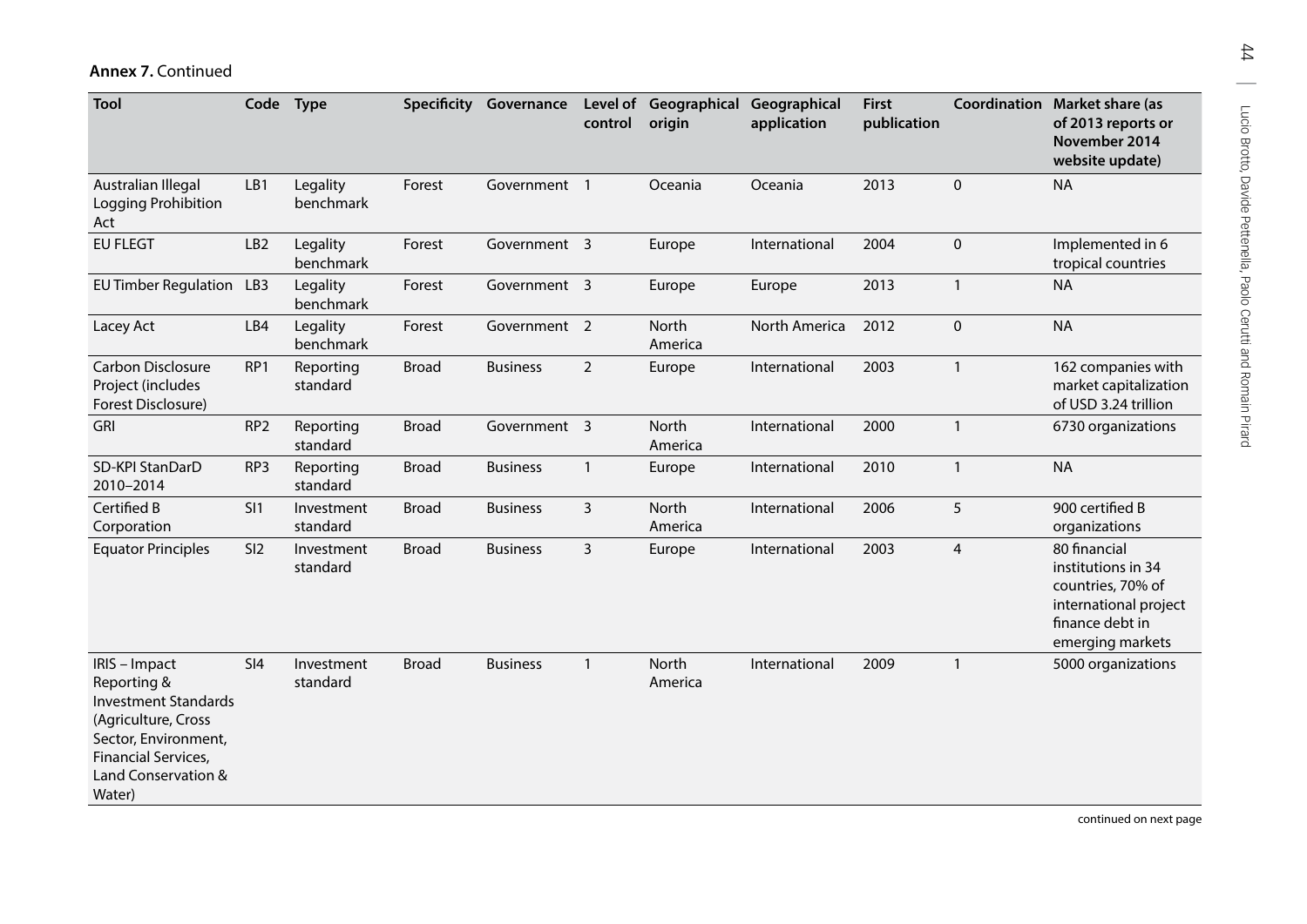| <b>Tool</b>                                                                 | Code Type       |                        |                    | <b>Specificity Governance</b> | control                  | Level of Geographical Geographical<br>origin | application   | <b>First</b><br>publication |                | <b>Coordination Market share (as</b><br>of 2013 reports or<br>November 2014<br>website update) |
|-----------------------------------------------------------------------------|-----------------|------------------------|--------------------|-------------------------------|--------------------------|----------------------------------------------|---------------|-----------------------------|----------------|------------------------------------------------------------------------------------------------|
| <b>Global Compact</b>                                                       | SI <sub>5</sub> | Investment<br>standard | <b>Broad</b>       | Government 1                  |                          | North<br>America                             | International | 2000                        | $\mathbf{1}$   | 8000 organizations in<br>145 countries                                                         |
| <b>UN Principles</b><br>for Responsible<br>Investments                      | SI6             | Investment<br>standard | <b>Broad</b>       | Government 1                  |                          | North<br>America                             | International | 2006                        | $\overline{3}$ | 1314 financial<br>institutions, USD 45<br>trillion AUM                                         |
| <b>IFC Performance</b><br>Standards                                         | SI <sub>7</sub> | Investment<br>standard | <b>Broad</b>       | Government 2                  |                          | North<br>America                             | International | 1998                        | $\overline{2}$ | USD 6.3 billion AUM                                                                            |
| Domini Global<br><b>Investment Standards</b>                                | S18             | Investment<br>standard | <b>Broad</b>       | <b>Business</b>               | $\overline{2}$           | North<br>America                             | International | 1991                        | $\mathbf{1}$   | USD 1.4 billion AUM                                                                            |
| American Carbon<br>Registry                                                 | SM <sub>1</sub> | Management<br>standard | Forest             | <b>Business</b>               | $\overline{4}$           | North<br>America                             | International | 2008                        | $\mathbf 0$    | USD 24 million                                                                                 |
| Clean Development<br>Mechanism                                              | <b>SM10</b>     | Management<br>standard | Planted<br>forests | Government                    | $\overline{4}$           | North<br>America                             | International | 2005                        | $\pmb{0}$      | USD 90 million                                                                                 |
| Fair Trade Standard<br>for Timber for Forest<br><b>Enterprises</b>          | <b>SM11</b>     | Management<br>standard | Forest             | <b>NGO</b>                    | 4                        | Europe                                       | International | 2010                        | $\mathbf{1}$   | pilot activities                                                                               |
| SA 8000                                                                     | SM12            | Management<br>standard | <b>Broad</b>       | <b>NGO</b>                    | 4                        | North<br>America                             | International | 1997                        | $\pmb{0}$      | 3000 organizations                                                                             |
| <b>CCB</b>                                                                  | SM <sub>2</sub> | Management<br>standard | Forest             | <b>NGO</b>                    | $\overline{\mathbf{4}}$  | North<br>America                             | International | 2005                        | $\pmb{0}$      | 0.18 million ha                                                                                |
| <b>FSC Forest</b><br>Management and<br>Chain of Custody<br><b>Standards</b> | SM <sub>3</sub> | Management<br>standard | Forest             | Ngo                           | $\overline{\mathbf{4}}$  | South<br>America                             | International | 1993                        | $\mathbf{1}$   | 16.4 million ha                                                                                |
| ISO 14001                                                                   | SM4             | Management<br>standard | <b>Broad</b>       | <b>Business</b>               | 4                        | Europe                                       | International | 2004                        | $\pmb{0}$      | <b>NA</b>                                                                                      |
| <b>PEFC</b>                                                                 | SM <sub>5</sub> | Management<br>standard | Forest             | Ngo                           | 4                        | Europe                                       | International | 1999                        | $\mathbf{1}$   | <b>NA</b>                                                                                      |
| Plan Vivo                                                                   | SM <sub>6</sub> | Management<br>standard | Forest             | Ngo                           | 4                        | Europe                                       | International | 2008                        | $\pmb{0}$      | USD 10.5 million                                                                               |
| The Gold Standard                                                           | SM <sub>8</sub> | Management<br>standard | Planted<br>forests | <b>Business</b>               | 4                        | Europe                                       | International | 2013                        | $\mathbf{1}$   | USD 6.56 million                                                                               |
| <b>VCS</b>                                                                  | SM9             | Management<br>standard | Forest             | <b>Business</b>               | $\overline{\mathcal{A}}$ | North<br>America                             | International | 2005                        | $\pmb{0}$      | USD 69.9 million                                                                               |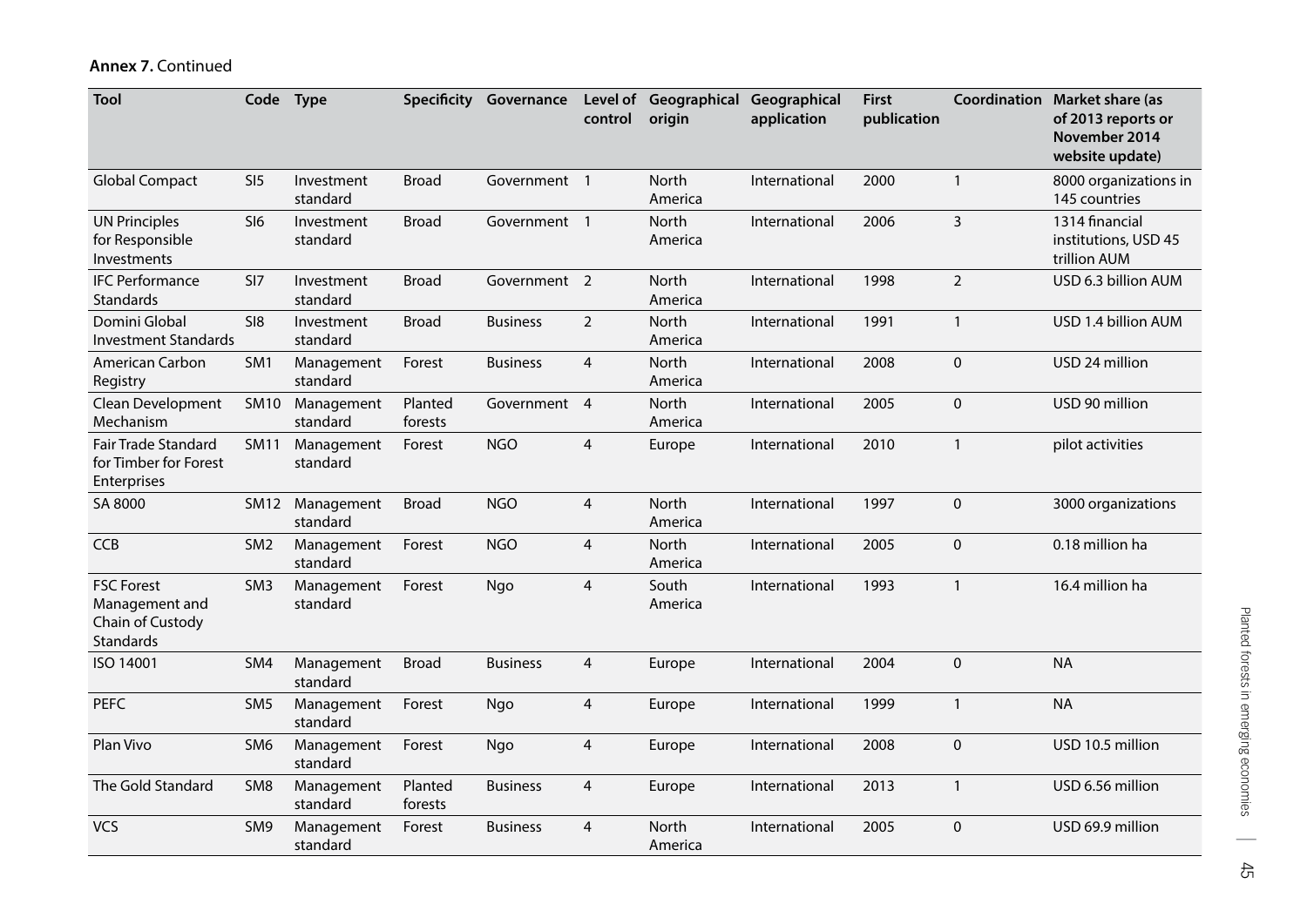<span id="page-56-0"></span>

| Tool                                                         | <b>Description</b>                                                                                                                                                                                                                                                                                                                                                                                                                                                                                                                                                                                                                                                                                                                                                                                                                                                                                                                                                                                                                                                                                                                                                                                                                                                                        |                | INV INC PLC PI |                |
|--------------------------------------------------------------|-------------------------------------------------------------------------------------------------------------------------------------------------------------------------------------------------------------------------------------------------------------------------------------------------------------------------------------------------------------------------------------------------------------------------------------------------------------------------------------------------------------------------------------------------------------------------------------------------------------------------------------------------------------------------------------------------------------------------------------------------------------------------------------------------------------------------------------------------------------------------------------------------------------------------------------------------------------------------------------------------------------------------------------------------------------------------------------------------------------------------------------------------------------------------------------------------------------------------------------------------------------------------------------------|----------------|----------------|----------------|
| ABN AMRO Forest &<br><b>Plantation Policy</b>                | The policy seeks to prevent the bank from knowingly engaging in activities related to illegal or unsustainable resource<br>extraction from primary or high conservation value forests.                                                                                                                                                                                                                                                                                                                                                                                                                                                                                                                                                                                                                                                                                                                                                                                                                                                                                                                                                                                                                                                                                                    | $\overline{1}$ |                |                |
| American Carbon<br>Registry                                  | The American Carbon Registry® (ACR) is a leading nonprofit US carbon market standard and registry. As the first private<br>voluntary greenhouse gas (GHG) registry in the US, ACR boasts over 15 years of operational experience in the development<br>of high-quality carbon offset standards and protocols, carbon offset issuance and serialization and transparent online<br>transaction reporting. ACR has issued over 37 million carbon offsets and continues to lead voluntary carbon market<br>innovation.                                                                                                                                                                                                                                                                                                                                                                                                                                                                                                                                                                                                                                                                                                                                                                        |                | 4              |                |
| ASSET4 ESG                                                   | Issues such as climate change, executive remuneration and employee rights are becoming as important as traditional<br>metrics for companies and investors, making access to objective and comparable database and analysis tools critical.<br>ASSET4, a Thomson Reuters business, provides objective, relevant and systematic environmental, social and governance<br>(ESG) information based on 250+ key performance indicators (KPIs) and 750+ individual data points along with their<br>original data sources. ESG data can be integrated into a traditional investment analysis to define a wide range of<br>responsible investment strategies or into a quantitative analytics solution to identify a new range of signals.                                                                                                                                                                                                                                                                                                                                                                                                                                                                                                                                                         | $\overline{2}$ |                |                |
| Australian Illegal<br>Logging Prohibition<br>Act             | This regulation amends the Illegal Logging Prohibition Regulation 2012 to give effect to various sections of the Act. This<br>includes prescribing regulated timber products, due diligence requirements for persons importing regulated timber<br>products and due diligence requirements for persons processing raw logs into another form.                                                                                                                                                                                                                                                                                                                                                                                                                                                                                                                                                                                                                                                                                                                                                                                                                                                                                                                                             |                | $\mathbf{1}$   | $\mathbf{1}$   |
| <b>Bank of America</b>                                       | The Bank of America maintains a range of environmental policies related to climate change, forests, energy, environmental<br>lending and beyond. Its policies are available to provide transparency and clarity about its position on important<br>environmental issues                                                                                                                                                                                                                                                                                                                                                                                                                                                                                                                                                                                                                                                                                                                                                                                                                                                                                                                                                                                                                   | $\overline{1}$ |                |                |
| Carbon Disclosure<br>Project (includes<br>Forest Disclosure) | In order to protect their investments, institutional investors must act to reduce this long-term strategic risk to their<br>portfolios. The Carbon Disclosure Project (CDP)'s investor initiatives give investors access to a global source of year-on-year<br>information that supports long-term objective analysis. This includes evidence and insight into companies' greenhouse<br>gas emissions, water usage and strategies for managing climate change, water and deforestation risks. CDP investor<br>initiatives - backed in 2013 by more than 722 institutional investors representing an excess of USD 87 trillion in assets -<br>give investors access to a global source of year-on-year information that supports long-term objective analysis. A special<br>project of CDP, run by the Climate Disclosure Standards Board (CDSB) is committed to the integration of climate change-<br>related information into a corporation's mainstream financial reporting. CDP's forests program assists companies and their<br>investors worldwide to understand and address their exposure to deforestation risks through their use of five agricultural<br>commodities that are responsible for most deforestation - timber products, palm oil, soy, cattle products and biofuels. | $\overline{2}$ |                | $\overline{2}$ |

46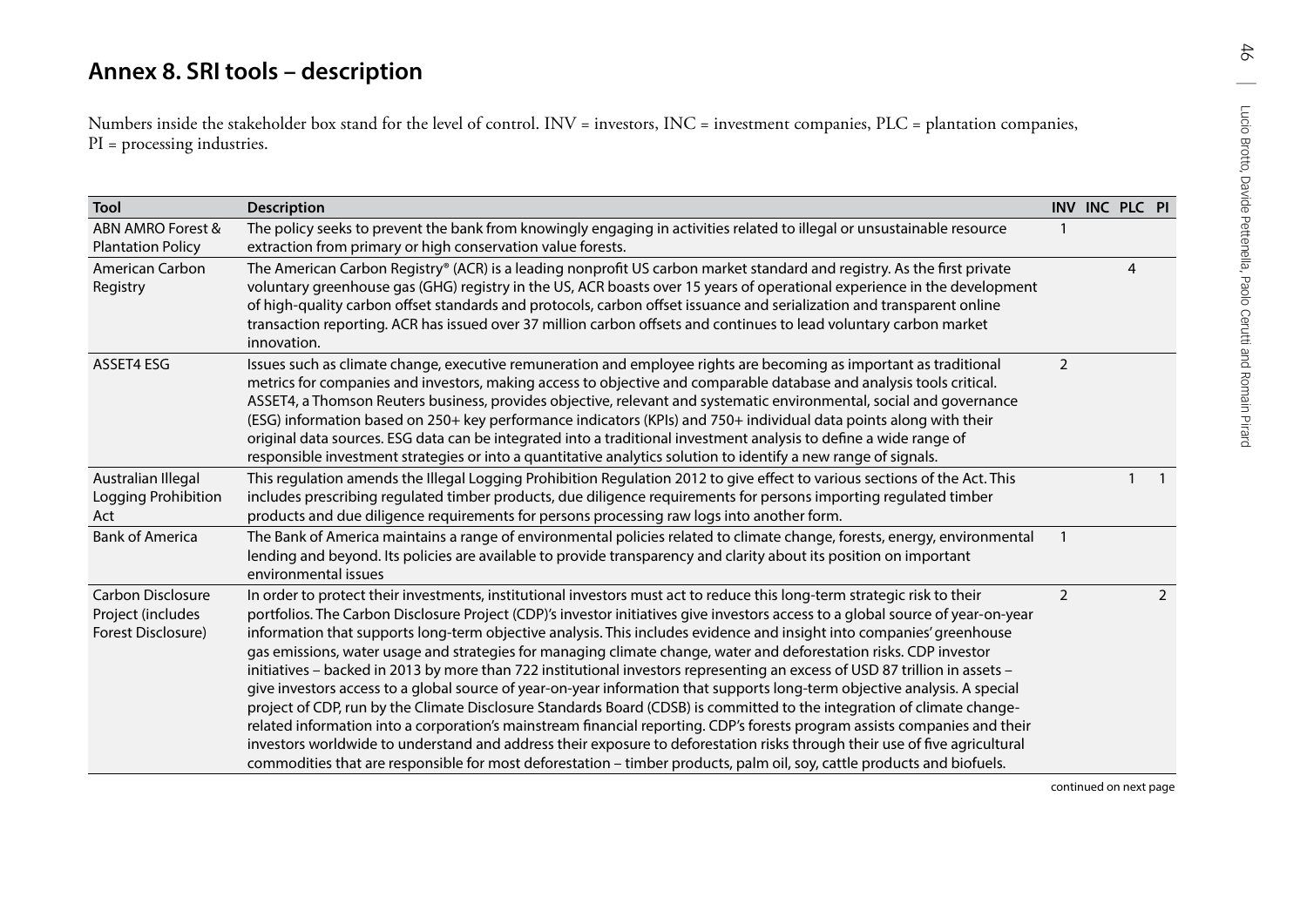| <b>Tool</b>                                                                    | <b>Description</b>                                                                                                                                                                                                                                                                                                                                                                                                                                                                                                                                                                                                              |                |              | INV INC PLC PI |              |
|--------------------------------------------------------------------------------|---------------------------------------------------------------------------------------------------------------------------------------------------------------------------------------------------------------------------------------------------------------------------------------------------------------------------------------------------------------------------------------------------------------------------------------------------------------------------------------------------------------------------------------------------------------------------------------------------------------------------------|----------------|--------------|----------------|--------------|
| <b>CCB Standards</b>                                                           | The Climate, Community & Biodiversity Alliance (CCBA) is a unique partnership of leading international NGOs that was<br>founded in 2003 with a mission to stimulate and promote land management activities that credibly mitigate global<br>climate change, improve the well-being and reduce the poverty of local communities, and conserve biodiversity. The CCBA<br>brings together diverse stakeholders through a transparent and inclusive participatory process to develop standards that<br>stimulate, identify and promote high-quality multiple-benefit land management activities.                                    |                |              | 4              |              |
| CEPI - Legal Logging<br>Code of Conduct for<br>the Paper Industry              | Since 2005, CEPI has requested its members to adhere to the code for legal wood sourcing.                                                                                                                                                                                                                                                                                                                                                                                                                                                                                                                                       |                |              |                |              |
| Certified B<br>Corporation                                                     | B Corporations are certified by the nonprofit B Lab to meet rigorous standards of social and environmental performance,<br>accountability and transparency.                                                                                                                                                                                                                                                                                                                                                                                                                                                                     |                | $\mathsf{3}$ |                | 3            |
| Citigroup ESRM<br>(Environmental<br>& Social Risk<br><b>Management Policy)</b> | Citi adheres to internationally recognized environmental and social principles and practices, as well as to its own set of<br>environmental policies, statements and commitments.                                                                                                                                                                                                                                                                                                                                                                                                                                               | $\mathbf{1}$   |              |                |              |
| Clean Development<br>Mechanism                                                 | The CDM allows emission-reduction projects in developing countries to earn certified emission reduction (CER) credits,<br>each equivalent to 1 tonne of CO2. These CER credits can be traded and sold, and used by industrialized countries to meet<br>a part of their emission reduction targets under the Kyoto Protocol. The mechanism stimulates sustainable development<br>and emission reductions, while giving industrialized countries some flexibility in how they meet their emission reduction<br>limitation targets.                                                                                                |                |              | 4              |              |
| Co-Operative Bank<br><b>Ethical Policy</b>                                     | The Co-operative Bank Ethical Policy covers five key areas: human rights; international development; ecological impact;<br>animal welfare; and social enterprise. In line with our customers' ethical concerns, we restrict finance to certain business<br>sectors or activities, while at the same time committing to providing finance to those organizations making a positive<br>community, social and environmental impact.                                                                                                                                                                                                | $\mathbf{1}$   |              |                | $\mathbf{1}$ |
| Collevecchio<br>Declaration                                                    | BankTrack is a global network of nongovernmental organizations cooperating in the field of private banks and<br>sustainability. The network consists of 40 organizations, including Greenpeace International, Rainforest Action Network<br>and various national Friends of the Earth groups. The network was established in 2003, building upon initiatives that led to<br>the release of the Collevecchio Declaration. The Declaration was the first civil society statement on the role of the financial<br>sector and sustainability, and was signed by over 100 civil society organizations.                                | $\mathbf{1}$   |              |                |              |
| <b>CSRHub</b>                                                                  | CSRHub provides access to corporate social responsibility and sustainability ratings and information on 9143+ companies<br>from 135 industries in 104 countries. Managers, researchers and activists use CSRHub to benchmark company performance,<br>learn how stakeholders evaluate company CSR practices and seek ways to change the world                                                                                                                                                                                                                                                                                    |                |              |                | 3            |
| Domini Global<br><b>Investment Standards</b>                                   | Domini is an investment firm specializing exclusively in socially responsible investing. It manages funds for individual and<br>institutional investors who wish to integrate social and environmental standards into their investment decisions. These<br>standards guide Domini's investments in the stocks and the fixed-income securities in its funds. Domini applies these<br>standards to all its investments, believing it helps identify opportunities to simultaneously provide strong financial rewards<br>while helping to create a more just and sustainable economic system with increased opportunities for all. | $\overline{a}$ |              |                |              |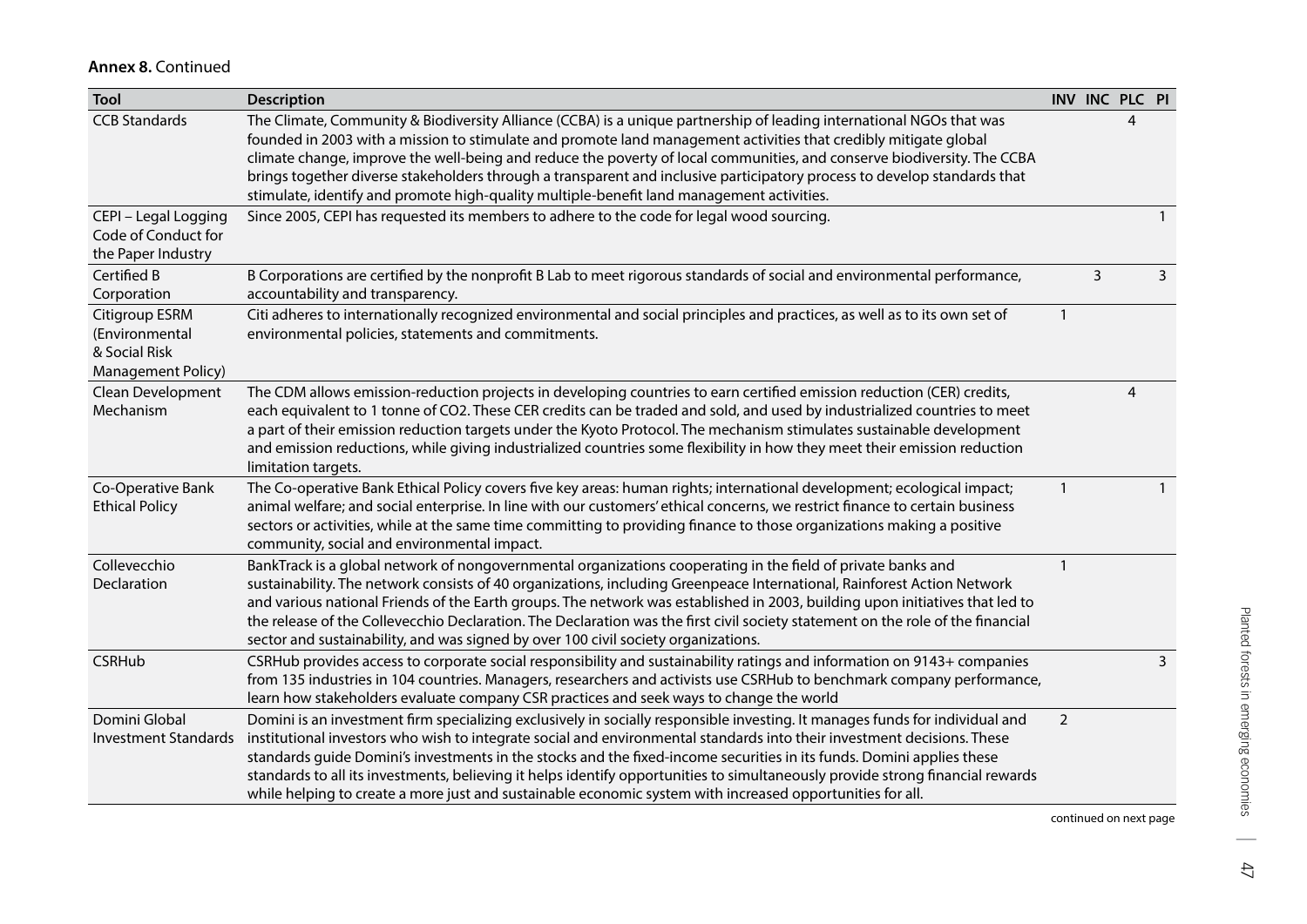| <b>Tool</b>                                                          | <b>Description</b>                                                                                                                                                                                                                                                                                                                                                                                                                                        |                          | INV INC PLC PI           |                |                |
|----------------------------------------------------------------------|-----------------------------------------------------------------------------------------------------------------------------------------------------------------------------------------------------------------------------------------------------------------------------------------------------------------------------------------------------------------------------------------------------------------------------------------------------------|--------------------------|--------------------------|----------------|----------------|
| <b>Ecobanking Project</b>                                            | The Project's purpose is to improve the Latin American financial sector's competitiveness through better environmental<br>management, environmental and social risk reduction, and by designing innovative financial products.                                                                                                                                                                                                                            |                          |                          |                |                |
| <b>Equator Principles</b>                                            | Equator Principles (EPs) is a risk management framework, adopted by financial institutions, for determining, assessing<br>and managing environmental and social risk in projects and is primarily intended to provide a minimum standard for due<br>diligence to support responsible risk decision-making.                                                                                                                                                | $\overline{3}$           |                          |                |                |
| Equitics (includes<br>Forum Ethibel)                                 | The Advanced Sustainable Performance Indices (ASPI) Eurozone is the European index of reference of companies and<br>investors wishing to commit themselves in favor of sustainable development and corporate social responsibility. VIGEO<br>assesses and rates the performances of companies according to the Equitics methodology based on 38 criteria, divided into<br>six key areas of corporate environmental, social and governance responsibility. | 3                        |                          |                |                |
| Etica SGR                                                            | Etica SGR evaluates the socio-economic and environmental impacts of companies based on EIRIS data, applied to over<br>3000 stock companies.                                                                                                                                                                                                                                                                                                               | $\overline{\phantom{0}}$ |                          |                |                |
| <b>EU FLEGT</b>                                                      | FLEGT stands for Forest Law Enforcement, Governance and Trade. The EU's FLEGT Action Plan was established in 2003. It<br>aims to reduce illegal logging by strengthening sustainable and legal forest management, improving governance and<br>promoting trade in legally produced timber.                                                                                                                                                                 |                          |                          | 3              | 3              |
| <b>EU Timber Regulation</b>                                          | Regulation (EU) No. 995/2010 of the European Parliament and of the Council of 20 October 2010 laying down the<br>obligations of operators who place timber and timber products on the market - also known as the (Illegal) Timber<br>Regulation - counters the trade in illegally harvested timber and timber products.                                                                                                                                   |                          |                          | $\overline{3}$ | 3              |
| Fairtrade Standard<br>for Timber for Forest<br>Enterprises           | A standard of the Fairtrade family, applicable in conjunction with FSC certification.                                                                                                                                                                                                                                                                                                                                                                     |                          |                          | $\overline{4}$ | $\overline{4}$ |
| FairForest                                                           | FairForest provides a voluntary self-rating for forestry landscape projects using a ratings scale of 0-100%. With a broad<br>spectrum of questions, the rating system is designed to be applicable to a wide range of forest project types. The rating<br>focuses on the social and environmental impact as well as on the financial and management performance and furthermore<br>considers the business environment and production risks.               |                          | $\overline{2}$           | $\overline{2}$ |                |
| <b>FSC Forest</b><br>Management and<br>Chain of Custody<br>Standards | FSC is a global, not-for-profit organization dedicated to the promotion of responsible forest management worldwide. Its<br>diverse voices define best practices for forestry that address social and environmental issues. The membership consensus<br>sets the FSC Principles and Criteria - the highest standards of forest management, which are environmentally appropriate,<br>socially beneficial and economically viable.                          |                          |                          | 4              | $\overline{4}$ |
| FTSE4Good Index<br><b>Series</b>                                     | Since 2001, the FTSE4Good Index Series has measured the performance of companies that meet globally recognized<br>corporate responsibility standards.                                                                                                                                                                                                                                                                                                     | 3                        | 3                        | 3              | 3              |
| GIIRS - Global Impact<br><b>Investing Rating</b><br>System           | The Global Impact Investing Rating System (GIIRS) is a comprehensive and transparent system for assessing the social and<br>environmental impact of developed and emerging market companies and funds with a ratings and analytics approach<br>analogous to Morningstar investment rankings and Capital IQ financial analytics.                                                                                                                           | $\overline{2}$           | $\overline{\phantom{0}}$ |                | $\overline{2}$ |
| <b>Global Compact</b>                                                | The UN Global Compact is a strategic policy initiative for businesses that are committed to aligning their operations and<br>strategies with 10 universally accepted principles in the areas of human rights, labor, environment and anti-corruption.                                                                                                                                                                                                     |                          |                          |                |                |

 $48$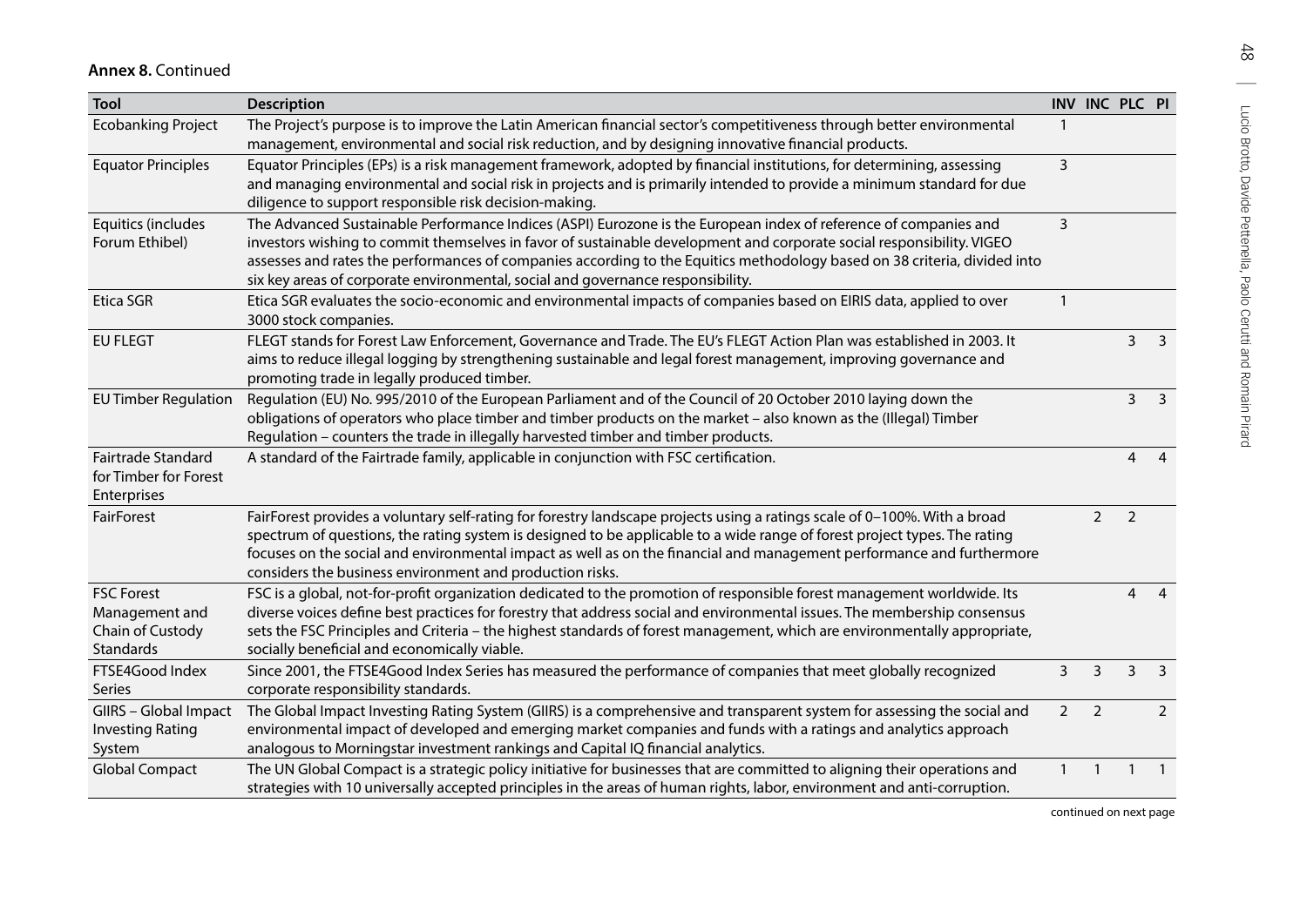| <b>Tool</b>                                                | <b>Description</b>                                                                                                                                                                                                                                                                                                                                                                                                                                                                                                                                                                                                                                                                                                                                                                    |                |                | INV INC PLC PI |                         |
|------------------------------------------------------------|---------------------------------------------------------------------------------------------------------------------------------------------------------------------------------------------------------------------------------------------------------------------------------------------------------------------------------------------------------------------------------------------------------------------------------------------------------------------------------------------------------------------------------------------------------------------------------------------------------------------------------------------------------------------------------------------------------------------------------------------------------------------------------------|----------------|----------------|----------------|-------------------------|
| Goldman Sachs-<br><b>Environmental Policy</b><br>Framework | The Framework embodies Goldman Sachs's commitment to developing effective market-based solutions to addressing<br>climate change, ecosystem degradation and other critical environmental issues, and to creating new business<br>opportunities that benefit the environment.                                                                                                                                                                                                                                                                                                                                                                                                                                                                                                          | -1             |                |                |                         |
| GRI                                                        | The GRI Framework, including the Sustainability Reporting Guidelines (the Guidelines), sets out the Principles and Standard<br>Disclosures, which organizations can use to report their economic, environmental and social performance impacts.                                                                                                                                                                                                                                                                                                                                                                                                                                                                                                                                       | $\overline{3}$ | 3              | 3              | $\overline{\mathbf{3}}$ |
| <b>HSBC Forestry Policy</b>                                | HSBC has had a forestry policy since 2004 and it reviews and updates its policies regularly. HSBC commissioned two<br>independent reviews on its Forestry Policy in 2013. The first review was by ProForest into how HSBC's policy standards<br>compared to good practice and whether they could be improved. HSBC published the review on its website in March 2014,<br>together with new Forestry and Agricultural Commodities Policies reflecting the recommendations.                                                                                                                                                                                                                                                                                                             | -1             |                |                |                         |
| <b>IFC Performance</b><br>Standards                        | The Policy on Environmental and Social Sustainability defines IFC's commitments to environmental and social<br>sustainability. The Sustainability Framework consists of i) the Policy on Environmental and Social Sustainability, which<br>defines IFC's commitments to environmental and social sustainability; ii) the Performance Standards, which define<br>clients' responsibilities for managing their environmental and social risks; and iii) the Access to Information Policy, which<br>articulates IFC's commitment to transparency. The Performance Standards define clients' responsibilities for managing their<br>environmental and social risks. The Sustainability Framework is identical to that given for the Policy on Environmental and<br>Social Sustainability. | $\overline{2}$ | $\overline{2}$ | 2              | $\overline{2}$          |
| ImpactAssets                                               | ImpactAssets provides an Annual Showcase of Impact Investment Fund Managers. ImpactAssets is a nonprofit financial<br>services company created to encourage and enable philanthropists and individual investors to engage in impact investing.                                                                                                                                                                                                                                                                                                                                                                                                                                                                                                                                        | $\overline{2}$ | $\overline{2}$ |                |                         |
| <b>ING ESR Policy</b>                                      | ING is a global financial institution of Dutch origin, currently offering banking, investment, life insurance (NN Group)<br>and retirement services. These Environmental and Social Risk Sector Policies of ING Groep N.V. ('ING') are published for<br>the purpose of informing ING's stakeholders and to give details of ING's commitment and performance in the area of<br>sustainability.                                                                                                                                                                                                                                                                                                                                                                                         | $\mathbf{1}$   |                |                |                         |
| <b>IRIS</b>                                                | IRIS is a set of standardized metrics that can be used to describe an organization's social, environmental and financial<br>performance. IRIS' independent and credible performance measures help organizations assess and report on their social<br>performance                                                                                                                                                                                                                                                                                                                                                                                                                                                                                                                      | $\mathbf{1}$   |                |                |                         |
| ISO 14001                                                  | The ISO 14000 family addresses various aspects of environmental management. It provides practical tools for companies<br>and organizations looking to identify and control their environmental impact and constantly improve their environmental<br>performance.                                                                                                                                                                                                                                                                                                                                                                                                                                                                                                                      |                |                | 4              | $\overline{4}$          |
| Lacey Act                                                  | Originally passed in 1900, the U.S. Lacey Act makes it a federal crime to poach game in one state with the purpose of selling<br>the bounty in another.                                                                                                                                                                                                                                                                                                                                                                                                                                                                                                                                                                                                                               |                |                | 2              | $\overline{2}$          |
| Pacto Intersectorial                                       | The agreement established for the period 2011-2015 has the objective to ensure the legal harvesting, processing,                                                                                                                                                                                                                                                                                                                                                                                                                                                                                                                                                                                                                                                                      |                |                | $\mathbf{1}$   | $\overline{1}$          |
| por la madera legal                                        | transport, trade and commercialization of wood products in Colombia.                                                                                                                                                                                                                                                                                                                                                                                                                                                                                                                                                                                                                                                                                                                  |                |                |                |                         |
| <b>PEFC</b>                                                | The Programme for the Endorsement of Forest Certification (PEFC) Scheme is an international nonprofit, nongovernmental<br>organization dedicated to promoting sustainable forest management (SFM) through independent third-party certification.                                                                                                                                                                                                                                                                                                                                                                                                                                                                                                                                      |                |                | 4              | $\overline{4}$          |
| Plan Vivo                                                  | Plan Vivo is a carbon standard supporting communities to manage their natural resources more sustainably, with a view to<br>generating climate, livelihood and ecosystem benefits. Participants are rural smallholders and communities dependent on natural<br>resources for livelihoods. Activities are implemented on smallholder or community land (owned or long-term user rights).                                                                                                                                                                                                                                                                                                                                                                                               |                |                | 4              |                         |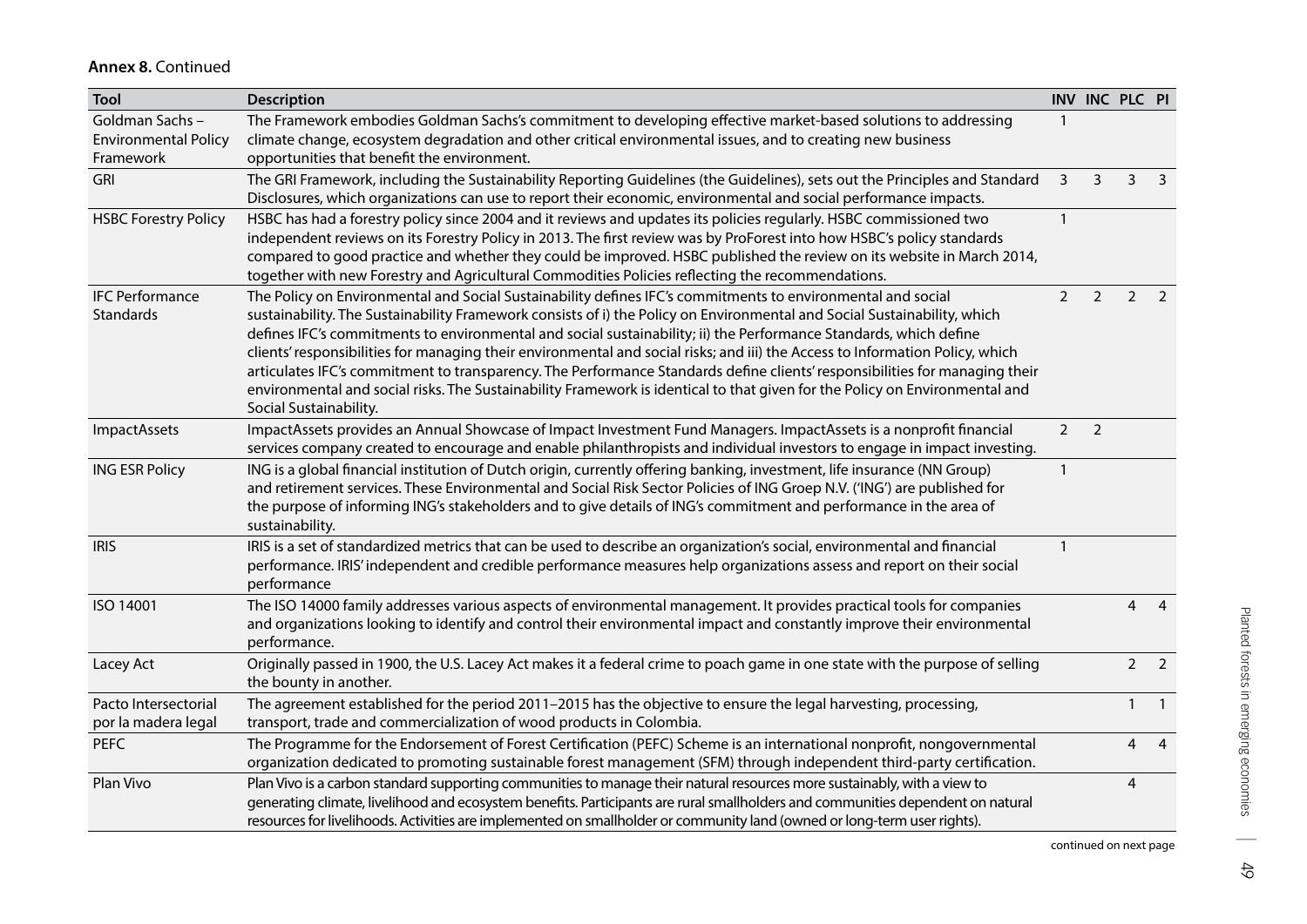| <b>Tool</b>                                                                                              | <b>Description</b>                                                                                                                                                                                                                                                                                                                                                                                                                                                                                                                         |                         | INV INC PLC PI |                |              |
|----------------------------------------------------------------------------------------------------------|--------------------------------------------------------------------------------------------------------------------------------------------------------------------------------------------------------------------------------------------------------------------------------------------------------------------------------------------------------------------------------------------------------------------------------------------------------------------------------------------------------------------------------------------|-------------------------|----------------|----------------|--------------|
| <b>PWC Forest Finance</b><br><b>Toolkit</b>                                                              | PricewaterhouseCoopers (PwC) and the World Business Council for Sustainable Development (WBCSD) jointly developed<br>the Sustainable Forest Finance Toolkit. The toolkit is designed to support the financial sector in the sustainable financing of<br>industries impacting forests.                                                                                                                                                                                                                                                      | $\overline{1}$          | $\mathbf{1}$   |                |              |
| RepRisk                                                                                                  | RepRisk AG is a leading provider of dynamic ESG business intelligence on environmental, social and governance risks for an<br>unlimited universe of companies and projects.                                                                                                                                                                                                                                                                                                                                                                | $\overline{\mathbf{3}}$ |                |                | 3            |
| SA 8000                                                                                                  | The SA 8000 standard is the central document of the work done at Social Accountability International (SAI). It is one of<br>the world's first auditable social certification standards for decent workplaces, across all industrial sectors. It is based on<br>conventions of the ILO, UN and national law, and spans industry and corporate codes to create a common language by<br>which to measure social compliance.                                                                                                                   | 4                       | 4              | 4              | 4            |
| SD-KPI StanDarD<br>2010-2014                                                                             | Sustainable Development Key Performance Indicators (SD-KPIs) are the three most material environmental, social and<br>governance (ESG) indicators for the expected business performance of different sectors. The SD-KPI Standards were<br>developed by SD-M® GmbH in cooperation with the German Environment Ministry, accountants and global investors and<br>analysts - the latter two of whom influence EUR 2 trillion in assets.                                                                                                      | $\mathbf{1}$            |                |                | $\mathbf{1}$ |
| The Gold Standard                                                                                        | The Gold Standard is an award winning certification standard for carbon mitigation projects and is recognized<br>internationally as the benchmark for quality and rigor in both the compliance and voluntary carbon markets.                                                                                                                                                                                                                                                                                                               |                         |                | $\overline{4}$ |              |
| <b>Triodos Investment</b><br>Strategy                                                                    | Triodos Bank is one of the world's leading sustainable banks. Its mission is to make money work for positive social,<br>environmental and cultural change.                                                                                                                                                                                                                                                                                                                                                                                 |                         |                |                |              |
| <b>UN Principles</b><br>for Responsible<br>Investments                                                   | The United Nations-supported Principles for Responsible Investment (PRI) Initiative is an international network of<br>investors working together to put the six Principles for Responsible Investment into practice. Its goal is to understand<br>the implications of sustainability for investors and support signatories to incorporate these issues into their investment<br>decision making and ownership practices.                                                                                                                   |                         |                |                |              |
| <b>VCS</b>                                                                                               | The Verified Carbon Standard is the world's leading voluntary greenhouse gas program, founded by a collection of business<br>and environmental leaders who saw a need for greater quality assurance in voluntary carbon markets.                                                                                                                                                                                                                                                                                                           |                         |                | 4              |              |
| <b>WB Forests Strategy</b><br>and Operational<br>Policy                                                  | The World Bank's Forests Strategy and operational policy, approved by the Executive Board of Directors in October 2002,<br>are based on three equally important pillars of economic development, poverty reduction and protection of global<br>forest values.                                                                                                                                                                                                                                                                              | $\overline{1}$          |                | $\mathbf{1}$   | $\mathbf{1}$ |
| <b>WBCSD Sustainable</b><br>Procurement of Wood<br>and Paper-based<br>Products Guide and<br>Resource Kit | The World Business Council for Sustainable Development guide and resource kit is a toolbox designed to assist corporate<br>managers to make informed choices, understand and find the best advice on how to purchase forest-based products, be<br>that paper for printing and packaging or wood for construction, or as office furniture.                                                                                                                                                                                                  | $\mathbf{1}$            |                |                |              |
| <b>WWF Responsible</b><br><b>Investment Guide</b>                                                        | These guidelines form part of a set of background materials prepared by WWF for the Forest Investment Forum to be held<br>at the World Bank headquarters in Washington DC during 22-23 October 2003. These guidelines draw on the experiences<br>of WWF, Friends of the Earth, Forest Stewardship Council, World Bank, International Finance Corporation, Transparency<br>International, International Labour Organization, United Nations, Profundo, ProForest, IUCN-The World Conservation Union,<br>and the Global Reporting Initiative | $\mathbf{1}$            | $\overline{1}$ |                |              |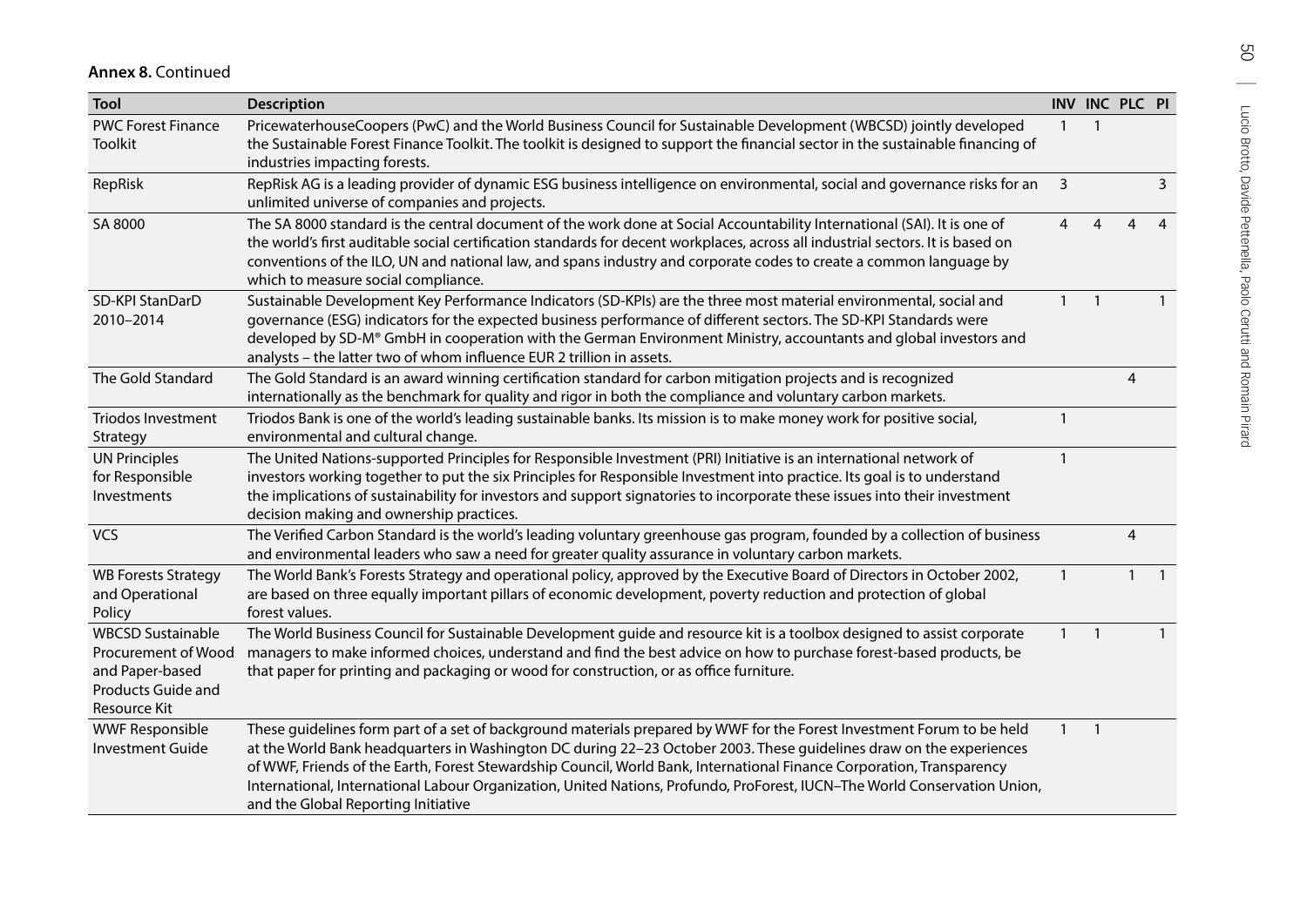<span id="page-61-0"></span>

| Annex 9. ESG reference document |  |
|---------------------------------|--|
|                                 |  |

| ID                      | <b>Sections</b>            | <b>Subsections</b>     | <b>Issues</b>                                                                                                                                                                                                                             |
|-------------------------|----------------------------|------------------------|-------------------------------------------------------------------------------------------------------------------------------------------------------------------------------------------------------------------------------------------|
| 1                       | Legal and                  | Legislation            | Respect for locally and nationally applicable laws and regulations                                                                                                                                                                        |
| $\overline{2}$          | institutional<br>framework |                        | Compatibility with international or national agreements signed by the hosting<br>country                                                                                                                                                  |
| 3                       |                            |                        | Conformity to labor and fee legislation (e.g. ILO standards)                                                                                                                                                                              |
| $\overline{\mathbf{4}}$ |                            | Illegal logging        | Outside concession area                                                                                                                                                                                                                   |
| 5                       |                            |                        | Protected areas                                                                                                                                                                                                                           |
| $\epsilon$              |                            |                        | Without permits                                                                                                                                                                                                                           |
| $\overline{7}$          |                            |                        | Disrespect for billing regulation                                                                                                                                                                                                         |
| 8                       |                            |                        | Management plans                                                                                                                                                                                                                          |
| 9                       |                            |                        | <b>Bribes for concessions</b>                                                                                                                                                                                                             |
| 10                      |                            |                        | Illegal accounting practices                                                                                                                                                                                                              |
| 11                      |                            |                        | Illegal transport or trade                                                                                                                                                                                                                |
| 12                      |                            |                        | Processing licenses                                                                                                                                                                                                                       |
| 13                      |                            |                        | Prohibited species                                                                                                                                                                                                                        |
| 14                      |                            |                        | No illegal logging exists                                                                                                                                                                                                                 |
| 15                      |                            | Property               | Existence of regulated concessions or licenses                                                                                                                                                                                            |
| 16                      | Forest                     | Forest                 | Data and maps exist for the characterization of the forest estate (property, social                                                                                                                                                       |
|                         | management                 | management             | and economic aspects, biophysical aspects)                                                                                                                                                                                                |
| 17                      |                            | planning               | Length of border lines of the protected forest area                                                                                                                                                                                       |
| 18                      |                            |                        | Presence of forest management plan (includes Project Design Document)                                                                                                                                                                     |
| 19                      |                            |                        | Long-term commitment toward the management of forests                                                                                                                                                                                     |
| 20                      |                            |                        | Diversification of forest products and services                                                                                                                                                                                           |
| 21                      |                            |                        | The organization has the necessary organizational capacity                                                                                                                                                                                |
| 22                      |                            | Health and<br>vitality | Planting techniques and forest operations planned and adapted to site<br>conditions                                                                                                                                                       |
| 23                      |                            | of forest<br>ecosystem | Use of cultivation practices and prevention measures (maintenance of natural<br>forest areas and strips) for limiting the spread of pests and diseases in planted<br>forests)                                                             |
| 24                      |                            |                        | Thinning and pruning in planted forests are carefully planned and implemented                                                                                                                                                             |
| 25                      |                            |                        | Preplanning to ensure seed and seeding availability for plantation establishment                                                                                                                                                          |
| 26                      |                            |                        | Existence of policies, procedures and measures for monitoring and/or prevention<br>of forest damage caused by fire, diseases, pests, wind, water, climate change and<br>infringements (e.g. illegal harvesting and illegal waste dumping) |
| 27                      |                            |                        | Sustainable level of harvesting (including wild herbs and NTFPs)                                                                                                                                                                          |
| 28                      |                            | Finance                | Revenue generated by the management of forest resources                                                                                                                                                                                   |
| 29                      |                            |                        | Amounts of investments and/or expenditures in the forest sector and related<br>sources                                                                                                                                                    |
| 30                      |                            |                        | Existence of economic incentives, subsidies and/or tax exemptions                                                                                                                                                                         |
| 31                      |                            |                        | Amounts of investments in research, technology, development and education                                                                                                                                                                 |
| 32                      |                            |                        | Plan for resources requirements and allocation (financial, human, machinery,<br>land)                                                                                                                                                     |
| 33                      |                            |                        | Financial sources and investments in the forest sector guarantee the<br>sustainability of management in the long term                                                                                                                     |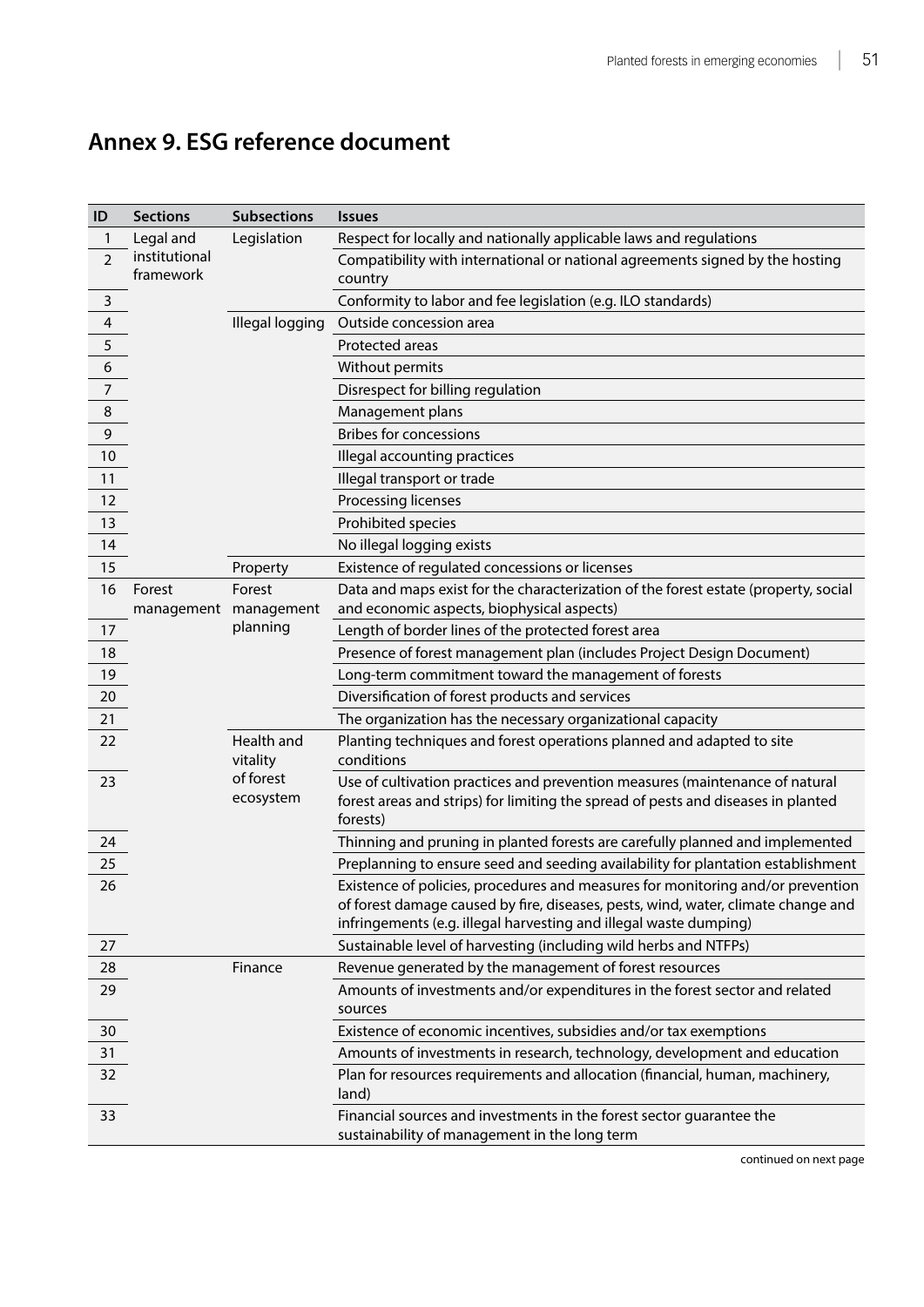| ID | <b>Sections</b> | <b>Subsections</b>          | <b>Issues</b>                                                                                                                                                                            |
|----|-----------------|-----------------------------|------------------------------------------------------------------------------------------------------------------------------------------------------------------------------------------|
| 34 | Governance,     | Governance                  | Organization legally identified                                                                                                                                                          |
| 35 | disclosure &    |                             | Corporate governance management (e.g. president different from CEO, etc.)                                                                                                                |
| 36 | transparency    |                             | Organization is not suffering from negative publicity for environmental, social or<br>ethical reasons                                                                                    |
| 37 |                 |                             | Commodity-related risks are evaluated at board level                                                                                                                                     |
| 38 |                 |                             | Existence of an individual or committee responsible for environmental and social<br>issues at board level                                                                                |
| 39 |                 |                             | Collaboration and/or support of environmental, voluntary and philanthropic<br>nongovernmental initiatives and NGOs                                                                       |
| 40 |                 |                             | The organization is monitoring customers' satisfaction and integrating<br>customers' feedback                                                                                            |
| 41 |                 |                             | Workers own part of the company (cooperative, employee stock option plan,<br>etc.)                                                                                                       |
| 42 |                 | Stakeholders                | Measure for the knowledge of (local) languages of forest management staff                                                                                                                |
| 43 |                 |                             | Existence of cooperation between involved parties from the forestry sector and<br>the agricultural sector                                                                                |
| 44 |                 |                             | Existence of grievance mechanisms to resolve conflicts and complaints between<br>stakeholders                                                                                            |
| 45 |                 |                             | Stakeholder engagement results are public                                                                                                                                                |
| 46 |                 |                             | Communication between stakeholders is efficient                                                                                                                                          |
| 47 |                 | Disclosure and<br>reporting | Forest management plan publicly accessible (including Project Design<br>Document - PDD)                                                                                                  |
| 48 |                 |                             | Periodic reports on forest management practices and impacts are provided by<br>the forest manager and are publicly accessible                                                            |
| 49 |                 |                             | Publication of rights toward the forest area                                                                                                                                             |
| 50 |                 |                             | Public disclosure of the use of materials that contain any of the forest risk<br>commodities (timber, soy, palm oil, cattle products, biofuels)                                          |
| 51 |                 |                             | Reporting on waste, water and soil                                                                                                                                                       |
| 52 |                 |                             | Public reporting on climate change and emissions levels                                                                                                                                  |
| 53 |                 |                             | Publicly accessible environmental, climate change and human rights policies                                                                                                              |
| 54 |                 |                             | Reporting on supplier respect for labor standards                                                                                                                                        |
| 55 |                 |                             | Reporting of transactions that reached financial close                                                                                                                                   |
| 56 | Community       | Local                       | Social impact assessment                                                                                                                                                                 |
| 57 | and             | communities                 | Amounts of investments from the local population in the forest sector                                                                                                                    |
| 58 | employees       | and<br>indigenous           | Existence of the right to education for the local and/or indigenous population                                                                                                           |
| 59 |                 | inhabitants                 | Management activities and use of traditional knowledge assessment and<br>authorization through free, prior and informed consent (FPIC) of the indigenous<br>peoples or local communities |
| 60 |                 |                             | Forest management not threatening/diminishing resources (including food) or<br>tenure rights of indigenous people                                                                        |
| 61 |                 |                             | Benefits sharing system should be in place regarding timber, NTFPs and services                                                                                                          |
| 62 |                 |                             | Resettlements, if unavoidable, are carried out with FPIC and compensatory<br>measures are in place                                                                                       |
| 63 |                 |                             | Prevention of encroachment                                                                                                                                                               |
| 64 |                 |                             | Strategy to protect the lives and properties of local inhabitants from fire in<br>plantations                                                                                            |
| 65 |                 |                             | The project is reducing poverty                                                                                                                                                          |
| 66 |                 |                             | Forest management pays sufficient attention to cultural, recreational, spiritual<br>and archaeological values                                                                            |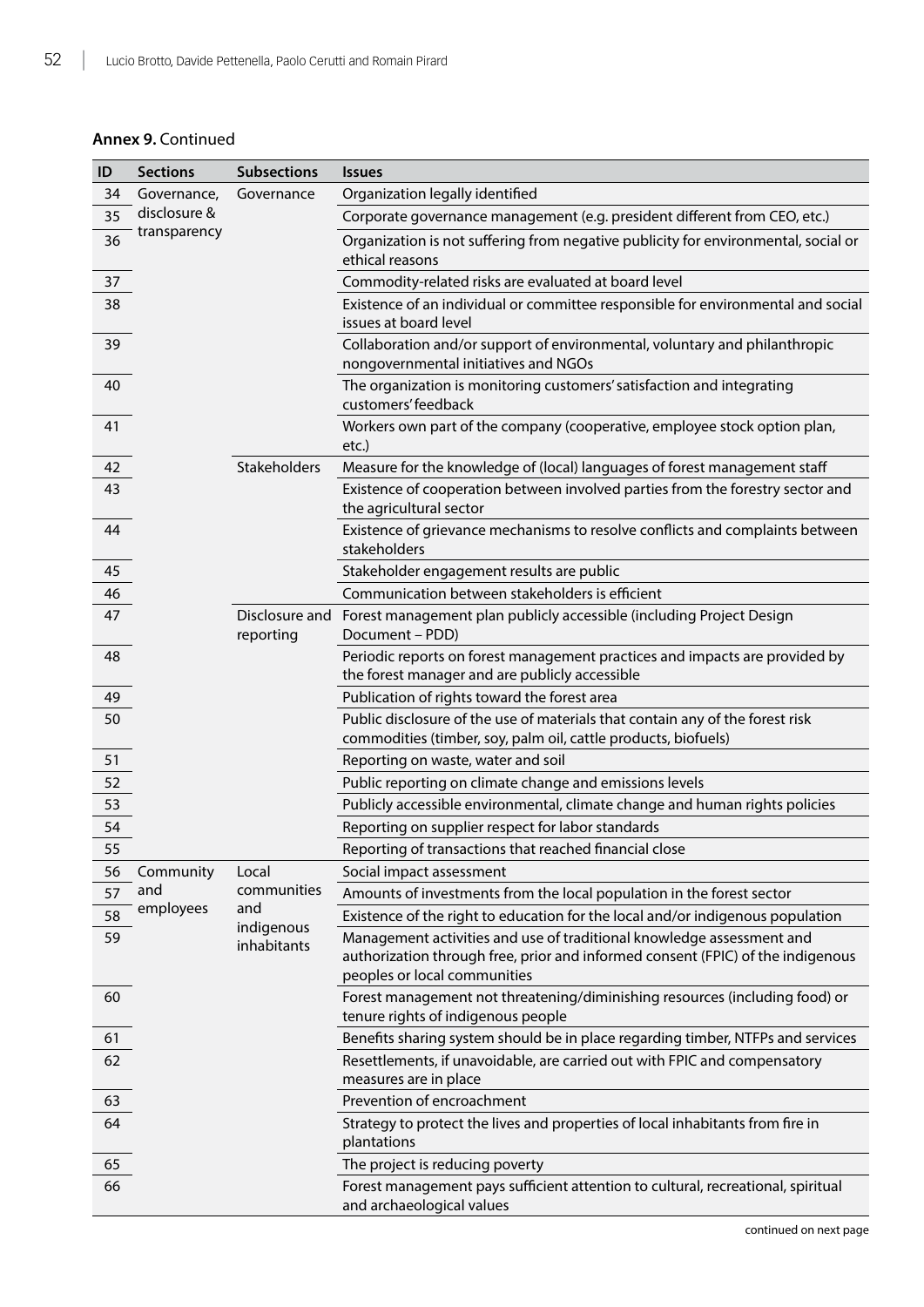| ID | <b>Sections</b> | <b>Subsections</b>            | <b>Issues</b>                                                                                                                                                                                                                          |
|----|-----------------|-------------------------------|----------------------------------------------------------------------------------------------------------------------------------------------------------------------------------------------------------------------------------------|
| 67 |                 |                               | Water supplies local community                                                                                                                                                                                                         |
| 68 |                 |                               | Support of Universal Declaration of Human Rights (UDHR) and/or human rights<br>due diligence                                                                                                                                           |
| 69 |                 | Workers                       | Compensation and benefits to increase workers' loyalty, long-term employment<br>and relations                                                                                                                                          |
| 70 |                 |                               | Absence of discrimination (sex, language, ethical, etc.)                                                                                                                                                                               |
| 71 |                 |                               | Training of employees on human rights policy                                                                                                                                                                                           |
| 72 |                 |                               | Workers' freedom of association                                                                                                                                                                                                        |
| 73 |                 |                               | Absence of forced labor, child labor, etc.                                                                                                                                                                                             |
| 74 |                 |                               | Internal environmental engagement practices (policy, training of workers, etc.)                                                                                                                                                        |
| 75 |                 |                               | Operational guidelines and training for health and safety procedures and<br>equipment of forestry workers (including emergency training)                                                                                               |
| 76 | Environment     | Environmental                 | Sustainability policies and targets for forest risk commodities exist                                                                                                                                                                  |
| 77 |                 | impacts                       | Environmental impact assessment (including emergency, hazards and risks)                                                                                                                                                               |
| 78 |                 |                               | Projects are categorized based on A, B and C risk levels                                                                                                                                                                               |
| 79 |                 |                               | Appropriate site preparation operations to minimize negative impacts are<br>planned and implemented and their long-term effects are evaluated                                                                                          |
| 80 |                 |                               | Soil protection regulations and measures against erosion & compaction are                                                                                                                                                              |
|    |                 |                               | implemented (e.g. ploughing along land contour with a $10\% - 5^{\circ}$ gradient)                                                                                                                                                     |
| 81 |                 |                               | Impacts of infrastructure should be minimized                                                                                                                                                                                          |
| 82 |                 |                               | The natural water cycle is not disturbed or is restored (includes riparian buffer                                                                                                                                                      |
|    |                 |                               | zones along water bodies)                                                                                                                                                                                                              |
| 83 |                 | High<br>conservation          | Forest areas that contain globally, regionally or nationally significant<br>concentrations of biodiversity (this includes: protected areas, rare or threatened                                                                         |
|    |                 | value forests                 | species, endemic species and seasonal concentrations of species)                                                                                                                                                                       |
| 84 |                 |                               | Globally, regionally or nationally significant large landscape-level forests                                                                                                                                                           |
| 85 |                 |                               | Forest areas that are in or contain rare, threatened or endangered ecosystems                                                                                                                                                          |
| 86 |                 |                               | Forest areas that provide basic services of nature in critical situations (this<br>includes: protection of watersheds, and protection against erosion and<br>destructive fire)                                                         |
| 87 |                 |                               | Forest areas fundamental to meeting basic needs of local communities                                                                                                                                                                   |
| 88 |                 |                               | Forest areas critical to local communities' traditional cultural identity                                                                                                                                                              |
| 89 |                 | Plantation                    | Primary forests and wetlands are conserved                                                                                                                                                                                             |
| 90 |                 | design and<br>natural forests | Minimum percentage of project area (e.g. 10%) is protected for biodiversity and<br>ecosystems                                                                                                                                          |
| 91 |                 |                               | Protection of World Heritage sites                                                                                                                                                                                                     |
| 92 |                 |                               | Planted forests are only allowed when they lower the pressure on existing<br>natural forests and when they are not replacing them, and/or when they create<br>socio-economic benefits without significant negative impacts of any kind |
| 93 |                 |                               | Objectives of planted forests are clearly described in the planning                                                                                                                                                                    |
| 94 |                 |                               | Careful selection of sites, species and genotypes adapted to local conditions                                                                                                                                                          |
| 95 |                 |                               | Origin of seed, plants, cuttings identified and certified                                                                                                                                                                              |
| 96 |                 |                               | Diversity in composition (size, spatial distribution, number of species and<br>genetics, ages, structures) is preferred                                                                                                                |
| 97 |                 |                               | Scale and layout of planted forests consistent with the patterns of natural<br>landscape forest stands                                                                                                                                 |
| 98 |                 |                               | Genetically modified organisms (GMOs) are not used                                                                                                                                                                                     |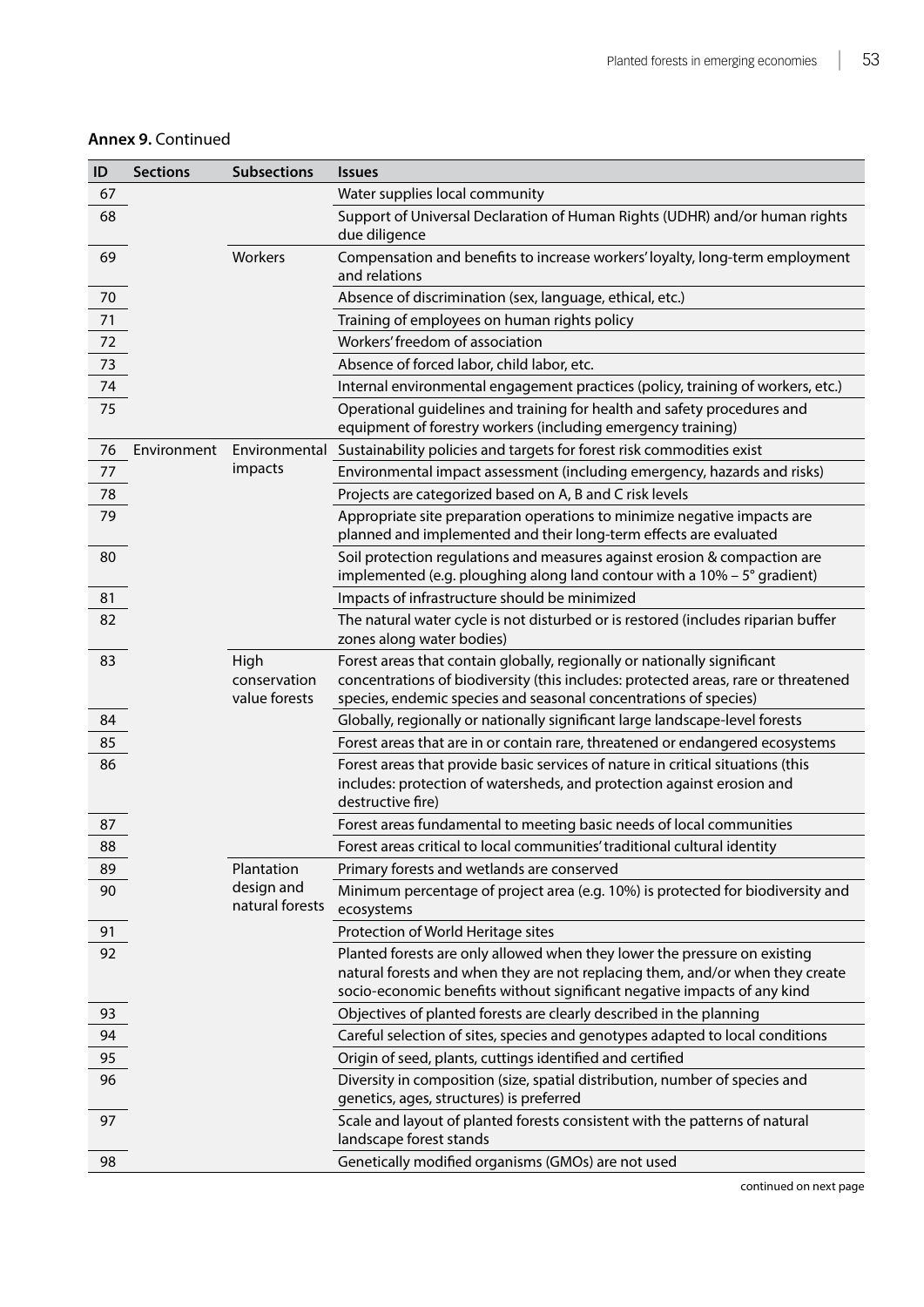| ID  | <b>Sections</b>     | <b>Subsections</b>    | <b>Issues</b>                                                                                                                                                                             |
|-----|---------------------|-----------------------|-------------------------------------------------------------------------------------------------------------------------------------------------------------------------------------------|
| 99  |                     | Chemicals             | The use of biological control agents is strictly regulated                                                                                                                                |
| 100 |                     |                       | Degree of use of environmentally friendly control agents and organic fertilizers                                                                                                          |
| 101 |                     |                       | Fuel, oil, toxic substances and waste are properly stored/disposed                                                                                                                        |
| 102 |                     |                       | Existence and implementation of regulations for the use of fertilizers                                                                                                                    |
| 103 |                     |                       | Long-term consequences of fertilization, pest control and disease management                                                                                                              |
|     |                     |                       | are assessed in planted forests                                                                                                                                                           |
| 104 |                     |                       | Presence of a person responsible for the control of pests and diseases                                                                                                                    |
| 105 |                     | Environmental         | Noise of processing plant (e.g. mill) in proximity to human settlements                                                                                                                   |
| 106 |                     | management            | Reduction of the environmental impacts of the organization (energy efficiency,<br>use of recycled materials, Leadership in Energy and Environmental Design (LEED)<br>certification, etc.) |
| 107 |                     |                       | Locally sourced products/energy                                                                                                                                                           |
| 108 |                     |                       | Use of FSC-certified paper                                                                                                                                                                |
| 109 |                     |                       | The organization is not respecting/has violated the Convention on Biological<br>Diversity (COD)                                                                                           |
| 110 | Climate             |                       | Carbon credits Carbon credits and property rights are clearly defined                                                                                                                     |
| 111 | change              |                       | Carbon project approval from relevant authorities                                                                                                                                         |
| 112 | ecosystem           |                       | <b>Baseline is estimated</b>                                                                                                                                                              |
| 113 | services            |                       | Baseline is demonstrated                                                                                                                                                                  |
| 114 |                     |                       | Calculation of leakage                                                                                                                                                                    |
| 115 |                     |                       | Inclusion of permanence (e.g. buffer)                                                                                                                                                     |
| 116 |                     |                       | Estimation of net greenhouse gas emissions and removals                                                                                                                                   |
| 117 |                     |                       | Monitoring plan                                                                                                                                                                           |
| 118 |                     |                       | Double counting is addressed                                                                                                                                                              |
| 119 |                     | Greenhouse            | The organization is not publicly declared as being against Kyoto Protocol                                                                                                                 |
| 120 |                     | gases                 | An organization policy recognizing the role of forests in climate change<br>mitigation exists                                                                                             |
| 121 |                     |                       | Incentives for life cycle assessment                                                                                                                                                      |
| 122 |                     |                       | The company has a carbon emissions reduction and compensation plan through<br>the forest sector                                                                                           |
| 123 |                     | Ecosystem<br>services | Climate change is affecting the ability of the organization to produce, source or<br>supply commodities that are at risk                                                                  |
| 124 |                     |                       | <b>Biodiversity offsetting</b>                                                                                                                                                            |
| 125 |                     |                       | Actively involved in the development of markets for ecosystem services, CO2,<br>sustainable products, etc.                                                                                |
| 126 | Supply<br>chain and | Traceability          | A system is in place to ensure that timber coming from areas in legal dispute is<br>not sold as certified until conflict is solved                                                        |
| 127 | traceability        |                       | Sourcing from cooperatives and small-scale producers                                                                                                                                      |
| 128 |                     | Supply chain          | Supplier using third-party independently certified timber                                                                                                                                 |
| 129 |                     |                       | Supplier aware of environmental requirements                                                                                                                                              |
| 130 |                     |                       | A risk assessment for forest risk commodities used by suppliers                                                                                                                           |
| 131 |                     |                       | Supplier management to avoid using illegally sourced wood materials                                                                                                                       |
| 132 |                     |                       | Supplier calculating, reducing and compensating GHGs                                                                                                                                      |
| 133 |                     |                       | Supplier management to avoid using material sourced from high conservation<br>value forests                                                                                               |
| 134 |                     |                       | Supplier respecting labor standards                                                                                                                                                       |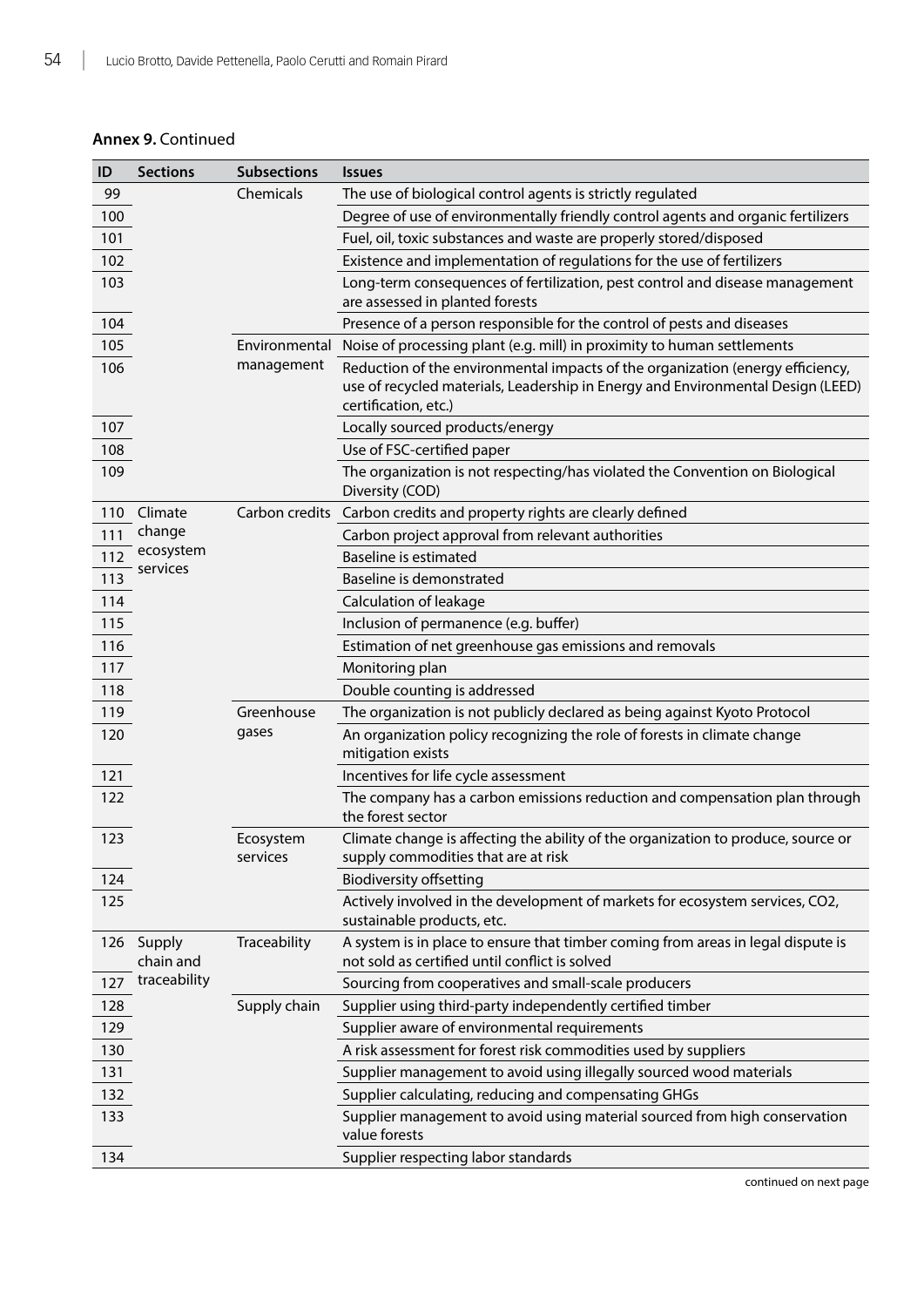| <b>Annex 9. Continued</b> |  |  |  |
|---------------------------|--|--|--|
|---------------------------|--|--|--|

| ID  | <b>Sections</b> | <b>Subsections</b> | <i><u><b>Issues</b></u></i>                                                                                              |
|-----|-----------------|--------------------|--------------------------------------------------------------------------------------------------------------------------|
| 135 |                 |                    | Supplier management to avoid using material sourced from genetically modified<br>organisms                               |
| 136 |                 |                    | Action to increase the uptake of sustainably produced materials up and down<br>the organization (includes price premium) |
| 137 |                 | International      | Fairtrade standards                                                                                                      |
| 138 |                 | sustainability     | Equator principles                                                                                                       |
| 139 |                 | standards          | IFC Performance Standards (1-8)                                                                                          |
| 140 |                 |                    | <b>Global Compact</b>                                                                                                    |
| 141 |                 |                    | World Bank Group Environmental, Health and Safety Guidelines (HE'S Guidelines)                                           |
| 142 |                 |                    | Carbon Disclosure Project (CDP)                                                                                          |
| 143 |                 |                    | Third-party certification schemes (e.g. FSC Certification) for the production or<br>sourcing of forest risk commodities  |
| 144 |                 |                    | ISO 14001                                                                                                                |
| 145 |                 |                    | SA8000                                                                                                                   |
| 146 |                 |                    | UN Principles for Responsible Investment                                                                                 |
| 147 |                 |                    | <b>B-Corp certified</b>                                                                                                  |
| 148 |                 |                    | <b>IRIS</b> system                                                                                                       |
| 149 |                 |                    | <b>UNDP Millennium Development Goals (MDGs)</b>                                                                          |
| 150 |                 |                    | World Heritage Convention (WHC)                                                                                          |
| 151 |                 |                    | <b>OECD Guidelines for Multinational Corporations</b>                                                                    |
| 152 |                 |                    | <b>UN Convention Against Corruption</b>                                                                                  |
| 153 |                 |                    | Verification of Legal Origin & Verification of Legal Compliance                                                          |
| 154 |                 |                    | Global Reporting Initiative (GRI)                                                                                        |
| 155 |                 |                    | AccountAbility (AA1000)                                                                                                  |